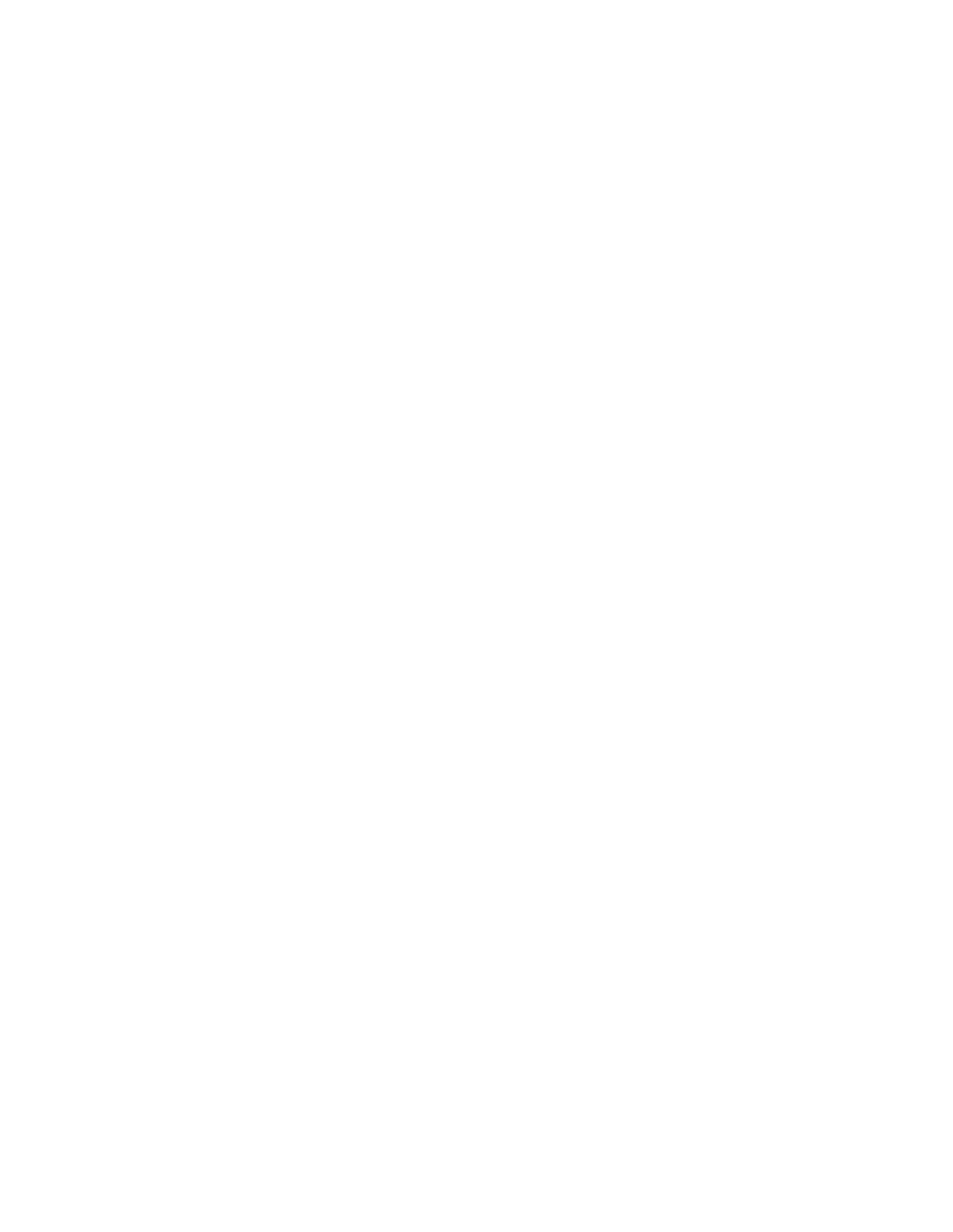## *APPENDIX G1: CONSTRUCTION AND UPGRADE OF CROWN ROADS AND WATERCROSSINGS*

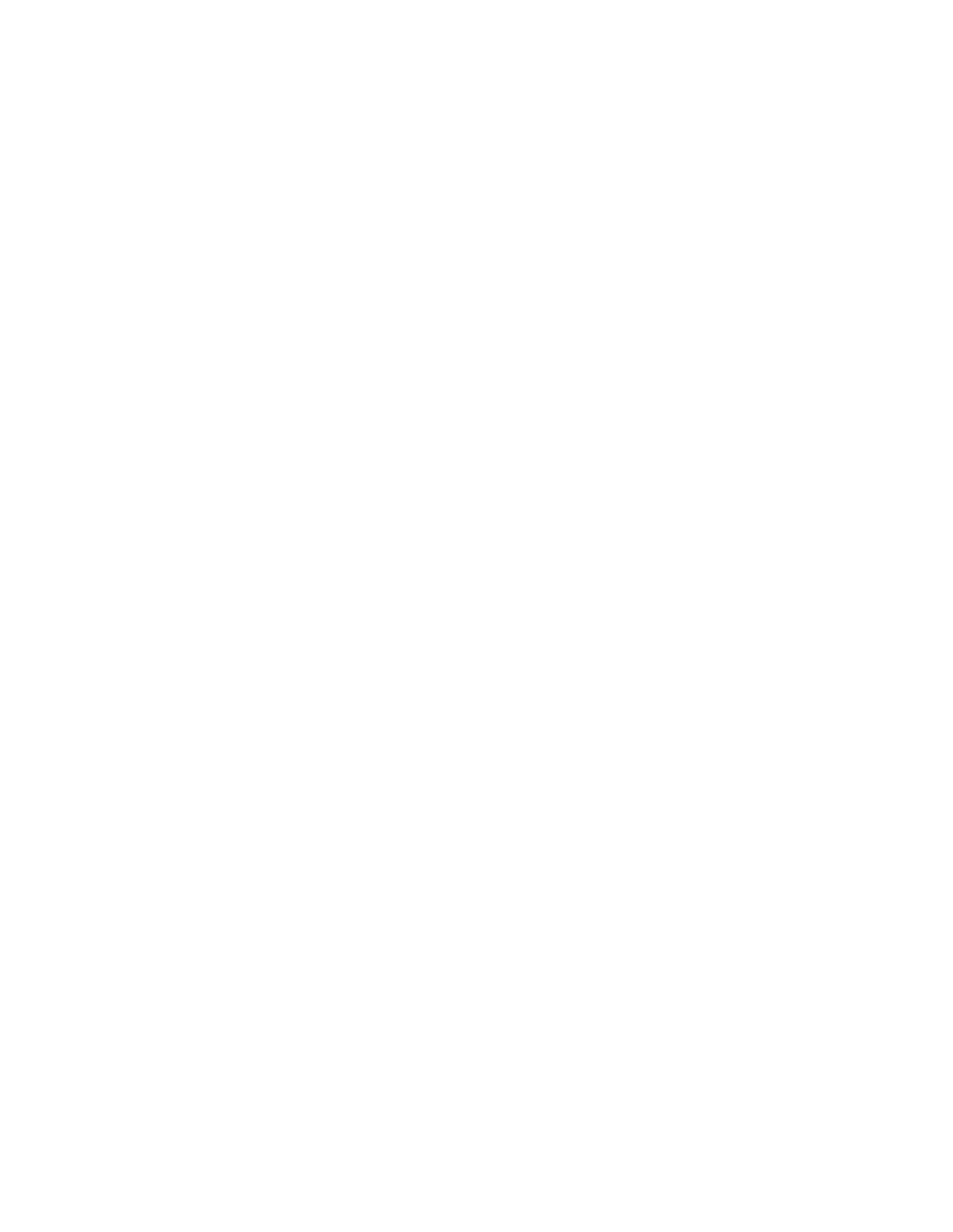| <b>Evaluation Considerations</b>                                                          | <b>Alternatives Considered</b>                                                                                                                                                                                                                                                                                                                         |                                                                                                                                                                                                                                                                                                                                                                                                                                                                                                                                                                                                                                                                                                                                                           |                                                                                                                                                                                                                                                                                                                                                                                                                                                                                                                                                                                                                                                                                                                                                                                                                                                                          |  |  |
|-------------------------------------------------------------------------------------------|--------------------------------------------------------------------------------------------------------------------------------------------------------------------------------------------------------------------------------------------------------------------------------------------------------------------------------------------------------|-----------------------------------------------------------------------------------------------------------------------------------------------------------------------------------------------------------------------------------------------------------------------------------------------------------------------------------------------------------------------------------------------------------------------------------------------------------------------------------------------------------------------------------------------------------------------------------------------------------------------------------------------------------------------------------------------------------------------------------------------------------|--------------------------------------------------------------------------------------------------------------------------------------------------------------------------------------------------------------------------------------------------------------------------------------------------------------------------------------------------------------------------------------------------------------------------------------------------------------------------------------------------------------------------------------------------------------------------------------------------------------------------------------------------------------------------------------------------------------------------------------------------------------------------------------------------------------------------------------------------------------------------|--|--|
|                                                                                           | <b>Null Alternative</b>                                                                                                                                                                                                                                                                                                                                | <b>Upgrade Bissett Creek Road</b>                                                                                                                                                                                                                                                                                                                                                                                                                                                                                                                                                                                                                                                                                                                         | <b>Create a New Access Road</b>                                                                                                                                                                                                                                                                                                                                                                                                                                                                                                                                                                                                                                                                                                                                                                                                                                          |  |  |
| Identification of the<br>Environmental Effects and their<br><b>Estimated Significance</b> | Bissett Creek Road is a<br>$\bullet$<br>primary road for Ottawa<br>Valley Forest Inc. and is<br>used by other<br>individuals/groups to<br>access Crown land and<br>provincial parks.<br>Increased use of the<br>$\bullet$<br>road without<br>improvements may<br>degrade the road or<br>cause unsafe<br>conditions, affecting<br>usability for others. | Potential to affect surface<br>$\bullet$<br>water quality through<br>downstream sediment<br>transport.<br>Potential for sediment<br>$\bullet$<br>transport, resulting in<br>increased turbidity and<br>disturbance to fish and fish<br>habitat.<br>Potential disturbance to<br>$\bullet$<br>aquatic biota and habitat,<br>permanent enclosure of<br>portions of a watercourse,<br>loss of bed material within<br>the length of the culvert,<br>and changes to riparian<br>vegetation within road<br>allowance.<br>Improved safety for road<br>$\bullet$<br>users with increased traffic<br>movements resulting from<br>construction and operation<br>of the mine.<br>Potential employment<br>$\bullet$<br>opportunities associated<br>with road upgrades. | Although the route is<br>$\bullet$<br>unknown, negative effects<br>are anticipated for the<br>following:<br>water<br>$\bullet$<br>quality/quantity;<br>SAR and habitat;<br>$\bullet$<br>aquatic species and<br>habitat;<br>ecological integrity;<br>terrestrial wildlife;<br>fragmentation,<br>alternation and/or<br>critical loss;<br>drainage; and,<br>navigation.<br>$\bullet$<br>It is unknown whether the<br>$\bullet$<br>new road would result in<br>release of contaminations<br>in soils/sediments; affect<br>natural heritage features<br>and areas; or from where<br>aggregates would be<br>sourced.<br>Create a new access which<br>$\bullet$<br>could benefit users of the<br>Crown land but would also<br>make previously<br>inaccessible areas<br>accessible.<br>Result in new traffic<br>$\bullet$<br>infrastructure and a<br>change in traffic patterns. |  |  |

2 – Disadvantaged in relation to the other alternatives.

3 – Neutral in relation to other alternatives.

4 – Advantaged in relation to other alternatives.

5 - Most advantaged in relation to other alternatives. Page 1 of 4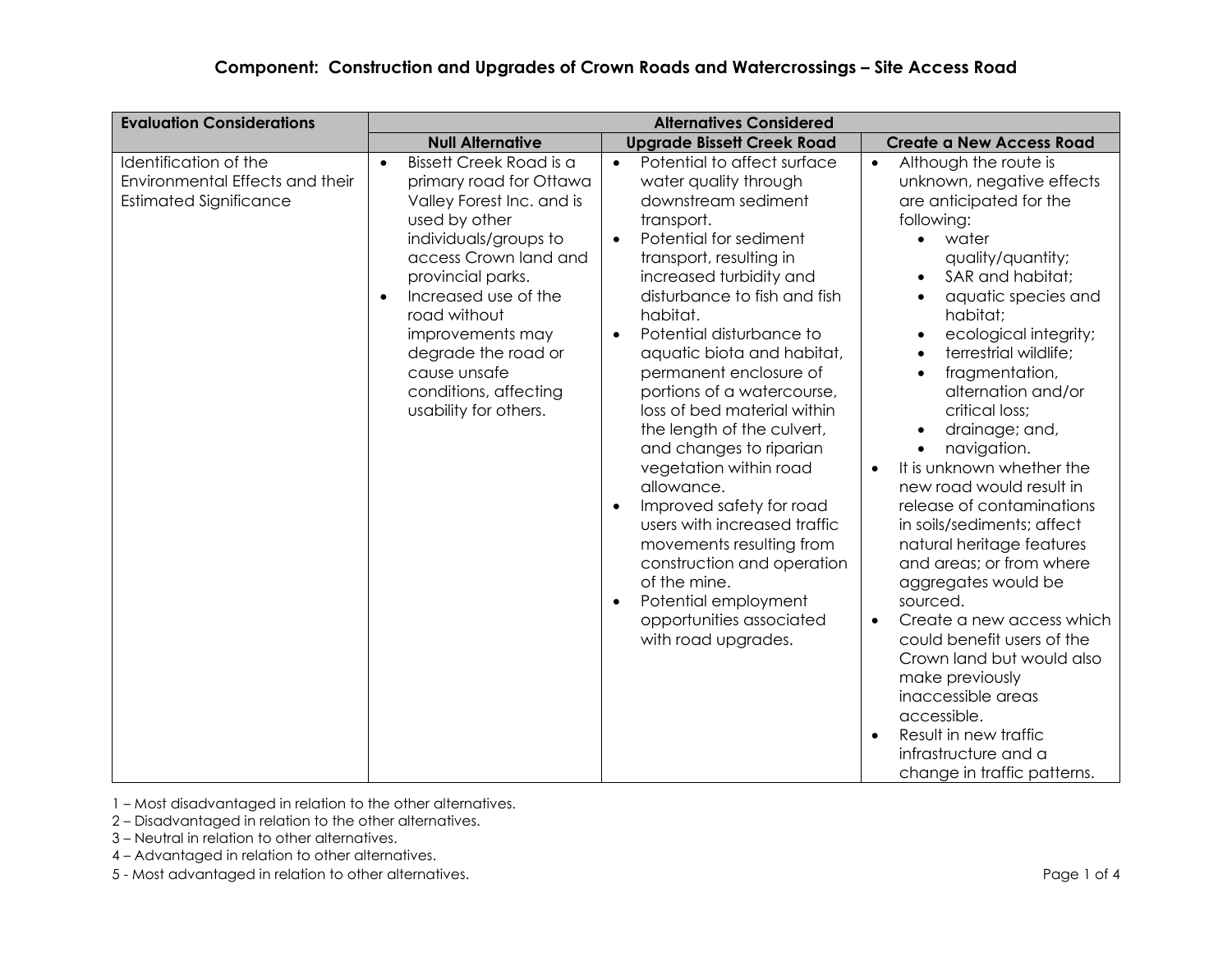#### **Component: Construction and Upgrades of Crown Roads and Watercrossings – Site Access Road**

| <b>Evaluation Considerations</b> | <b>Alternatives Considered</b> |                                   |                                                                                                                                                                                                                                                                                                                                                                                                                                                                                                                                                                                                                                                                                                                                                                                                                                                                 |  |  |
|----------------------------------|--------------------------------|-----------------------------------|-----------------------------------------------------------------------------------------------------------------------------------------------------------------------------------------------------------------------------------------------------------------------------------------------------------------------------------------------------------------------------------------------------------------------------------------------------------------------------------------------------------------------------------------------------------------------------------------------------------------------------------------------------------------------------------------------------------------------------------------------------------------------------------------------------------------------------------------------------------------|--|--|
|                                  | <b>Null Alternative</b>        | <b>Upgrade Bissett Creek Road</b> | <b>Create a New Access Road</b>                                                                                                                                                                                                                                                                                                                                                                                                                                                                                                                                                                                                                                                                                                                                                                                                                                 |  |  |
|                                  |                                |                                   | Disturbance to<br>$\bullet$<br>recreationalists and<br>potential to effect<br>hunting/trapping.<br>Negatively affect<br>$\bullet$<br>aesthetics.<br>Result in mine construction<br>$\bullet$<br>and operation, however<br>the existing Bissett Creek<br>Road could be used.<br>Negative effects from<br>$\bullet$<br>safety perspective of<br>increased traffic in a new<br>area.<br>Northern Graphite would<br>$\bullet$<br>hire employees to construct<br>the road which would<br>positively affect the<br>local/regional economy.<br>Potential to provide<br>$\bullet$<br>additional tourism<br>opportunities with the new<br>access road.<br>Area has traditional and<br>$\bullet$<br>current use for harvesting of<br>large and small game,<br>fishing and possibly other<br>types of gathering (e.g.,<br>medicinal plants and<br>blueberries). A new road |  |  |
|                                  |                                |                                   | could improve access or<br>could potentially cause                                                                                                                                                                                                                                                                                                                                                                                                                                                                                                                                                                                                                                                                                                                                                                                                              |  |  |
|                                  |                                |                                   | negative effects such as                                                                                                                                                                                                                                                                                                                                                                                                                                                                                                                                                                                                                                                                                                                                                                                                                                        |  |  |

1 – Most disadvantaged in relation to the other alternatives.

2 – Disadvantaged in relation to the other alternatives.

3 – Neutral in relation to other alternatives.

4 – Advantaged in relation to other alternatives.

5 - Most advantaged in relation to other alternatives. Page 2 of 4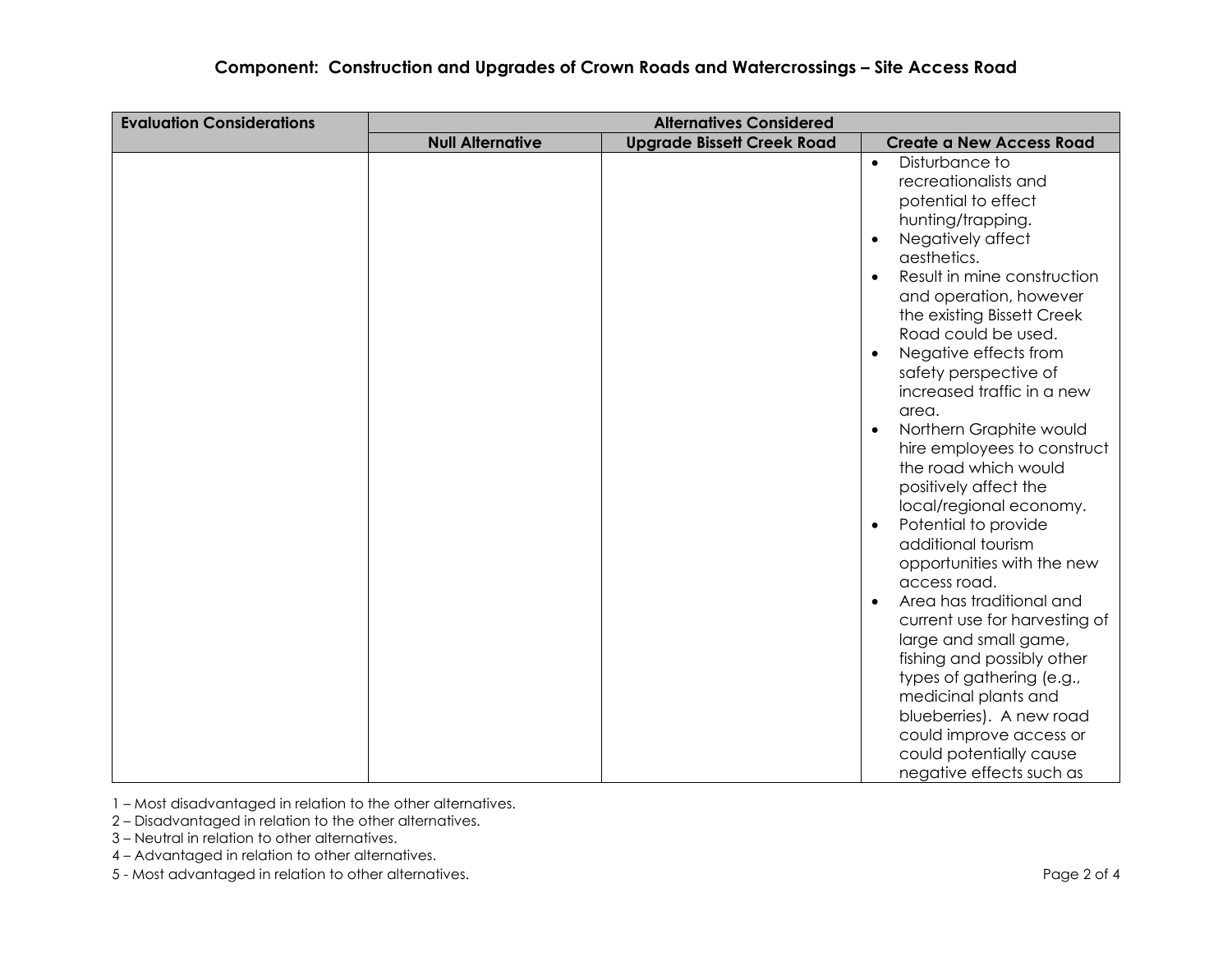| <b>Evaluation Considerations</b>                                                           |                                                                                                                                                                                                                                | <b>Alternatives Considered</b>                                                                                                                                                                                                                                                                                                                                                                    |                                                                                                                                                                                                                                                                    |
|--------------------------------------------------------------------------------------------|--------------------------------------------------------------------------------------------------------------------------------------------------------------------------------------------------------------------------------|---------------------------------------------------------------------------------------------------------------------------------------------------------------------------------------------------------------------------------------------------------------------------------------------------------------------------------------------------------------------------------------------------|--------------------------------------------------------------------------------------------------------------------------------------------------------------------------------------------------------------------------------------------------------------------|
|                                                                                            | <b>Null Alternative</b>                                                                                                                                                                                                        | <b>Upgrade Bissett Creek Road</b>                                                                                                                                                                                                                                                                                                                                                                 | <b>Create a New Access Road</b>                                                                                                                                                                                                                                    |
|                                                                                            |                                                                                                                                                                                                                                |                                                                                                                                                                                                                                                                                                                                                                                                   | overprinting                                                                                                                                                                                                                                                       |
|                                                                                            |                                                                                                                                                                                                                                |                                                                                                                                                                                                                                                                                                                                                                                                   | harvesting/gathering areas.                                                                                                                                                                                                                                        |
| <b>Score</b>                                                                               | 3<br>The increase in truck traffic,<br>although anticipated to only<br>be three to five trucks per<br>day, does pose potential<br>safety risks to other users of<br>the site given the lack of line<br>of sight in some areas. | 4<br><b>Bissett Creek Road is an existing</b><br>corridor currently travelled by<br>different user groups. The<br>upgrades are minor, with limited<br>potential negative effects. At<br>this time, the need to modify<br>existing watercourse crossings<br>have not been definitely<br>assessed and may not be<br>required, thereby eliminating a<br>number of the potential<br>negative effects. | There are many unknowns with<br>the prospect of constructing a<br>new access road, however<br>numerous negative effects<br>would be anticipated. Creating<br>a new access road when a<br>suitable access road already<br>exists is not eh most viable<br>solution. |
| Indication of the Potential for<br>Mitigation of the Environmental<br><b>Effects</b>       | Additional signage<br>$\bullet$<br>could be installed<br>warning motorists of<br>curves in the road.                                                                                                                           | Mitigation measures<br>$\bullet$<br>including erosion and<br>sedimentation control<br>measures, adherence to<br>timing windows for in-water<br>work, and measures for<br>working around fish habitat<br>would be applied.                                                                                                                                                                         | Mitigations measures for the<br>$\bullet$<br>potential negative effects<br>exist, however a substantial<br>amount of effort would<br>likely be required.                                                                                                           |
| <b>Score</b>                                                                               | $\boldsymbol{\Lambda}$<br>The installation of new<br>signage is a relatively easy<br>task, however there would<br>be ongoing safety concerns<br>if motorists disregard the<br>signage.                                         | <b>Mitigation measures for</b><br>watercourses are well known<br>are effective at limiting the<br>potential for negative effects.                                                                                                                                                                                                                                                                 | <b>Numerous mitigation measures</b><br>would be required to reduce<br>the potential for negative<br>effects.                                                                                                                                                       |
| Estimate of the Effectiveness of<br>the Alternative to Meet its<br><b>Intended Purpose</b> | Provides continued<br>$\bullet$<br>access to Northern                                                                                                                                                                          | Provides continued access<br>$\bullet$<br>to Northern Graphite and<br>other users.                                                                                                                                                                                                                                                                                                                | Provides access to Northern<br>$\bullet$<br>Graphite and other<br>potential users.                                                                                                                                                                                 |

2 – Disadvantaged in relation to the other alternatives.

3 – Neutral in relation to other alternatives.

4 – Advantaged in relation to other alternatives.

5 - Most advantaged in relation to other alternatives. Page 3 of 4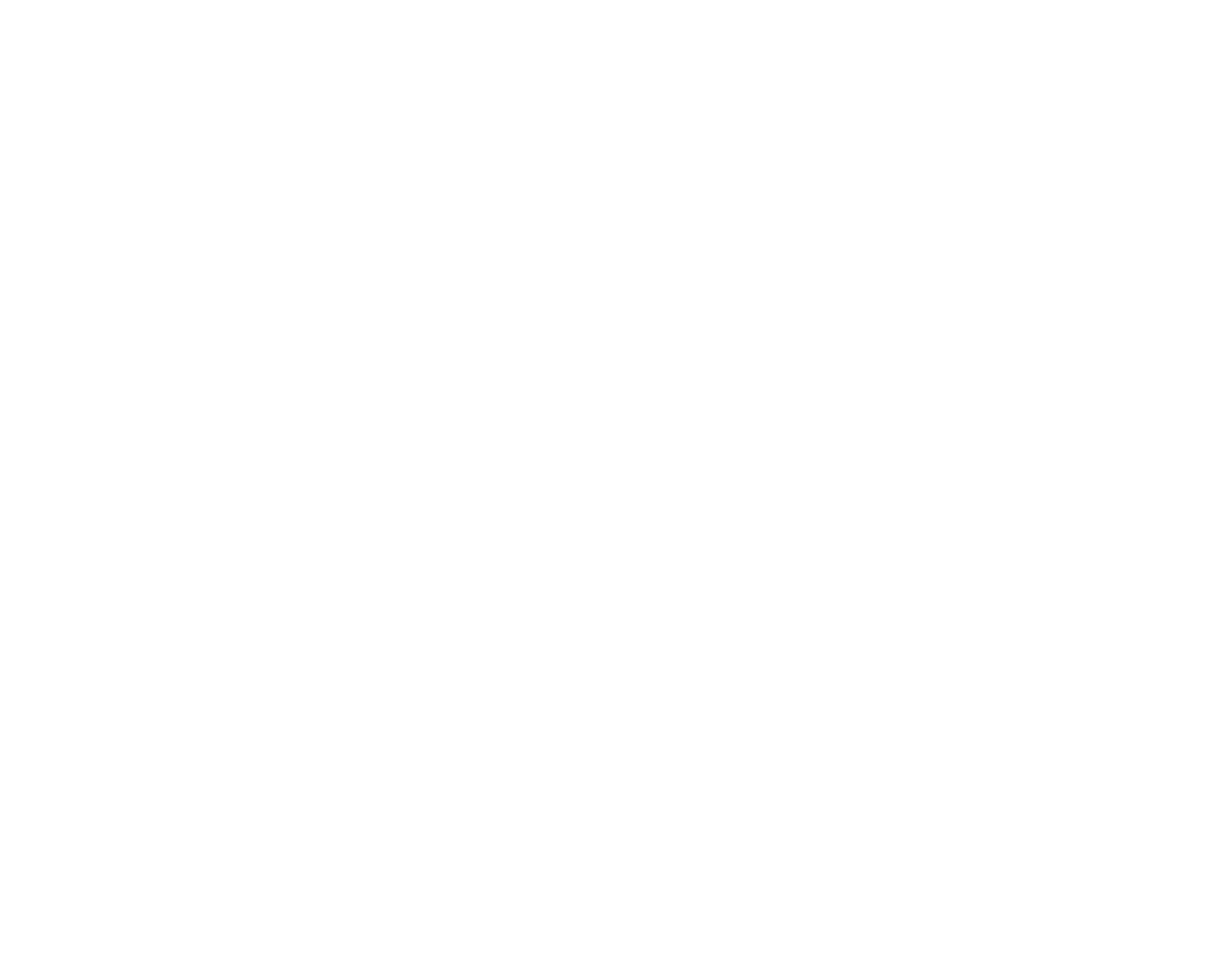#### **Component: Construction and Upgrades of Crown Roads and Watercrossings – Site Access Road**

| <b>Evaluation Considerations</b>                                           |                                                                                                                  | <b>Alternatives Considered</b>                                                                                                                                             |                                                                                                                                                                  |
|----------------------------------------------------------------------------|------------------------------------------------------------------------------------------------------------------|----------------------------------------------------------------------------------------------------------------------------------------------------------------------------|------------------------------------------------------------------------------------------------------------------------------------------------------------------|
|                                                                            | <b>Null Alternative</b>                                                                                          | <b>Upgrade Bissett Creek Road</b>                                                                                                                                          | <b>Create a New Access Road</b>                                                                                                                                  |
|                                                                            | Graphite and other                                                                                               |                                                                                                                                                                            |                                                                                                                                                                  |
|                                                                            | users.                                                                                                           |                                                                                                                                                                            |                                                                                                                                                                  |
| <b>Score</b>                                                               | 3<br>All alternatives would<br>provide access to the mine,<br>however there would be<br>ongoing safety concerns. | 5<br>All alternatives would provide<br>access to the mine, however<br>this alternative offers a<br>reduction in potential safety<br>concerns over the null<br>alternative. | 3<br>All alternatives would provide<br>access to the mine, however<br>there are many unknowns<br>associated with this alternative.                               |
| Estimate of the Cost and<br>Feasibility of Carrying out the<br>Alternative | The cost of new signage<br>$\bullet$<br>would be minimal and<br>incurred by Northern<br>Graphite.                | \$27,820 (GMining, 2012),<br>$\bullet$<br>incurred by Northern<br>Graphite.                                                                                                | Unknown but expected to<br>$\bullet$<br>be the highest cost option.                                                                                              |
| <b>Score</b>                                                               | Lowest cost alternative.                                                                                         | 3<br>Mid-range cost alternative.                                                                                                                                           | Highest cost alternative.                                                                                                                                        |
| <b>Monitoring Requirements</b>                                             | None required.<br>$\bullet$                                                                                      | Monitoring would be<br>$\bullet$<br>required during any<br>upgrades to ensure proper<br>mitigation measures are<br>being implemented.                                      | More intensive monitoring<br>$\bullet$<br>may be required,<br>dependent upon the final<br>routing of a new access<br>road and the types of<br>features impacted. |
| Score                                                                      | 5                                                                                                                |                                                                                                                                                                            |                                                                                                                                                                  |
|                                                                            | No monitoring requirements.                                                                                      | Monitoring requirements are<br>expected to be minimal.                                                                                                                     | <b>Monitoring requirements are</b><br>anticipated to more onerous<br>than the other options.                                                                     |
| <b>Total Score</b>                                                         | 20                                                                                                               | 20                                                                                                                                                                         | $\overline{7}$                                                                                                                                                   |
|                                                                            | This alternative is not<br>preferred.                                                                            | This alternative is preferred, as it<br>provides increased safety for<br>road users over the null<br>alternative.                                                          | This alternative is not preferred.                                                                                                                               |

1 – Most disadvantaged in relation to the other alternatives.

2 – Disadvantaged in relation to the other alternatives.

3 – Neutral in relation to other alternatives.

4 – Advantaged in relation to other alternatives.

5 - Most advantaged in relation to other alternatives. Page 4 of 4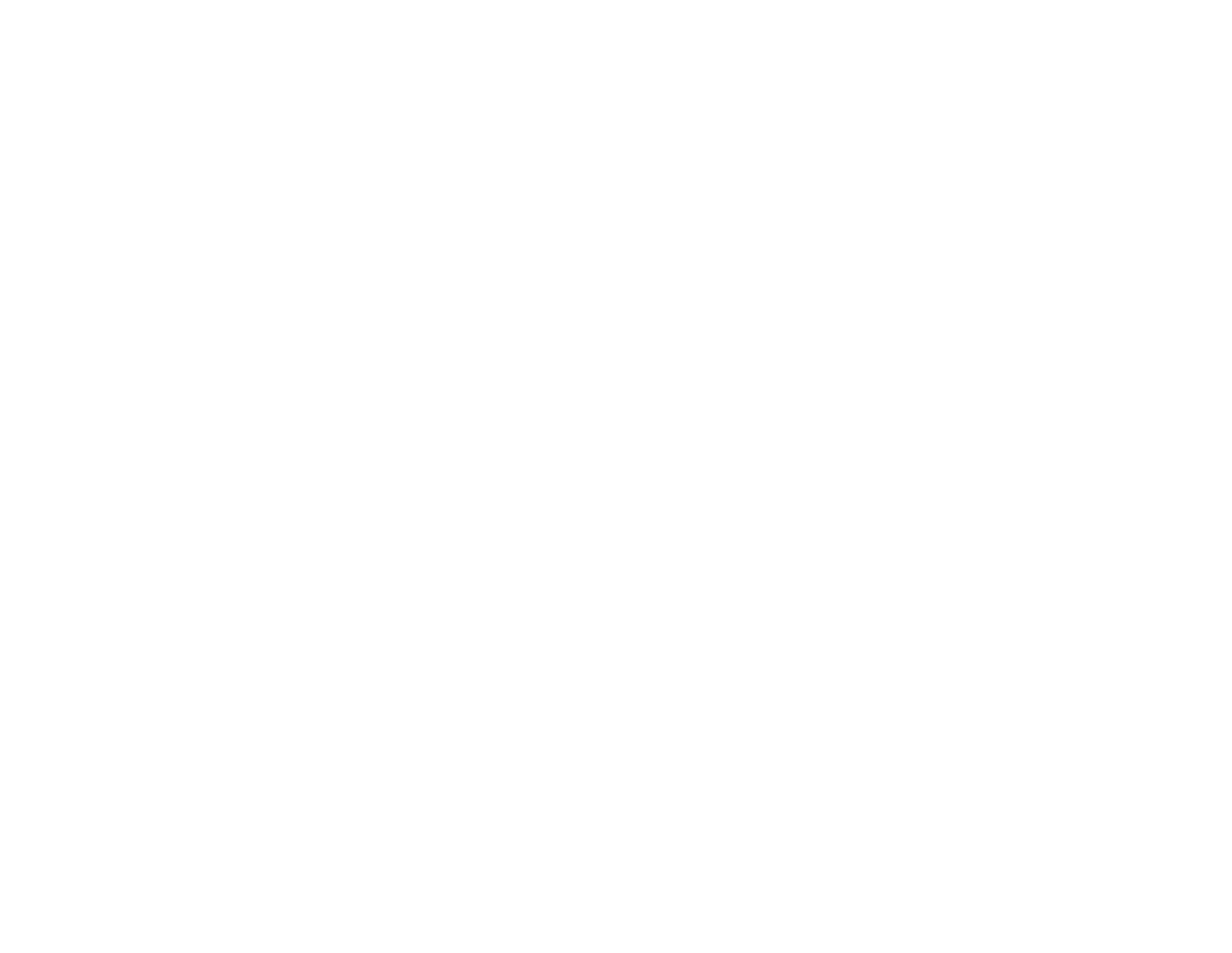| <b>Evaluation Considerations</b>                                                          | <b>Alternatives Considered</b>                                                                                                                                                                                                                                                                                                                              |                                                                                                                                                                                                                                                                                                                                                                                                                                                                                                                                                                                                                                                                                                                                                                                                                                                                       |                                                                                                                                                                                                                                                                                                                                                                                                                                                                                                                                                                                                                                                                                                                                                                                                                                                                                                       |  |  |
|-------------------------------------------------------------------------------------------|-------------------------------------------------------------------------------------------------------------------------------------------------------------------------------------------------------------------------------------------------------------------------------------------------------------------------------------------------------------|-----------------------------------------------------------------------------------------------------------------------------------------------------------------------------------------------------------------------------------------------------------------------------------------------------------------------------------------------------------------------------------------------------------------------------------------------------------------------------------------------------------------------------------------------------------------------------------------------------------------------------------------------------------------------------------------------------------------------------------------------------------------------------------------------------------------------------------------------------------------------|-------------------------------------------------------------------------------------------------------------------------------------------------------------------------------------------------------------------------------------------------------------------------------------------------------------------------------------------------------------------------------------------------------------------------------------------------------------------------------------------------------------------------------------------------------------------------------------------------------------------------------------------------------------------------------------------------------------------------------------------------------------------------------------------------------------------------------------------------------------------------------------------------------|--|--|
|                                                                                           | <b>Null Alternative</b>                                                                                                                                                                                                                                                                                                                                     | <b>Access Road to the Process</b>                                                                                                                                                                                                                                                                                                                                                                                                                                                                                                                                                                                                                                                                                                                                                                                                                                     | <b>Access Road to the Process</b>                                                                                                                                                                                                                                                                                                                                                                                                                                                                                                                                                                                                                                                                                                                                                                                                                                                                     |  |  |
| Identification of the<br>Environmental Effects and their<br><b>Estimated Significance</b> | The inability to<br>$\bullet$<br>development the mine<br>as planned could result<br>in delays and design<br>challenges.<br>Substantial effort has<br>$\bullet$<br>been invested in<br>designed the mine to<br>operate in a specific<br>way. Inability to<br>construct the mine as<br>designed would<br>negatively impact the<br>development of the<br>mine. | Plant 1<br>Upgrades to existing<br>$\bullet$<br>watercrossings and<br>installation of a new<br>watercourse crossing can<br>potentially affect surface<br>water quality through<br>downstream sediment<br>transport, resulting in<br>increased turbidity and<br>disturbance to fish and fish<br>habitat.<br>Additional effects from<br>$\bullet$<br>culvert installation include<br>disturbance to aquatic<br>biota and habitat,<br>permanent enclosure of<br>portions of a watercourse,<br>loss of bed material within<br>the length of the culvert,<br>and changes to riparian<br>vegetation within road<br>allowance.<br>The existing watercourse<br>crossing overlaps potential<br>nesting habitat for<br>Blanding's Turtles. The<br>watercourse crossings will be<br>an upgrade and therefore<br>the area is already<br>disturbed.<br>The installation of the new | Plant <sub>2</sub><br>Upgrades to existing<br>$\bullet$<br>watercrossings and<br>installation of a new<br>watercourse crossing can<br>potentially affect surface<br>water quality through<br>downstream sediment<br>transport, resulting in<br>increased turbidity and<br>disturbance to fish and fish<br>habitat.<br>Additional effects from<br>$\bullet$<br>culvert installation include<br>disturbance to aquatic<br>biota and habitat,<br>permanent enclosure of<br>portions of a watercourse,<br>loss of bed material within<br>the length of the culvert,<br>and changes to riparian<br>vegetation within road<br>allowance.<br>The existing watercourse<br>$\bullet$<br>crossing overlaps core<br>wetland habitat for<br>Blanding's Turtles. The<br>watercourse crossings will<br>be an upgrade and<br>therefore the area is<br>already disturbed.<br>The installation of the new<br>$\bullet$ |  |  |
|                                                                                           |                                                                                                                                                                                                                                                                                                                                                             | watercourse crossing will                                                                                                                                                                                                                                                                                                                                                                                                                                                                                                                                                                                                                                                                                                                                                                                                                                             | watercourse crossing will                                                                                                                                                                                                                                                                                                                                                                                                                                                                                                                                                                                                                                                                                                                                                                                                                                                                             |  |  |

2 – Disadvantaged in relation to the other alternatives.

3 – Neutral in relation to other alternatives.

4 – Advantaged in relation to other alternatives.

5 - Most advantaged in relation to other alternatives. Page 1 of 5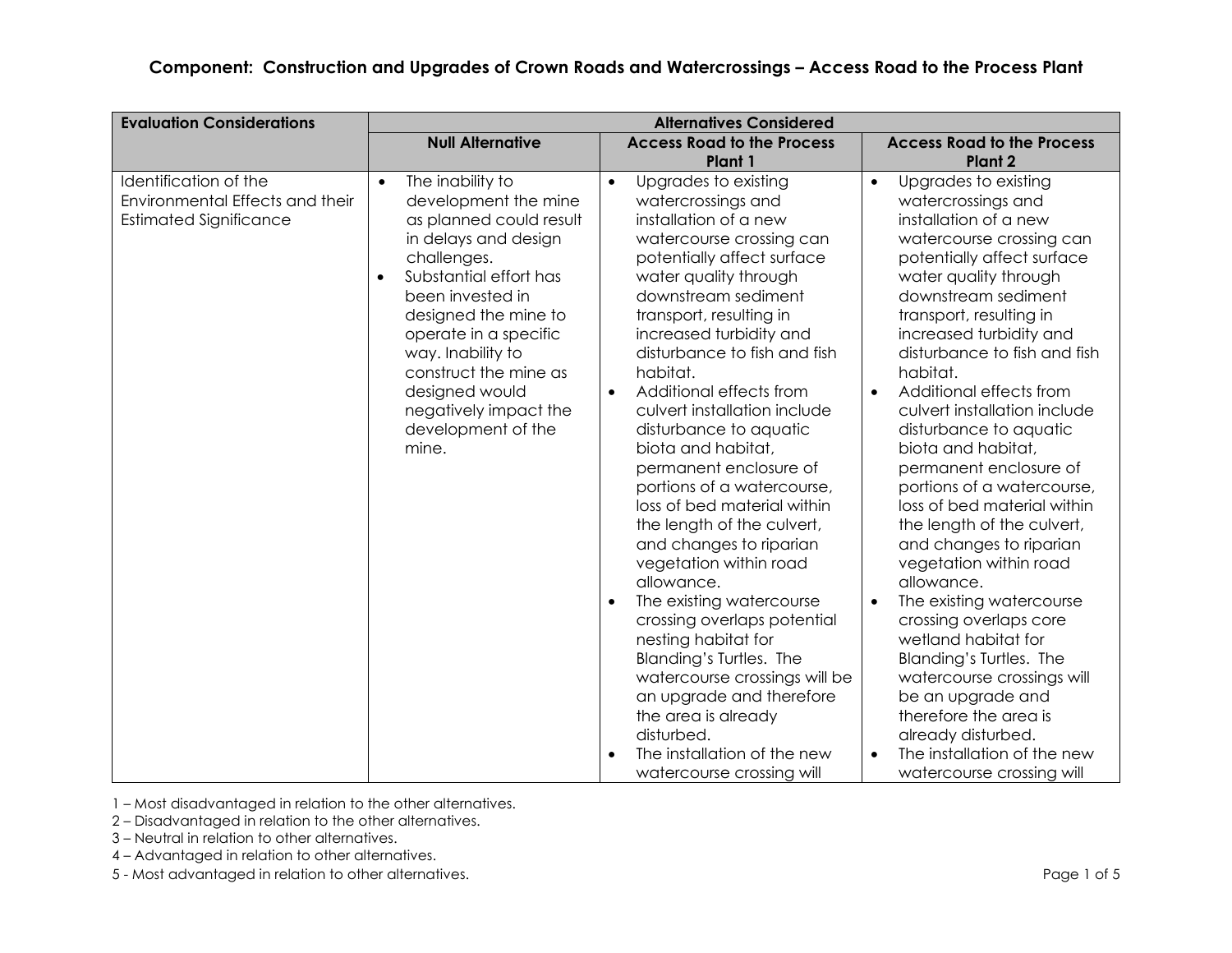| <b>Evaluation Considerations</b> |                                                                                                         | <b>Alternatives Considered</b>                                                                                                                                                                                                                                                                                                                                                                                                                                                                                                                                                                                                                                                                                                     |                                                                                                                                                                                                                                                                                                                                                                                                                                                                                                                                                                                                                                                                                                                                |
|----------------------------------|---------------------------------------------------------------------------------------------------------|------------------------------------------------------------------------------------------------------------------------------------------------------------------------------------------------------------------------------------------------------------------------------------------------------------------------------------------------------------------------------------------------------------------------------------------------------------------------------------------------------------------------------------------------------------------------------------------------------------------------------------------------------------------------------------------------------------------------------------|--------------------------------------------------------------------------------------------------------------------------------------------------------------------------------------------------------------------------------------------------------------------------------------------------------------------------------------------------------------------------------------------------------------------------------------------------------------------------------------------------------------------------------------------------------------------------------------------------------------------------------------------------------------------------------------------------------------------------------|
|                                  | <b>Null Alternative</b>                                                                                 | <b>Access Road to the Process</b>                                                                                                                                                                                                                                                                                                                                                                                                                                                                                                                                                                                                                                                                                                  | <b>Access Road to the Process</b>                                                                                                                                                                                                                                                                                                                                                                                                                                                                                                                                                                                                                                                                                              |
|                                  |                                                                                                         | Plant 1<br>allow Northern Graphite<br>access to its process plant.<br>Improving the condition of<br>existing watercourse<br>crossing and installation of<br>the new watercourse<br>crossing will allow Northern<br>Graphite access to its<br>process plant.<br>Located a further distance<br>than Site Access Road 2 to<br>the process plant.<br>Requires traffic to run<br>parallel to the haul roads.<br>Longer distance from Bissett<br>Creek Road and Highway 17<br>than Access Road to the<br>Process Plant 2.<br>Temporary increase in noise<br>levels during<br>upgrade/installation<br>activities.<br>Provides access for Northern<br>Graphite to the mine site.<br>Northern Graphite and its<br>shareholders will benefit | Plant <sub>2</sub><br>allow Northern Graphite<br>access to its process plant.<br>Improving the condition of<br>existing watercourse<br>crossing and installation of<br>the new watercourse<br>crossing will allow Northern<br>Graphite access to its<br>process plant.<br>Shorter distance than<br><b>Access Road to the Process</b><br>Plant 1 from Bissett Creek<br>Road and Highway 17.<br>Separates light vehicle<br>$\bullet$<br>traffic from the mine haul<br>trucks.<br>Temporary increase in noise<br>levels during<br>upgrade/installation<br>activities.<br>Provides access for<br>$\bullet$<br>Northern Graphite to the<br>mine site.<br>Northern Graphite and its<br>shareholders will benefit<br>financially from |
|                                  |                                                                                                         | financially from<br>development of the mine.                                                                                                                                                                                                                                                                                                                                                                                                                                                                                                                                                                                                                                                                                       | development of the mine.                                                                                                                                                                                                                                                                                                                                                                                                                                                                                                                                                                                                                                                                                                       |
| <b>Score</b>                     | $\overline{2}$<br>There is a potential for<br>negative economic effects<br>resulting from the re-design | The watercrossings associated<br>with Access Road to the Process<br>Plant 1 have the potential to                                                                                                                                                                                                                                                                                                                                                                                                                                                                                                                                                                                                                                  | 3<br>The watercrossings associated<br>with Access Road to the<br><b>Process Plant 2 have the</b>                                                                                                                                                                                                                                                                                                                                                                                                                                                                                                                                                                                                                               |

2 – Disadvantaged in relation to the other alternatives.

3 – Neutral in relation to other alternatives.

4 – Advantaged in relation to other alternatives.

5 - Most advantaged in relation to other alternatives. Page 2 of 5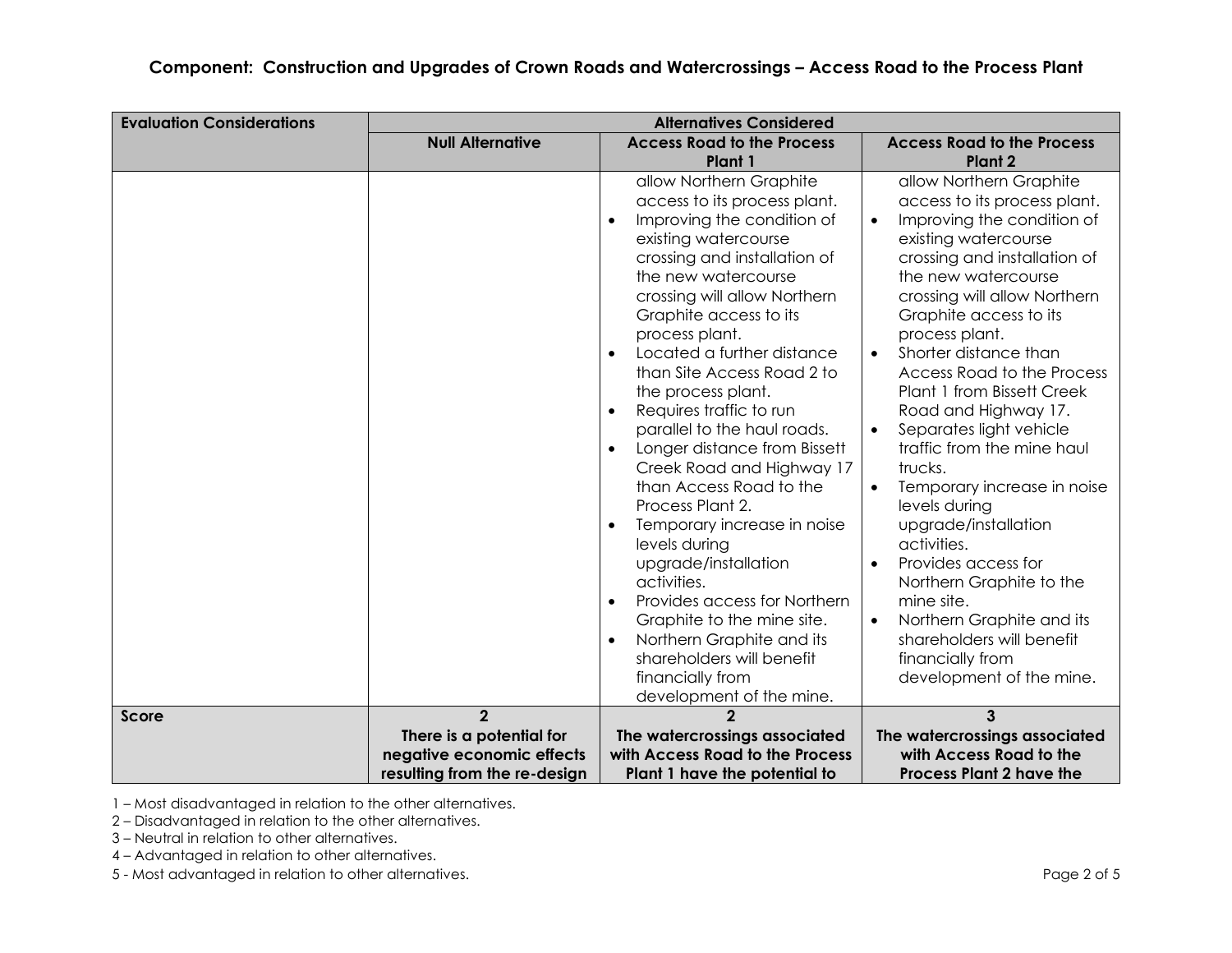#### **Component: Construction and Upgrades of Crown Roads and Watercrossings – Access Road to the Process Plant**

| <b>Evaluation Considerations</b>                                                     | <b>Alternatives Considered</b>                                                                                                                                                                                                                     |                                                                                                                                                                                                                                                                                                                                                                                                                                                                                                                                                                              |                                                                                                                                                                                                                                                                                                                                                                                                                                                                                                                                                                                               |  |  |
|--------------------------------------------------------------------------------------|----------------------------------------------------------------------------------------------------------------------------------------------------------------------------------------------------------------------------------------------------|------------------------------------------------------------------------------------------------------------------------------------------------------------------------------------------------------------------------------------------------------------------------------------------------------------------------------------------------------------------------------------------------------------------------------------------------------------------------------------------------------------------------------------------------------------------------------|-----------------------------------------------------------------------------------------------------------------------------------------------------------------------------------------------------------------------------------------------------------------------------------------------------------------------------------------------------------------------------------------------------------------------------------------------------------------------------------------------------------------------------------------------------------------------------------------------|--|--|
|                                                                                      | <b>Null Alternative</b>                                                                                                                                                                                                                            | <b>Access Road to the Process</b><br>Plant 1                                                                                                                                                                                                                                                                                                                                                                                                                                                                                                                                 | <b>Access Road to the Process</b><br>Plant <sub>2</sub>                                                                                                                                                                                                                                                                                                                                                                                                                                                                                                                                       |  |  |
|                                                                                      | negatively affect some natural<br>of critical mine components<br>should watercrossings need<br>environment components. This<br>to be avoided.<br>access road is located farther<br>from Highway 11 and has some<br>onsite traffic safety concerns. |                                                                                                                                                                                                                                                                                                                                                                                                                                                                                                                                                                              | potential to negatively affect<br>some natural environment<br>components. This access road<br>is located closer from Highway<br>11 and allows for improved<br>onsite safety.                                                                                                                                                                                                                                                                                                                                                                                                                  |  |  |
| Indication of the Potential for<br>Mitigation of the Environmental<br><b>Effects</b> | No mitigation measures<br>$\bullet$<br>available to<br>compensate for loss of<br>potential revenue.                                                                                                                                                | Mitigation measures<br>$\bullet$<br>including erosion and<br>sedimentation control<br>measures, adherence to<br>timing windows for in-water<br>work, and measures for<br>working around fish habitat<br>would be applied.<br>A security gate house will be<br>located at the entrance of<br>the mine site to control the<br>flow of persons and vehicles<br>entering and exiting the site.<br>The Overall Benefit Plan will<br>involve habitat creation or<br>enhancement and<br>management for Blanding's<br>Turtle and Whip-poor-will<br>within the regional<br>landscape. | Mitigation measures<br>$\bullet$<br>including erosion and<br>sedimentation control<br>measures, adherence to<br>timing windows for in-water<br>work, and measures for<br>working around fish habitat<br>would be applied.<br>A security gate house will<br>be located at the entrance<br>of the mine site to control<br>the flow of persons and<br>vehicles entering and<br>exiting the site.<br>The Overall Benefit Plan will<br>$\bullet$<br>involve habitat creation or<br>enhancement and<br>management for<br>Blanding's Turtle and Whip-<br>poor-will within the regional<br>landscape. |  |  |

1 – Most disadvantaged in relation to the other alternatives.

- 2 Disadvantaged in relation to the other alternatives.
- 3 Neutral in relation to other alternatives.
- 4 Advantaged in relation to other alternatives.
- 5 Most advantaged in relation to other alternatives. Page 3 of 5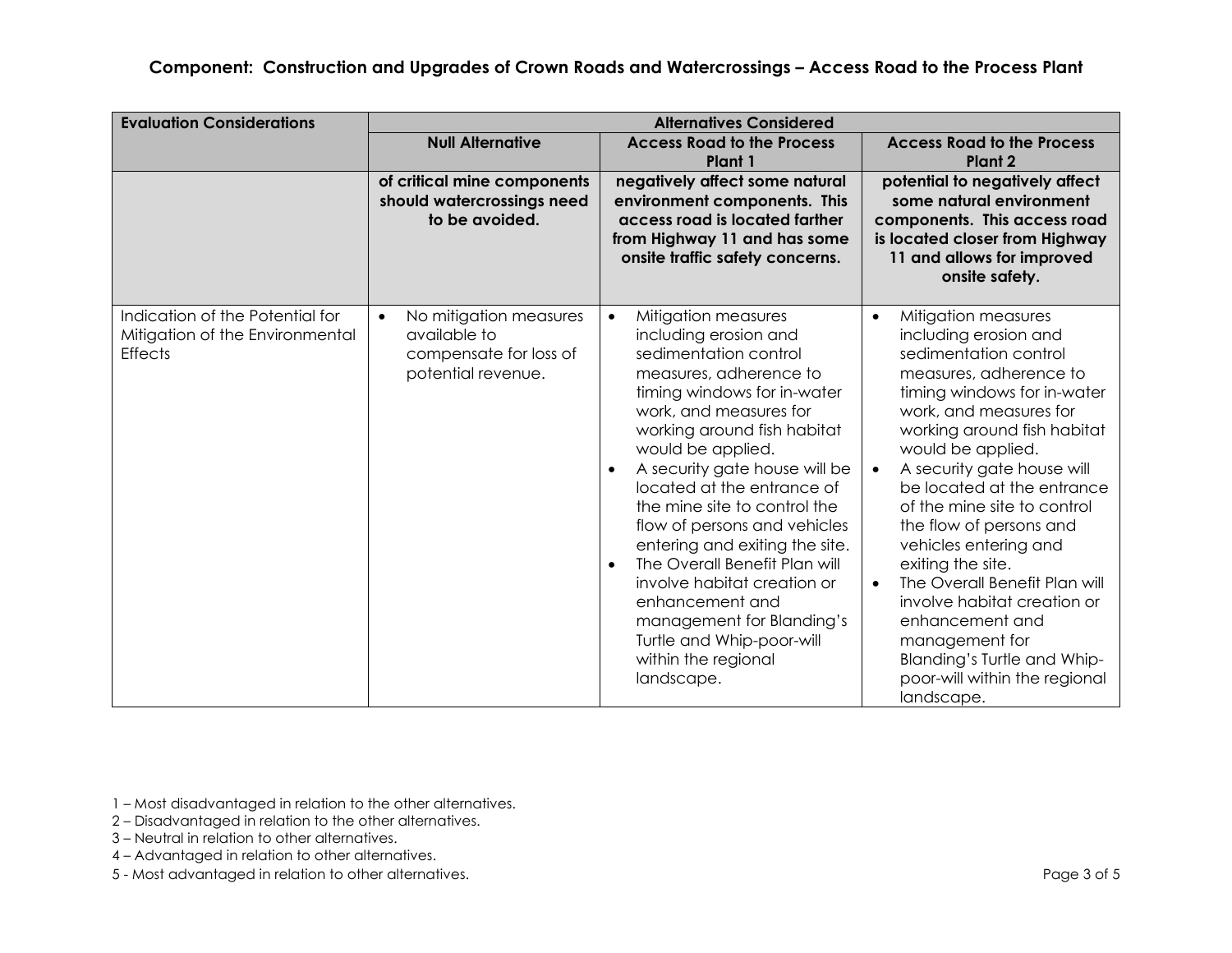#### **Component: Construction and Upgrades of Crown Roads and Watercrossings – Access Road to the Process Plant**

| <b>Evaluation Considerations</b>                                                    |                                                                                                                                                                                                                                                                                          | <b>Alternatives Considered</b>                                                                                                                                                          |                                                                                                                                                                                                                               |
|-------------------------------------------------------------------------------------|------------------------------------------------------------------------------------------------------------------------------------------------------------------------------------------------------------------------------------------------------------------------------------------|-----------------------------------------------------------------------------------------------------------------------------------------------------------------------------------------|-------------------------------------------------------------------------------------------------------------------------------------------------------------------------------------------------------------------------------|
|                                                                                     | <b>Null Alternative</b>                                                                                                                                                                                                                                                                  | <b>Access Road to the Process</b><br>Plant 1                                                                                                                                            | <b>Access Road to the Process</b><br>Plant <sub>2</sub>                                                                                                                                                                       |
| Score                                                                               | 3<br><b>Mitigation measures for</b><br><b>Should mine components</b><br>watercourses are well known<br>require re-design, there is<br>are effective at limiting the<br>no potential financial<br>mitigation available to<br>potential for negative effects.<br><b>Northern Graphite.</b> |                                                                                                                                                                                         | 3<br><b>Mitigation measures for</b><br>watercourses are well known<br>are effective at limiting the<br>potential for negative effects.                                                                                        |
| Estimate of the Effectiveness of<br>the Alternative to Meet its<br>Intended Purpose | Does not meet the<br>$\bullet$<br>purpose of allowing the<br>development of the<br>mine.                                                                                                                                                                                                 | A precursor for mine<br>$\bullet$<br>development.                                                                                                                                       | A precursor for mine<br>development.                                                                                                                                                                                          |
| <b>Score</b>                                                                        | Development of the mine<br>would potentially need to<br>be altered.                                                                                                                                                                                                                      | 5<br>The mine could be developed<br>as currently designed.                                                                                                                              | 5<br>The mine could be developed<br>as currently designed.                                                                                                                                                                    |
| Estimate of the Cost and<br>Feasibility of Carrying out the<br>Alternative          | \$0.<br>$\bullet$                                                                                                                                                                                                                                                                        | Accurate costs for the<br>$\bullet$<br>watercrossings are not<br>currently known. Costs<br>would include two new<br>watercrossings. Costs would<br>be incurred by Northern<br>Graphite. | Accurate costs for the<br>$\bullet$<br>watercrossings are not<br>currently known. Costs<br>would include upgrades to<br>two watercrossings and one<br>new watercrossings. Costs<br>would be incurred by<br>Northern Graphite. |
| Score                                                                               | 5<br>No costs are associated<br>with this alternative.                                                                                                                                                                                                                                   | <b>Costs for both alternatives</b><br>considered (except the null) are<br>expected to be similar.                                                                                       | <b>Costs for both alternatives</b><br>considered (except the null)<br>are expected to be similar.                                                                                                                             |
| <b>Monitoring Requirements</b>                                                      | None required.<br>$\bullet$                                                                                                                                                                                                                                                              | Monitoring would be<br>$\bullet$<br>required to ensure proper<br>mitigation measures are<br>being implemented.                                                                          | Monitoring would be<br>$\bullet$<br>required to ensure proper<br>mitigation measures are<br>being implemented.                                                                                                                |

1 – Most disadvantaged in relation to the other alternatives.

2 – Disadvantaged in relation to the other alternatives.

3 – Neutral in relation to other alternatives.

4 – Advantaged in relation to other alternatives.

5 - Most advantaged in relation to other alternatives. Page 4 of 5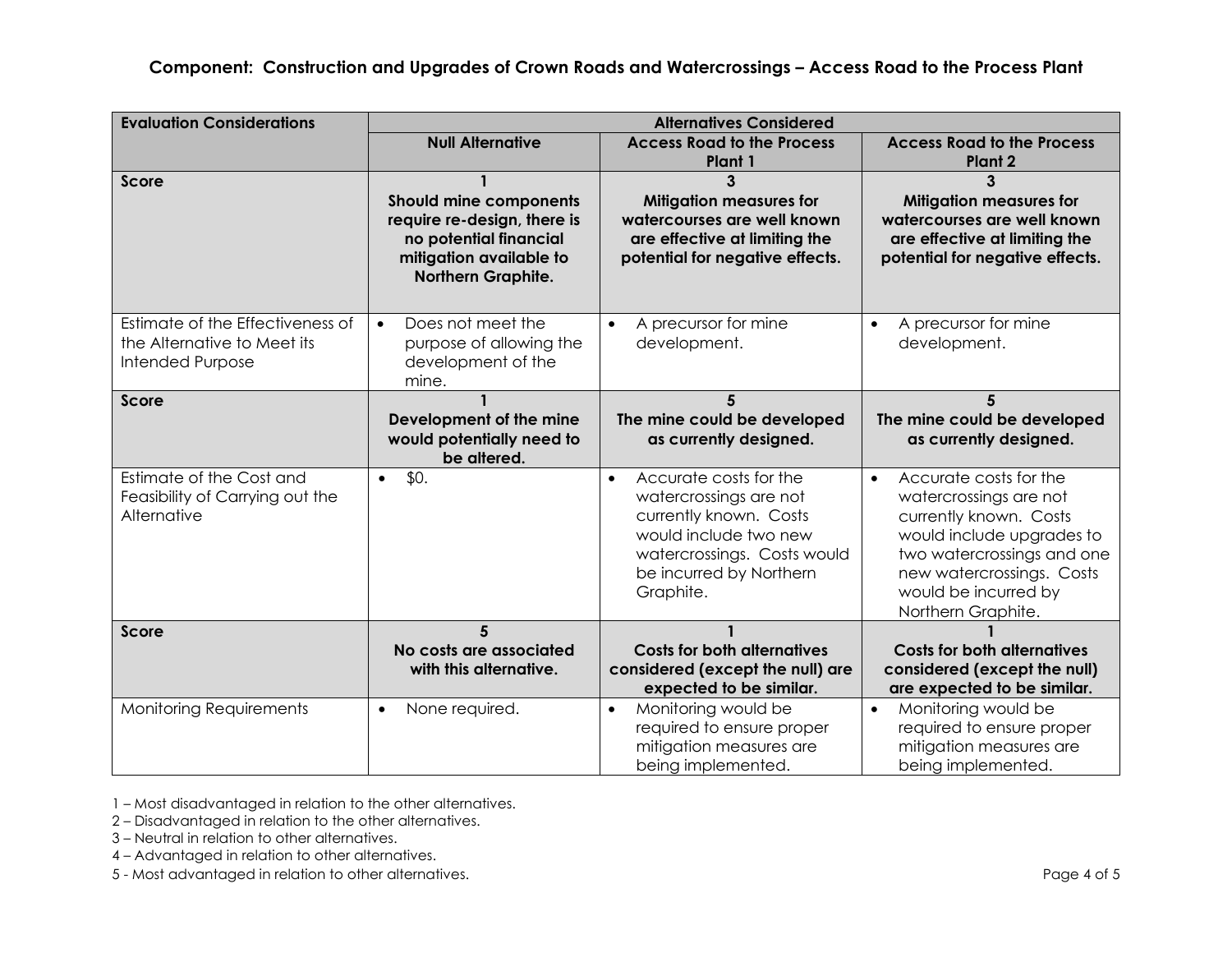**Component: Construction and Upgrades of Crown Roads and Watercrossings – Access Road to the Process Plant** 

| <b>Evaluation Considerations</b> | <b>Alternatives Considered</b> |                                    |                                   |  |  |
|----------------------------------|--------------------------------|------------------------------------|-----------------------------------|--|--|
|                                  | <b>Null Alternative</b>        | <b>Access Road to the Process</b>  | <b>Access Road to the Process</b> |  |  |
|                                  |                                | Plant 1                            | Plant 2                           |  |  |
| <b>Score</b>                     |                                |                                    |                                   |  |  |
|                                  | No monitoring requirements.    | Monitoring requirements are        | Monitoring requirements are       |  |  |
|                                  |                                | expected to be minimal.            | expected to be minimal.           |  |  |
| <b>Total Score</b>               | 14                             |                                    |                                   |  |  |
|                                  | This alternative is not        | This alternative is not preferred. | This alternative is preferred.    |  |  |
|                                  | preferred.                     |                                    |                                   |  |  |

- 1 Most disadvantaged in relation to the other alternatives.
- 2 Disadvantaged in relation to the other alternatives.
- 3 Neutral in relation to other alternatives.
- 4 Advantaged in relation to other alternatives.
- 5 Most advantaged in relation to other alternatives. Page 5 of 5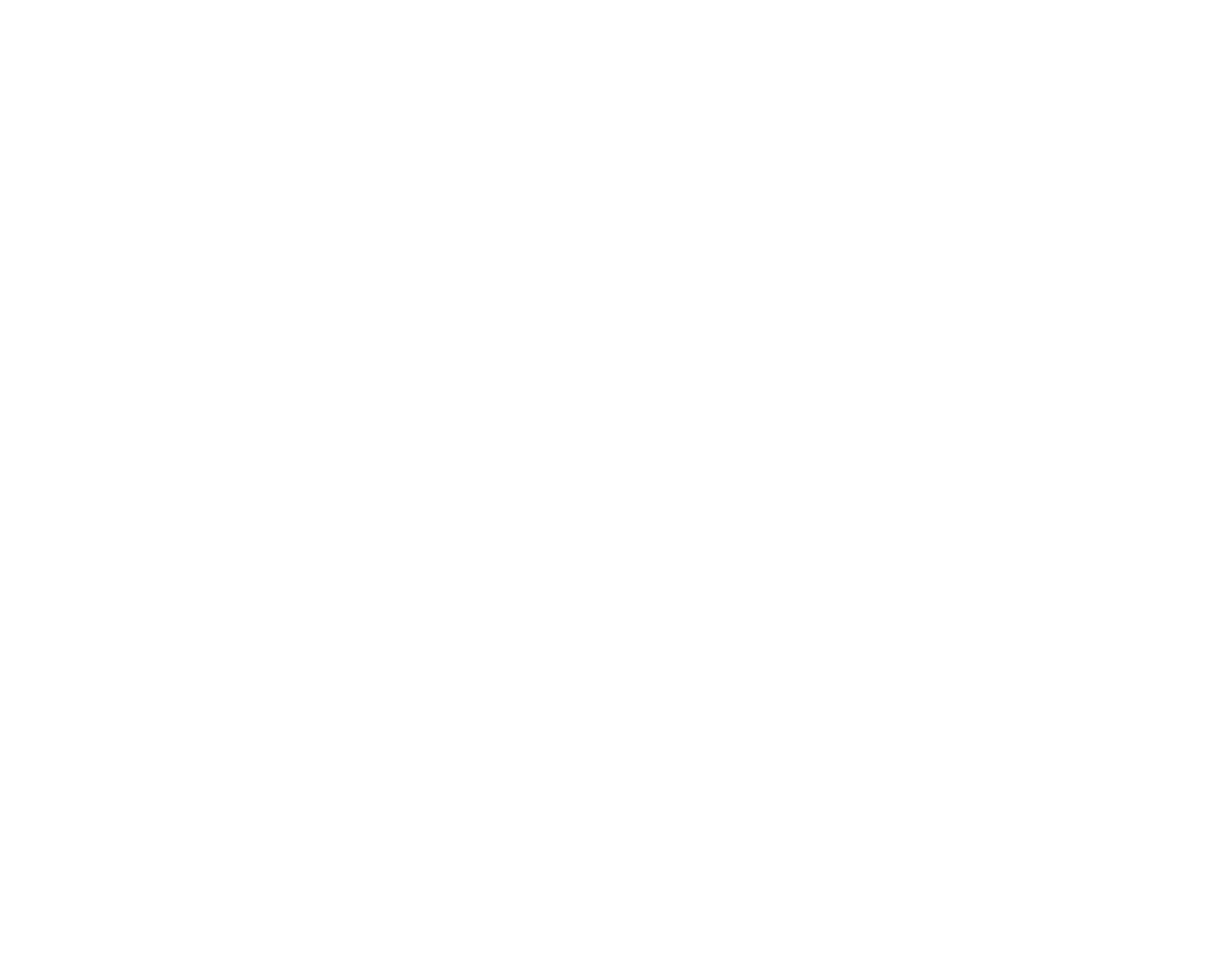#### **Component: Construction and Upgrades of Crown Roads and Watercrossings – Haul Road**

| <b>Evaluation</b>                                                                           | <b>Alternatives Considered</b>                                                                                                                                                                                                                                                                                                                                                |                                                                                                                                                                                                                                                                                                                                                                                                                                                                                                                                                                                                                                                                                                         |                                                                                                                                                                                                                                                                                                                                                                                                                                                                                                                                                                |                                                                                                                                                                                                                                                                                                                                                                                                                                                                                                                                                                |                                                                                                                                                                                                                                                                                                                                                                                                                                                                                                                                                    |  |
|---------------------------------------------------------------------------------------------|-------------------------------------------------------------------------------------------------------------------------------------------------------------------------------------------------------------------------------------------------------------------------------------------------------------------------------------------------------------------------------|---------------------------------------------------------------------------------------------------------------------------------------------------------------------------------------------------------------------------------------------------------------------------------------------------------------------------------------------------------------------------------------------------------------------------------------------------------------------------------------------------------------------------------------------------------------------------------------------------------------------------------------------------------------------------------------------------------|----------------------------------------------------------------------------------------------------------------------------------------------------------------------------------------------------------------------------------------------------------------------------------------------------------------------------------------------------------------------------------------------------------------------------------------------------------------------------------------------------------------------------------------------------------------|----------------------------------------------------------------------------------------------------------------------------------------------------------------------------------------------------------------------------------------------------------------------------------------------------------------------------------------------------------------------------------------------------------------------------------------------------------------------------------------------------------------------------------------------------------------|----------------------------------------------------------------------------------------------------------------------------------------------------------------------------------------------------------------------------------------------------------------------------------------------------------------------------------------------------------------------------------------------------------------------------------------------------------------------------------------------------------------------------------------------------|--|
| <b>Considerations</b>                                                                       | <b>Null Alternative</b>                                                                                                                                                                                                                                                                                                                                                       | <b>Haul Road 1</b>                                                                                                                                                                                                                                                                                                                                                                                                                                                                                                                                                                                                                                                                                      | <b>Haul Road 2</b>                                                                                                                                                                                                                                                                                                                                                                                                                                                                                                                                             | <b>Haul Road 3</b>                                                                                                                                                                                                                                                                                                                                                                                                                                                                                                                                             | <b>Haul Road 4</b>                                                                                                                                                                                                                                                                                                                                                                                                                                                                                                                                 |  |
| Identification of<br>the<br>Environmental<br>Effects and their<br>Estimated<br>Significance | The inability to<br>$\bullet$<br>development<br>the mine as<br>planned could<br>result in delays<br>and design<br>challenges.<br>Substantial effort<br>$\bullet$<br>has been<br>invested in<br>designed the<br>mine to operate<br>in a specific way.<br>Inability to<br>construct the<br>mine as<br>designed would<br>negatively<br>impact the<br>development of<br>the mine. | Installation of new<br>$\bullet$<br>watercrossings can<br>potentially affect<br>surface water<br>quality through<br>downstream<br>sediment transport,<br>resulting in<br>increased turbidity<br>and disturbance to<br>fish and fish<br>habitat.<br><b>Additional effects</b><br>$\bullet$<br>from culvert<br>installation include<br>disturbance to<br>aquatic biota and<br>habitat,<br>permanent<br>enclosure of<br>portions of a<br>watercourse, loss<br>of bed material<br>within the length of<br>the culvert, and<br>changes to<br>riparian vegetation<br>within road<br>allowance.<br>The northern most<br>$\bullet$<br>watercrossing<br>overlaps potential<br>habitat for<br>Blanding's Turtles. | Installation of<br>$\bullet$<br>new<br>watercrossings<br>can potentially<br>affect surface<br>water quality<br>through<br>downstream<br>sediment<br>transport,<br>resulting in<br>increased<br>turbidity and<br>disturbance to<br>fish and fish<br>habitat.<br>Additional<br>$\bullet$<br>effects from<br>culvert<br>installation<br>include<br>disturbance to<br>aquatic biota<br>and habitat,<br>permanent<br>enclosure of<br>portions of a<br>watercourse,<br>loss of bed<br>material within<br>the length of the<br>culvert, and<br>changes to<br>riparian | Installation of<br>$\bullet$<br>new<br>watercrossings<br>can potentially<br>affect surface<br>water quality<br>through<br>downstream<br>sediment<br>transport,<br>resulting in<br>increased<br>turbidity and<br>disturbance to<br>fish and fish<br>habitat.<br>Additional<br>$\bullet$<br>effects from<br>culvert<br>installation<br>include<br>disturbance to<br>aquatic biota<br>and habitat,<br>permanent<br>enclosure of<br>portions of a<br>watercourse,<br>loss of bed<br>material within<br>the length of<br>the culvert,<br>and changes<br>to riparian | Installation of<br>$\bullet$<br>new<br>watercrossings<br>can<br>potentially<br>affect surface<br>water quality<br>through<br>downstream<br>sediment<br>transport,<br>resulting in<br>increased<br>turbidity and<br>disturbance to<br>fish and fish<br>habitat.<br>Additional<br>$\bullet$<br>effects from<br>culvert<br>installation<br>include<br>disturbance to<br>aquatic biota<br>and habitat,<br>permanent<br>enclosure of<br>portions of a<br>watercourse,<br>loss of bed<br>material within<br>the length of<br>the culvert,<br>and changes |  |

1 – Most disadvantaged in relation to the other alternatives.

2 – Disadvantaged in relation to the other alternatives.

- 3 Neutral in relation to other alternatives.
- 4 Advantaged in relation to other alternatives.

5 - Most advantaged in relation to other alternatives.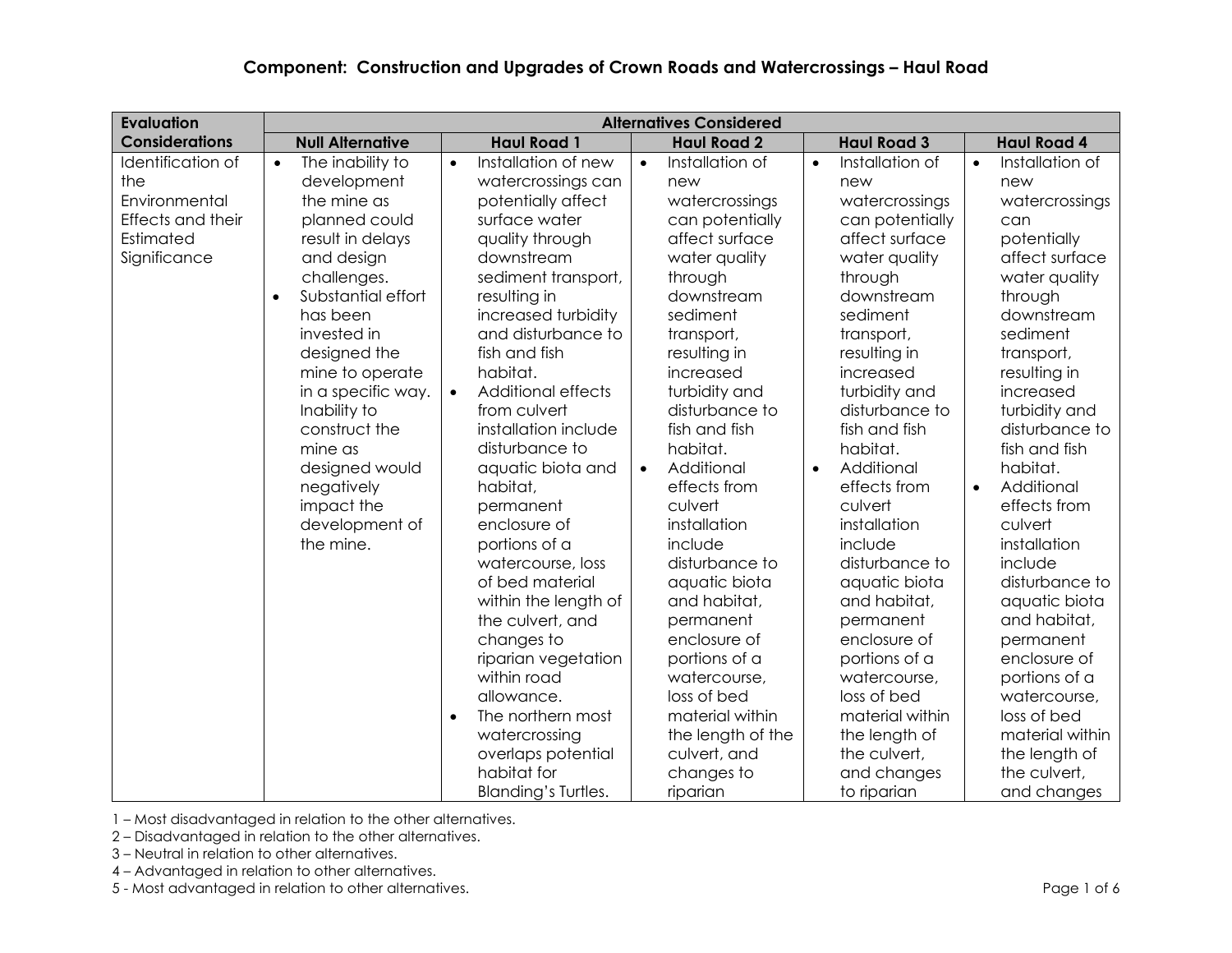| <b>Evaluation</b>     |                         |                                                                                                                                                                                                                                                                                                                                                                                                                                                                                                              | <b>Alternatives Considered</b>                                                                                                                                                                                                                                                                                                                                                                                                                                                                                                                                                                        |                                                                                                                                                                                                                                                                                                                                                                                                                                                                                                                                                                               |                                                                                                                                                                                                                                                                                                                                                             |
|-----------------------|-------------------------|--------------------------------------------------------------------------------------------------------------------------------------------------------------------------------------------------------------------------------------------------------------------------------------------------------------------------------------------------------------------------------------------------------------------------------------------------------------------------------------------------------------|-------------------------------------------------------------------------------------------------------------------------------------------------------------------------------------------------------------------------------------------------------------------------------------------------------------------------------------------------------------------------------------------------------------------------------------------------------------------------------------------------------------------------------------------------------------------------------------------------------|-------------------------------------------------------------------------------------------------------------------------------------------------------------------------------------------------------------------------------------------------------------------------------------------------------------------------------------------------------------------------------------------------------------------------------------------------------------------------------------------------------------------------------------------------------------------------------|-------------------------------------------------------------------------------------------------------------------------------------------------------------------------------------------------------------------------------------------------------------------------------------------------------------------------------------------------------------|
| <b>Considerations</b> | <b>Null Alternative</b> | <b>Haul Road 1</b>                                                                                                                                                                                                                                                                                                                                                                                                                                                                                           | <b>Haul Road 2</b>                                                                                                                                                                                                                                                                                                                                                                                                                                                                                                                                                                                    | <b>Haul Road 3</b>                                                                                                                                                                                                                                                                                                                                                                                                                                                                                                                                                            | <b>Haul Road 4</b>                                                                                                                                                                                                                                                                                                                                          |
|                       |                         | One of the<br>$\bullet$<br>watercrossings<br>would traverse a<br>wetland.<br>The installation of<br>$\bullet$<br>the new<br>watercrossings will<br>allow Northern<br>Graphite access to<br>and from its truck<br>maintenance<br>facility and<br>process plant.<br>Since this road will<br>be used regularly<br>by Northern<br>Graphite, public<br>access will be<br>restricted.<br>Northern Graphite<br>$\bullet$<br>and its<br>shareholders will<br>benefit financially<br>from development<br>of the mine. | vegetation<br>within road<br>allowance.<br>The northern<br>$\bullet$<br>most<br>watercrossing<br>overlaps<br>potential habitat<br>for Blanding's<br>Turtles.<br>One of the<br>$\bullet$<br>watercrossings<br>would traverse a<br>wetland.<br>The installation<br>$\bullet$<br>of the new<br>watercrossings<br>will allow<br>Northern<br>Graphite access<br>to and from its<br>truck<br>maintenance<br>facility and<br>process plant.<br>Since this road<br>will be used<br>regularly by<br>Northern<br>Graphite, public<br>access will be<br>restricted.<br>Northern<br>$\bullet$<br>Graphite and its | vegetation<br>within road<br>allowance.<br>One of the<br>$\bullet$<br>new<br>watercrossings<br>is in the area of<br>a confirmed<br>turtle nesting<br>area (species<br>unknown). The<br>existing<br>watercrossing<br>is in close<br>proximity to<br>Category 2<br>Habitat for<br>Blanding's<br>Turtle.<br>Two of the<br>$\bullet$<br>watercrossings<br>would traverse<br>a wetland<br>(one new<br>watercrossing<br>and an existing<br>watercrossing).<br>There will be<br>$\bullet$<br>increased<br>traffic on a<br>portion of<br><b>Graphite Mine</b><br>Road for<br>Northern | to riparian<br>vegetation<br>within road<br>allowance.<br>The installation<br>of the new<br>watercrossings<br>will allow<br>Northern<br>Graphite<br>access to and<br>from its truck<br>maintenance<br>facility and<br>process plant.<br>Since this road<br>will be used<br>regularly by<br>Northern<br>Graphite,<br>public access<br>will be<br>restricted. |

2 – Disadvantaged in relation to the other alternatives.

- 3 Neutral in relation to other alternatives.
- 4 Advantaged in relation to other alternatives.

5 - Most advantaged in relation to other alternatives. **Page 2 of 6** and the state of 6 and the state of 6 and the state of 6 and the state of 6 and the state of 6 and the state of 6 and the state of 6 and the state of 6 a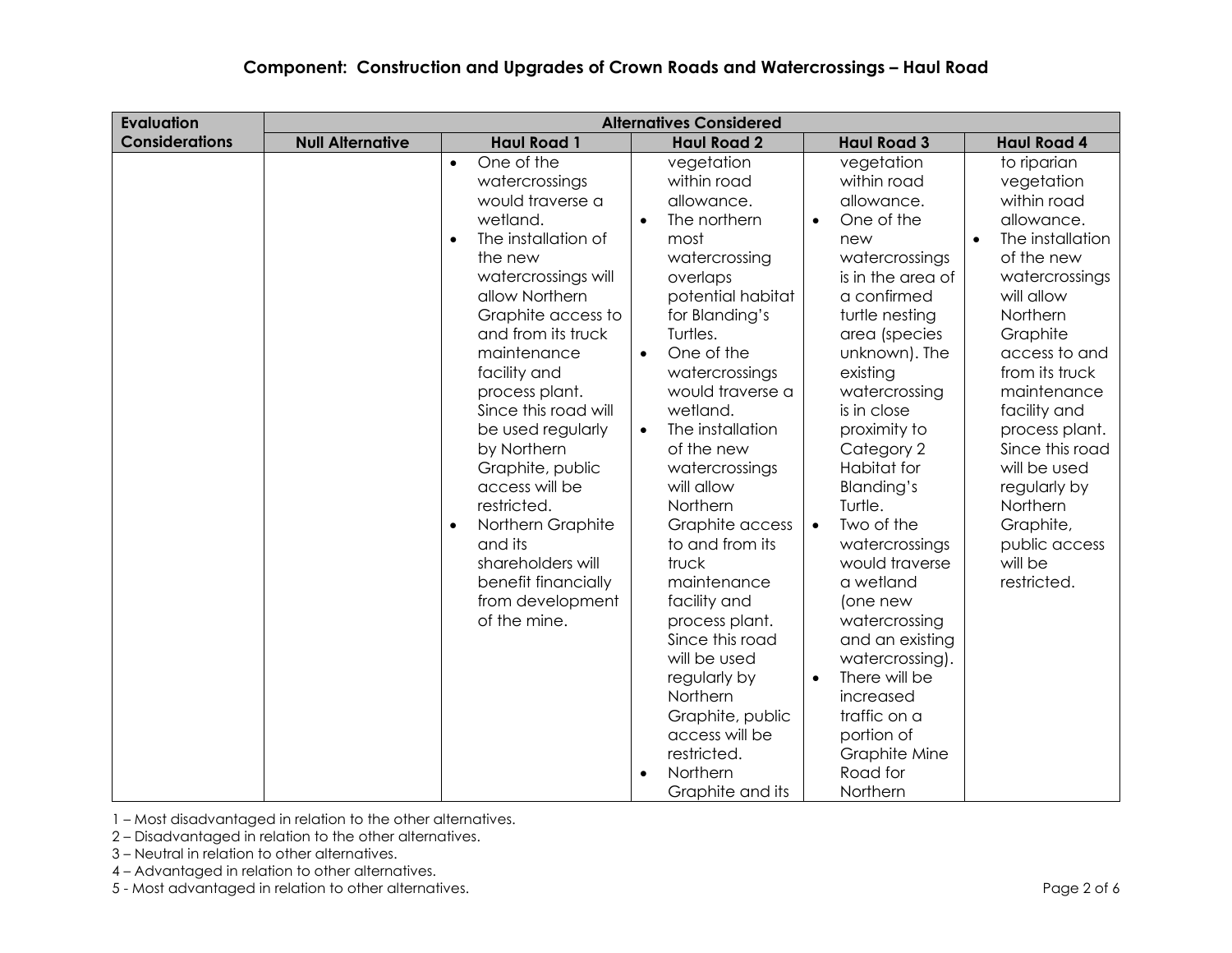#### **Component: Construction and Upgrades of Crown Roads and Watercrossings – Haul Road**

| <b>Evaluation</b>     | <b>Alternatives Considered</b>                                                     |                                                                          |                                                                                 |                                                                                                                                                                                                                                                                                                                                                                                                                                                                                        |                                                                               |
|-----------------------|------------------------------------------------------------------------------------|--------------------------------------------------------------------------|---------------------------------------------------------------------------------|----------------------------------------------------------------------------------------------------------------------------------------------------------------------------------------------------------------------------------------------------------------------------------------------------------------------------------------------------------------------------------------------------------------------------------------------------------------------------------------|-------------------------------------------------------------------------------|
| <b>Considerations</b> | <b>Null Alternative</b>                                                            | <b>Haul Road 1</b>                                                       | <b>Haul Road 2</b>                                                              | <b>Haul Road 3</b>                                                                                                                                                                                                                                                                                                                                                                                                                                                                     | <b>Haul Road 4</b>                                                            |
|                       |                                                                                    |                                                                          | shareholders will<br>benefit<br>financially from<br>development of<br>the mine. | Graphite's<br>hauling<br>activities.<br>The installation<br>$\bullet$<br>of the new<br>watercrossings<br>will allow<br>Northern<br>Graphite<br>access to and<br>from its truck<br>maintenance<br>facility and<br>process plant.<br>Since this road<br>will be used<br>regularly by<br>Northern<br>Graphite,<br>public access<br>will be<br>restricted.<br>Northern<br>$\bullet$<br>Graphite and<br>its shareholders<br>will benefit<br>financially from<br>development<br>of the mine. |                                                                               |
| <b>Score</b>          | $\overline{2}$                                                                     | $\overline{2}$                                                           | $\overline{2}$                                                                  |                                                                                                                                                                                                                                                                                                                                                                                                                                                                                        | $\blacktriangle$                                                              |
|                       | There is a potential<br>for negative<br>economic effects<br>resulting from the re- | The two new<br>watercrossings<br>associated with Haul<br>Road 1 have the | The two new<br>watercrossings<br>associated with<br><b>Haul Road 2 have</b>     | The two new/one<br>upgraded<br>watercrossings<br>associated with                                                                                                                                                                                                                                                                                                                                                                                                                       | The one new/one<br>shared (with<br><b>Access Road to</b><br>the Process Plant |

1 – Most disadvantaged in relation to the other alternatives.

2 – Disadvantaged in relation to the other alternatives.

3 – Neutral in relation to other alternatives.

4 – Advantaged in relation to other alternatives.

5 - Most advantaged in relation to other alternatives. Page 3 of 6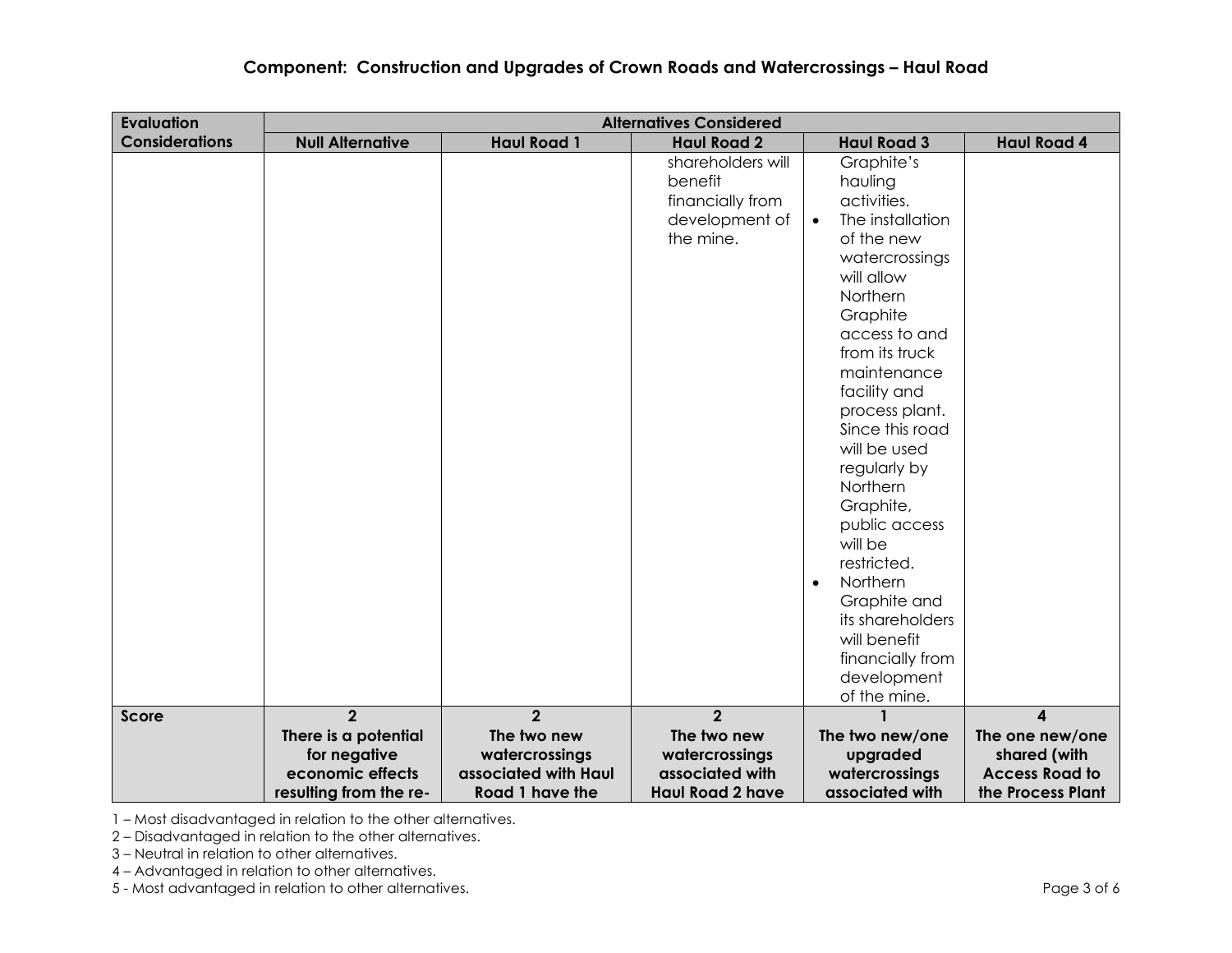#### **Component: Construction and Upgrades of Crown Roads and Watercrossings – Haul Road**

| <b>Evaluation</b>     | <b>Alternatives Considered</b>         |                                               |                           |                          |                             |
|-----------------------|----------------------------------------|-----------------------------------------------|---------------------------|--------------------------|-----------------------------|
| <b>Considerations</b> | <b>Null Alternative</b>                | <b>Haul Road 1</b>                            | <b>Haul Road 2</b>        | <b>Haul Road 3</b>       | <b>Haul Road 4</b>          |
|                       | design of critical                     | potential to negatively                       | the potential to          | <b>Haul Road 3 have</b>  | 2) watercrossings           |
|                       | mine components                        | affect some natural                           | negatively affect         | the potential to         | have limited                |
|                       | should                                 | environment                                   | some natural              | negatively affect        | potential for               |
|                       | watercrossings need                    | components. The                               | environment               | some natural             | negative effects.           |
|                       | to be avoided.                         | watercrossings for Haul                       | components. The           | environment              | <b>Potential effects to</b> |
|                       |                                        | Roads 1 and 2 are the                         | watercrossings for        | components,              | <b>SAR and SAR</b>          |
|                       |                                        | same.                                         | <b>Haul Roads 1 and 2</b> | including                | habitat are                 |
|                       |                                        |                                               | are the same.             | traversing a             | avoided.                    |
|                       |                                        |                                               |                           | confirmed turtle         |                             |
| Indication of the     |                                        |                                               |                           | nesting area.            |                             |
| Potential for         | No mitigation<br>$\bullet$<br>measures | Mitigation<br>$\bullet$<br>measures including | Mitigation<br>$\bullet$   | Mitigation<br>$\bullet$  | Mitigation<br>$\bullet$     |
| Mitigation of the     | available to                           | erosion and                                   | measures                  | measures<br>including    | measures                    |
| Environmental         | compensate for                         | sedimentation                                 | including<br>erosion and  | erosion and              | including<br>erosion and    |
| <b>Effects</b>        | loss of potential                      | control measures,                             | sedimentation             | sedimentation            | sedimentation               |
|                       | revenue.                               | adherence to                                  | control                   | control                  | control                     |
|                       |                                        | timing windows for                            | measures,                 | measures,                | measures,                   |
|                       |                                        | in-water work, and                            | adherence to              | adherence to             | adherence to                |
|                       |                                        | measures for                                  | timing windows            | timing windows           | timing                      |
|                       |                                        | working around                                | for in-water              | for in-water             | windows for                 |
|                       |                                        | fish habitat would                            | work, and                 | work, and                | in-water work,              |
|                       |                                        | be applied.                                   | measures for              | measures for             | and measures                |
|                       |                                        | The Overall Benefit<br>$\bullet$              | working around            | working                  | for working                 |
|                       |                                        | Plan will involve                             | fish habitat              | around fish              | around fish                 |
|                       |                                        | habitat creation or                           | would be                  | habitat would            | habitat would               |
|                       |                                        | enhancement and                               | applied.                  | be applied.              | be applied.                 |
|                       |                                        | management for                                | The Overall<br>$\bullet$  | The Overall<br>$\bullet$ |                             |
|                       |                                        | <b>Blanding's Turtle</b>                      | <b>Benefit Plan will</b>  | <b>Benefit Plan</b>      |                             |
|                       |                                        | and Whip-poor-will                            | involve habitat           | will involve             |                             |
|                       |                                        | within the regional                           | creation or               | habitat                  |                             |
|                       |                                        | landscape.                                    | enhancement               | creation or              |                             |
|                       |                                        |                                               | and                       | enhancement              |                             |
|                       |                                        |                                               | management                | and                      |                             |
|                       |                                        |                                               | for Blanding's            | management               |                             |

1 – Most disadvantaged in relation to the other alternatives.

2 – Disadvantaged in relation to the other alternatives.

- 3 Neutral in relation to other alternatives.
- 4 Advantaged in relation to other alternatives.

5 - Most advantaged in relation to other alternatives. Page 4 of 6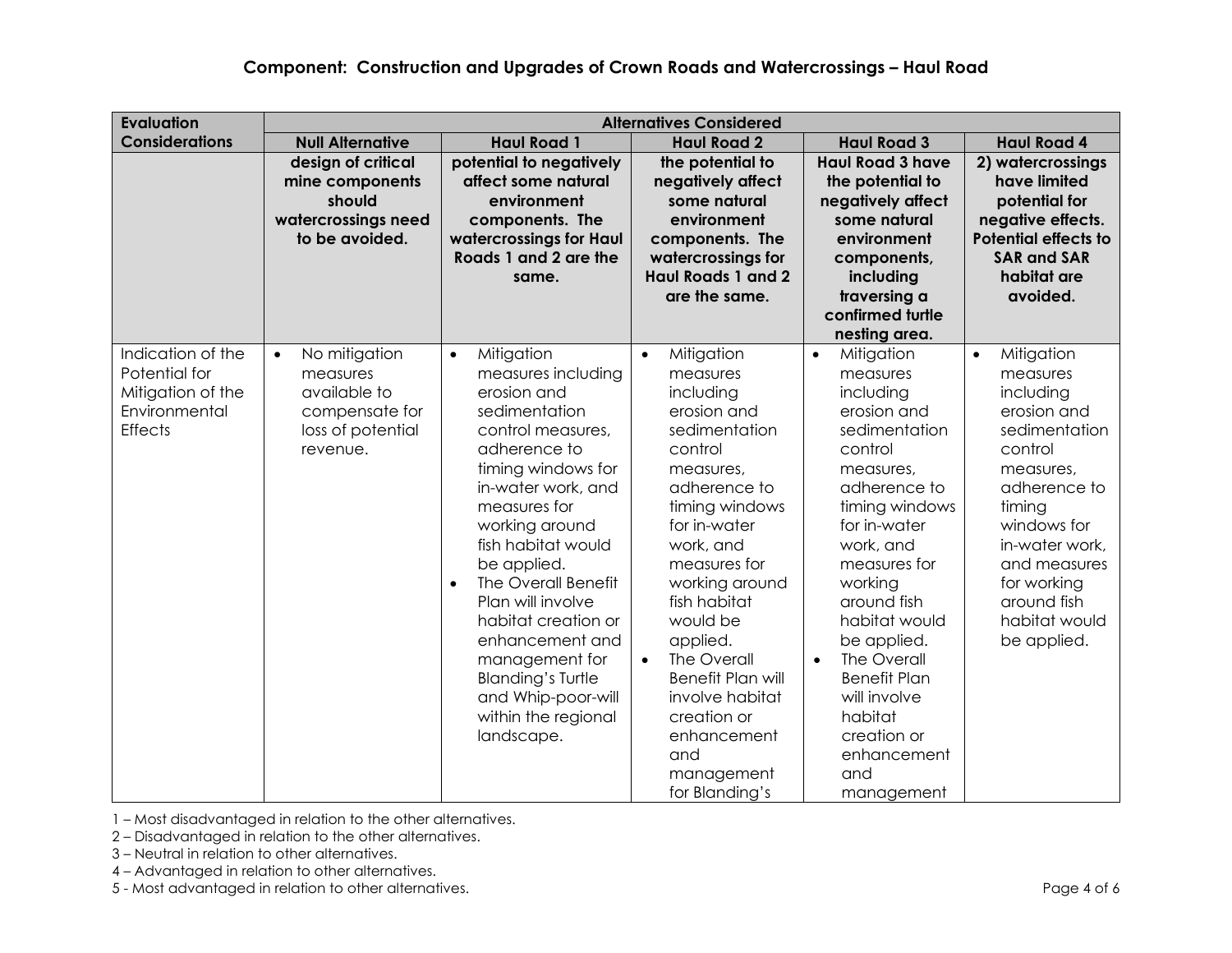| <b>Evaluation</b>                                                                         | <b>Alternatives Considered</b>                                                                                                             |                                                                                                                                                             |                                                                                                                                                             |                                                                                                                                                                |                                                                                                                                                                                                                                      |
|-------------------------------------------------------------------------------------------|--------------------------------------------------------------------------------------------------------------------------------------------|-------------------------------------------------------------------------------------------------------------------------------------------------------------|-------------------------------------------------------------------------------------------------------------------------------------------------------------|----------------------------------------------------------------------------------------------------------------------------------------------------------------|--------------------------------------------------------------------------------------------------------------------------------------------------------------------------------------------------------------------------------------|
| <b>Considerations</b>                                                                     | <b>Null Alternative</b>                                                                                                                    | <b>Haul Road 1</b>                                                                                                                                          | <b>Haul Road 2</b>                                                                                                                                          | <b>Haul Road 3</b>                                                                                                                                             | <b>Haul Road 4</b>                                                                                                                                                                                                                   |
|                                                                                           |                                                                                                                                            |                                                                                                                                                             | Turtle and Whip-<br>poor-will within<br>the regional<br>landscape.                                                                                          | for Blanding's<br>Turtle and<br>Whip-poor-will<br>within the<br>regional<br>landscape.                                                                         |                                                                                                                                                                                                                                      |
| <b>Score</b>                                                                              | <b>Should mine</b><br>components require<br>re-design, there is no<br>potential financial<br>mitigation available<br>to Northern Graphite. | $\overline{2}$<br><b>Mitigation measures</b><br>for watercrossings are<br>well known are<br>effective at limiting the<br>potential for negative<br>effects. | $\overline{2}$<br><b>Mitigation measures</b><br>for watercrossings<br>are well known are<br>effective at limiting<br>the potential for<br>negative effects. | $\overline{2}$<br><b>Mitigation</b><br>measures for<br>watercrossings are<br>well known are<br>effective at limiting<br>the potential for<br>negative effects. | $\overline{3}$<br><b>Mitigation</b><br>measures for<br>watercrossings<br>are well known<br>are effective at<br>limiting the<br>potential for<br>negative effects.<br>No mitigation for<br><b>SAR or SAR habitat</b><br>are required. |
| Estimate of the<br>Effectiveness of<br>the Alternative to<br>Meet its Intended<br>Purpose | Does not meet<br>$\bullet$<br>the purpose of<br>allowing the<br>development of<br>the mine.                                                | Required for the<br>$\bullet$<br>current design of<br>the mine.                                                                                             | Required for the<br>current design of<br>the mine.                                                                                                          | Required for<br>$\bullet$<br>the current<br>design of the<br>mine.                                                                                             | Required for<br>$\bullet$<br>the current<br>design of the<br>mine.                                                                                                                                                                   |
| <b>Score</b>                                                                              | Development of the<br>mine would<br>potentially need to<br>be altered.                                                                     | 5<br>The mine could be<br>developed as<br>currently designed.                                                                                               | 5<br>The mine could be<br>developed as<br>currently designed.                                                                                               | 5<br>The mine could be<br>developed as<br>currently<br>designed.                                                                                               | 5<br>The mine could<br>be developed as<br>currently<br>designed.                                                                                                                                                                     |
| Estimate of the<br>Cost and<br>Feasibility of<br>Carrying out the<br>Alternative          | \$0.<br>$\bullet$                                                                                                                          | Accurate costs for<br>$\bullet$<br>the watercrossings<br>are not currently<br>known. Costs are<br>expected to be<br>similar for all                         | Accurate costs<br>$\bullet$<br>for the<br>watercrossings<br>are not currently<br>known. Costs<br>are expected to                                            | Accurate costs<br>$\bullet$<br>for the<br>watercrossings<br>are not<br>currently<br>known. Costs                                                               | Accurate<br>$\bullet$<br>costs for the<br>watercrossings<br>are not<br>currently<br>known. Costs                                                                                                                                     |

2 – Disadvantaged in relation to the other alternatives.

3 – Neutral in relation to other alternatives.

4 – Advantaged in relation to other alternatives.

5 - Most advantaged in relation to other alternatives. **Page 5 of 6** and  $\overline{a}$  and  $\overline{b}$  and  $\overline{c}$  and  $\overline{b}$  and  $\overline{c}$  and  $\overline{c}$  and  $\overline{c}$  and  $\overline{c}$  and  $\overline{c}$  and  $\overline{c}$  and  $\overline{c}$  and  $\overline{c$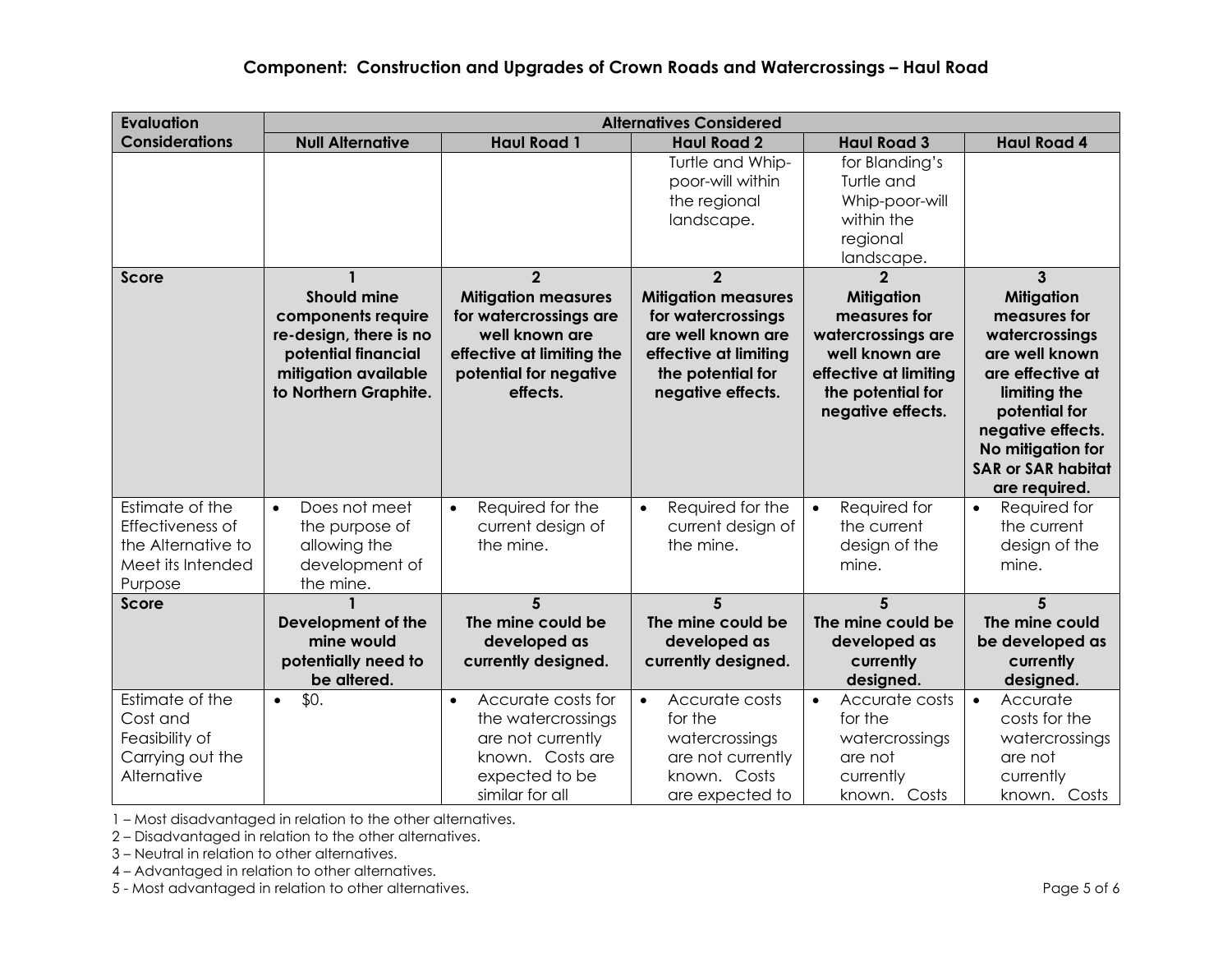| <b>Evaluation</b>     |                             |                               | <b>Alternatives Considered</b> |                         |                         |
|-----------------------|-----------------------------|-------------------------------|--------------------------------|-------------------------|-------------------------|
| <b>Considerations</b> | <b>Null Alternative</b>     | <b>Haul Road 1</b>            | <b>Haul Road 2</b>             | <b>Haul Road 3</b>      | <b>Haul Road 4</b>      |
|                       |                             | alternatives and              | be similar for all             | are expected            | are expected            |
|                       |                             | would be incurred             | alternatives and               | to be similar for       | to be similar           |
|                       |                             | by Northern                   | would be                       | all alternatives        | for all                 |
|                       |                             | Graphite.                     | incurred by                    | and would be            | alternatives            |
|                       |                             |                               | Northern                       | incurred by             | and would be            |
|                       |                             |                               | Graphite.                      | Northern                | incurred by             |
|                       |                             |                               |                                | Graphite.               | Northern                |
|                       |                             |                               |                                |                         | Graphite.               |
| <b>Score</b>          | 5                           |                               |                                |                         |                         |
|                       | There are no costs          | <b>Costs for all</b>          | <b>Costs for all</b>           | <b>Costs for all</b>    | <b>Costs for all</b>    |
|                       | associated with this        | <b>alternatives</b>           | alternatives                   | <b>alternatives</b>     | alternatives            |
|                       | alternative.                | considered (except            | considered (except             | considered              | considered              |
|                       |                             | the null) are expected        | the null) are                  | (except the null)       | (except the null)       |
|                       |                             | to be similar.                | expected to be                 | are expected to         | are expected to         |
|                       |                             |                               | similar.                       | be similar.             | be similar.             |
| Monitoring            | None required.<br>$\bullet$ | Monitoring would<br>$\bullet$ | Monitoring<br>$\bullet$        | Monitoring<br>$\bullet$ | Monitoring<br>$\bullet$ |
| Requirements          |                             | be required to                | would be                       | would be                | would be                |
|                       |                             | ensure proper                 | required to                    | required to             | required to             |
|                       |                             | mitigation                    | ensure proper                  | ensure proper           | ensure proper           |
|                       |                             | measures are                  | mitigation                     | mitigation              | mitigation              |
|                       |                             | being<br>implemented.         | measures are                   | measures are            | measures are            |
|                       |                             |                               | being<br>implemented.          | being<br>implemented.   | being<br>implemented.   |
| <b>Score</b>          | 5                           | 3                             |                                | 3                       |                         |
|                       | No monitoring               | Monitoring                    | Monitoring                     | Monitoring              | Monitoring              |
|                       | requirements.               | requirements are              | requirements are               | requirements are        | requirements are        |
|                       |                             | expected to be                | expected to be                 | expected to be          | expected to be          |
|                       |                             | minimal.                      | minimal.                       | minimal.                | minimal.                |
| <b>Total Score</b>    | 14                          | 13                            | 13                             | 12                      | 16                      |
|                       | This alternative is not     | This alternative is not       | This alternative is not        | This alternative is     | This alternative is     |
|                       | preferred.                  | preferred.                    | preferred.                     | not preferred.          | preferred.              |

2 – Disadvantaged in relation to the other alternatives.

- 3 Neutral in relation to other alternatives.
- 4 Advantaged in relation to other alternatives.

5 - Most advantaged in relation to other alternatives. **Page 6 of 6** and 2011 and 2012 and 2013 and 2013 and 201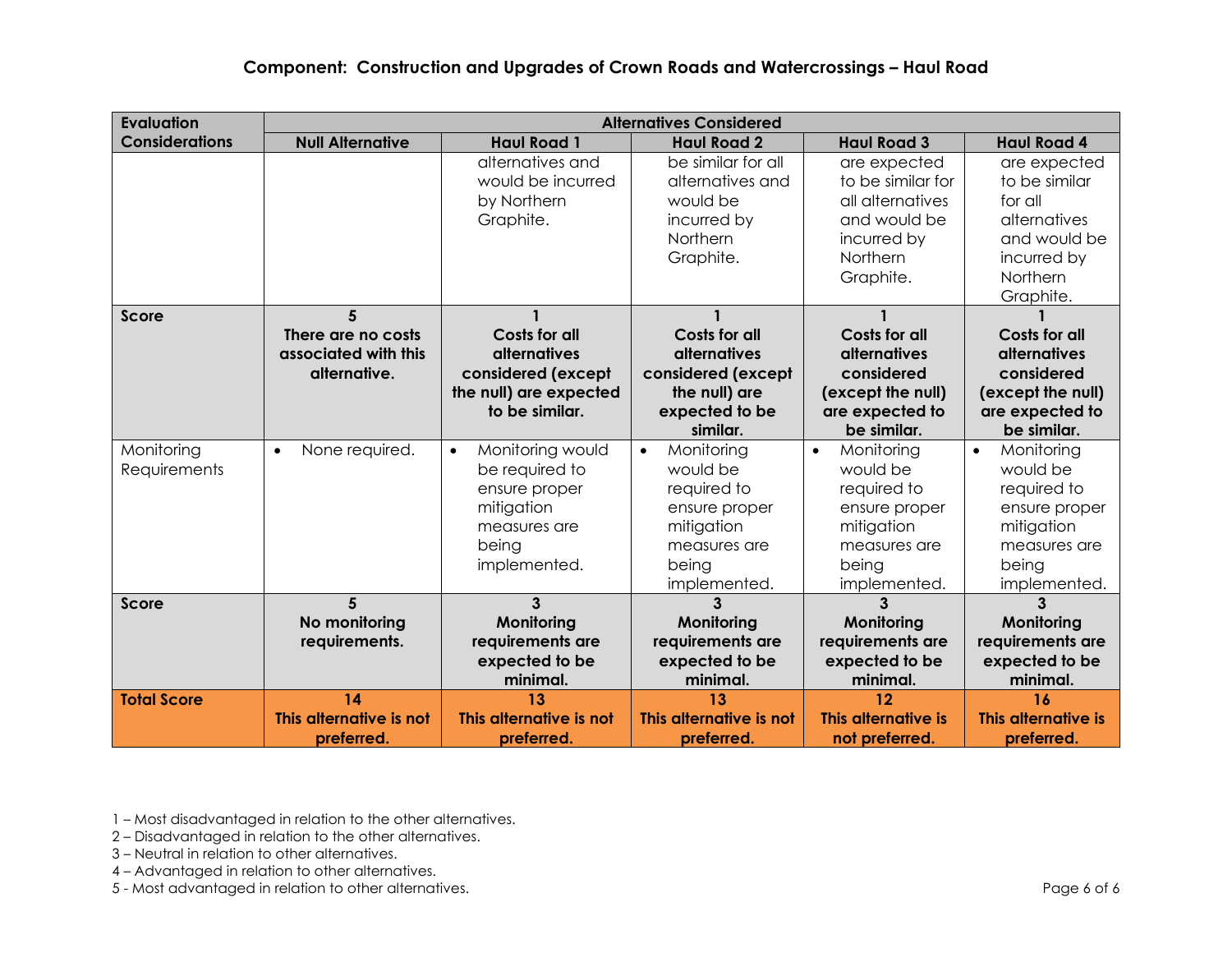| <b>Evaluation</b>                                                                            |                                                                                                                                                                                                                                                                                                                                                                                                                                                                                                                                                                                                                                                                                                                                                        | <b>Alternatives Considered</b>                                                                                                                                                                                                                                                                                                                                                                                                                                                                                                                                                                                                                                                                                                                                                                                      |                                                                                                                                                                                                                                                                                                                                                                                                                                                                                                                                                                                                                                                                                                                                                                                                                                                            |                                                                                                                                                                                                                                                                                                                                                                                                                                                                                                                                                                                                                                                                  |
|----------------------------------------------------------------------------------------------|--------------------------------------------------------------------------------------------------------------------------------------------------------------------------------------------------------------------------------------------------------------------------------------------------------------------------------------------------------------------------------------------------------------------------------------------------------------------------------------------------------------------------------------------------------------------------------------------------------------------------------------------------------------------------------------------------------------------------------------------------------|---------------------------------------------------------------------------------------------------------------------------------------------------------------------------------------------------------------------------------------------------------------------------------------------------------------------------------------------------------------------------------------------------------------------------------------------------------------------------------------------------------------------------------------------------------------------------------------------------------------------------------------------------------------------------------------------------------------------------------------------------------------------------------------------------------------------|------------------------------------------------------------------------------------------------------------------------------------------------------------------------------------------------------------------------------------------------------------------------------------------------------------------------------------------------------------------------------------------------------------------------------------------------------------------------------------------------------------------------------------------------------------------------------------------------------------------------------------------------------------------------------------------------------------------------------------------------------------------------------------------------------------------------------------------------------------|------------------------------------------------------------------------------------------------------------------------------------------------------------------------------------------------------------------------------------------------------------------------------------------------------------------------------------------------------------------------------------------------------------------------------------------------------------------------------------------------------------------------------------------------------------------------------------------------------------------------------------------------------------------|
| <b>Considerations</b>                                                                        | <b>Null Alternative</b>                                                                                                                                                                                                                                                                                                                                                                                                                                                                                                                                                                                                                                                                                                                                | <b>Re-route Graphite Mine</b><br>Road                                                                                                                                                                                                                                                                                                                                                                                                                                                                                                                                                                                                                                                                                                                                                                               | <b>Replace the Bridge on</b><br><b>Menet Lake Road</b>                                                                                                                                                                                                                                                                                                                                                                                                                                                                                                                                                                                                                                                                                                                                                                                                     | <b>New Bypass Road</b>                                                                                                                                                                                                                                                                                                                                                                                                                                                                                                                                                                                                                                           |
| Identification of the<br><b>Environmental Effects</b><br>and their Estimated<br>Significance | Two recreation<br>$\bullet$<br>camps (one on Tigger<br>Lake and one on the<br>unnamed creek<br>south of Roo Lake)<br>would be<br>inaccessible.<br>Access for other<br>$\bullet$<br>resource and<br>recreational use via<br><b>Graphite Mine Road</b><br>passed the open pit<br>would not be<br>possible.<br>As per Northern<br>$\bullet$<br>Graphite's lease,<br>"nothing whatsoever<br>herein contained<br>shall prevent or<br>interfere with the free<br>user of any public or<br>travelled road or<br>highway crossing the<br>hereinbefore<br>described premises".<br>Given the location of<br>the open pit, which is<br>resource dependent<br>and cannot be<br>shifted, the mine<br>would not be able to<br>be developed as<br>currently designed. | The re-routed Granite<br>$\bullet$<br>Mine Road would be<br>very close to Mag<br>Creek and a<br>watercrossing would<br>be required.<br>The re-routed<br>$\bullet$<br><b>Graphite Mine Road</b><br>would overprint<br>Category 2 Habitat for<br><b>Blanding's Turtles.</b><br>Mag Creek provides<br>$\bullet$<br>Brook Trout habitat.<br>Juvenile Brook Trout<br>were caught in one<br>reach during a fish<br>community survey.<br>Sedimentation<br>resulting from<br>construction and use<br>of the road could<br>negatively affect<br>aquatic species and<br>habitat.<br>Re-routing the road<br>$\bullet$<br>will provide continued<br>access to Crown land<br>within and beyond<br>Northern Graphite's<br>mining leases.<br>It is anticipated that<br>$\bullet$<br>traffic infrastructure<br>may be improved with | Upgrades to existing<br>$\bullet$<br>watercourse crossings<br>can potentially affect<br>surface water quality<br>through downstream<br>sediment transport,<br>resulting in increased<br>turbidity and<br>disturbance to fish<br>and fish habitat.<br>The watercrossing is in<br>$\bullet$<br>close proximity to a<br><b>Blanding's Turtle</b><br>observation.<br>The watercrossing is<br>$\bullet$<br>located within Grant's<br>Creek Provincial Park.<br>Upgrading the<br>watercrossing is in<br>accordance with the<br>guidance provided in<br><b>Grant's Creek</b><br><b>Provincial Park Interim</b><br>Management<br>Statement (2007).<br>Replacing the bridge<br>$\bullet$<br>will provide continued<br>access to Crown land<br>within and beyond<br>Northern Graphite's<br>mining leases. The<br>bridge is identified as<br>part of trail 195 of the | The existing and<br>$\bullet$<br>proposed roads are<br>located within<br>potential Blanding's<br>Turtle nesting<br>habitat. These<br>areas will be<br>disturbed if TMF<br>Option 1 is the<br>preferred option.<br>The by-pass road<br>$\bullet$<br>will provide<br>continued access<br>to Crown land<br>within and beyond<br>Northern Graphite's<br>mining leases.<br>Traffic that would<br>typically use<br>Graphite Mine<br>Road would use the<br>site access road to<br>access Crown land<br>Traffic infrastructure<br>$\bullet$<br>would be<br>modified/construct<br>ed in order to allow<br>safe passage<br>around the TMF (if<br>Option 1 is<br>selected). |

1 – Most disadvantaged in relation to the other alternatives.

2 – Disadvantaged in relation to the other alternatives.

3 – Neutral in relation to other alternatives.

4 – Advantaged in relation to other alternatives.

5 - Most advantaged in relation to other alternatives. **Page 1 of 6** Assembly 2008 and 2011 and 2012 and 2013 and 2014 and 2013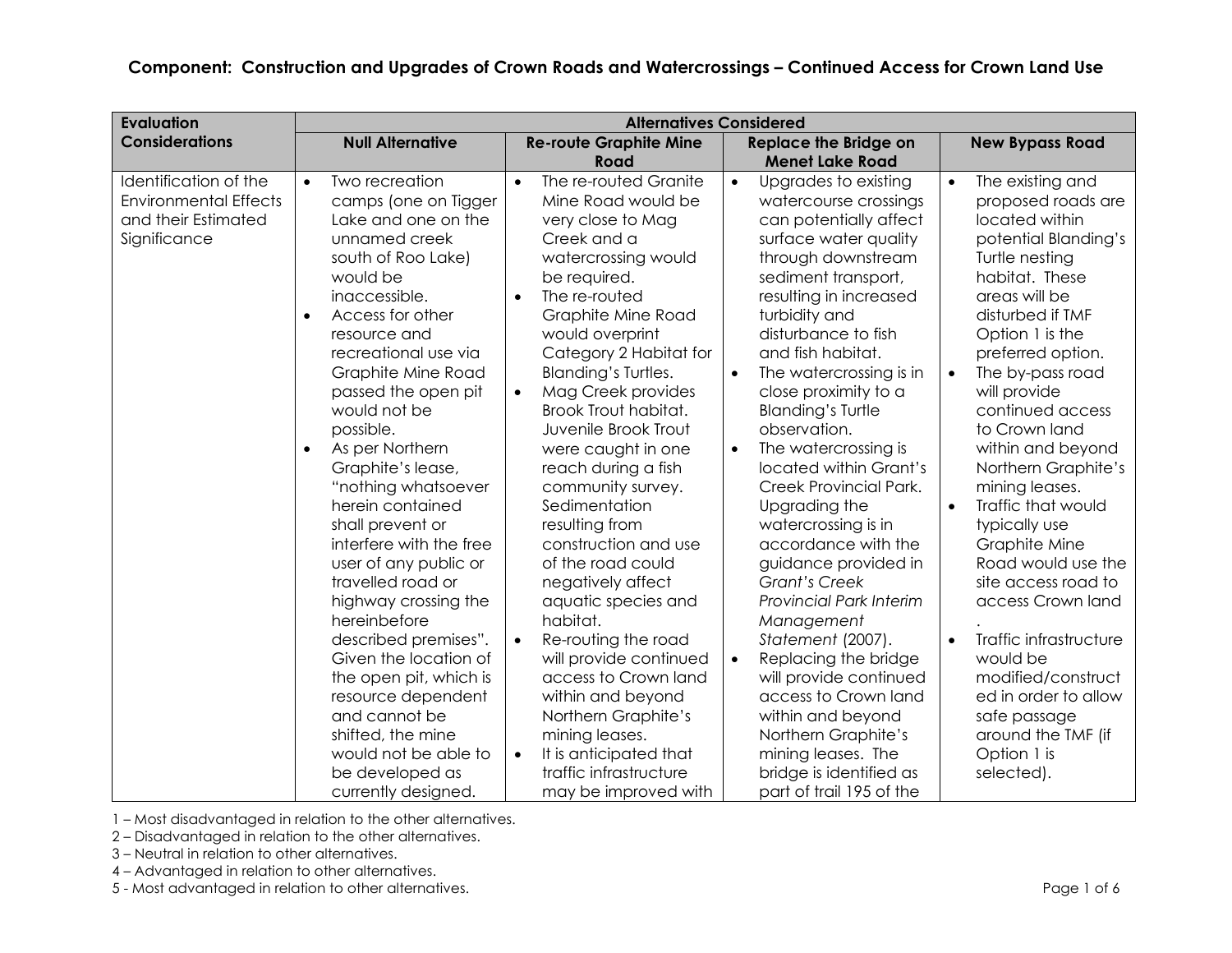| <b>Evaluation</b>     | <b>Alternatives Considered</b>                                                                                                                                          |                                                                                                                                                                                                                                                                                                                                                                                                                |                                                                                                                                                                                                                                                                                                                                                                                                                                                                                                                                                                                                                                                                                                                            |                                                                                                                                                                                                                         |
|-----------------------|-------------------------------------------------------------------------------------------------------------------------------------------------------------------------|----------------------------------------------------------------------------------------------------------------------------------------------------------------------------------------------------------------------------------------------------------------------------------------------------------------------------------------------------------------------------------------------------------------|----------------------------------------------------------------------------------------------------------------------------------------------------------------------------------------------------------------------------------------------------------------------------------------------------------------------------------------------------------------------------------------------------------------------------------------------------------------------------------------------------------------------------------------------------------------------------------------------------------------------------------------------------------------------------------------------------------------------------|-------------------------------------------------------------------------------------------------------------------------------------------------------------------------------------------------------------------------|
| <b>Considerations</b> | <b>Null Alternative</b>                                                                                                                                                 | <b>Re-route Graphite Mine</b><br>Road                                                                                                                                                                                                                                                                                                                                                                          | <b>Replace the Bridge on</b><br><b>Menet Lake Road</b>                                                                                                                                                                                                                                                                                                                                                                                                                                                                                                                                                                                                                                                                     | <b>New Bypass Road</b>                                                                                                                                                                                                  |
|                       | Northern Graphite<br>has invested<br>substantially in work<br>completed to date,<br>which would no<br>longer be of any use.<br>The mining lease<br>would not be viable. | construction of a new<br>portion of road.<br>LUPs on Tigger Lake<br>$\bullet$<br>and on the unnamed<br>creek south of Roo<br>Lake would remain<br>accessible.<br>Shared use of<br>$\bullet$<br><b>Graphite Mine Road</b><br>with mining related<br>vehicles would be a<br>safety concern if site<br>access option 1 is<br>preferred; shared use<br>will be minimal is site<br>access option 2 is<br>preferred. | Missing Links<br>Snowmobile Club<br>(Missing Link<br>Snowmobile Club,<br>n.d.).<br>Menet Lake Road is<br>$\bullet$<br>identified as a primary<br>road for forest<br>management<br>activities (Ottawa<br>Valley Forestry Inc.,<br>$2010$ .<br>It is anticipated that<br>traffic infrastructure<br>may be improved with<br>installation of a new<br>bridge.<br>LUPs on Tigger Lake<br>and on the unnamed<br>creek south of Roo<br>Lake would remain<br>accessible.<br>Additional<br>$\bullet$<br>archaeological/cultur<br>al studies may be<br>required before the<br>bridge could be<br>constructed.<br>A new bridge would<br>$\bullet$<br>improve safety<br>conditions over the<br>existing bridge. The<br>Menet Lake Road | LUPs on Tigger Lake<br>and on the<br>unnamed creek<br>south of Roo Lake<br>would remain<br>accessible.<br>Shared use of site<br>$\bullet$<br>access road 2 (if<br>selected) and<br>service roads with<br>mine vehicles. |

1 – Most disadvantaged in relation to the other alternatives.

2 – Disadvantaged in relation to the other alternatives.

- 3 Neutral in relation to other alternatives.
- 4 Advantaged in relation to other alternatives.

5 - Most advantaged in relation to other alternatives. **Page 2 of 6** services and a series of 6 services and a series of 6 series and a series of 6 series and a series of 6 series and a series of 6 series and a series of 6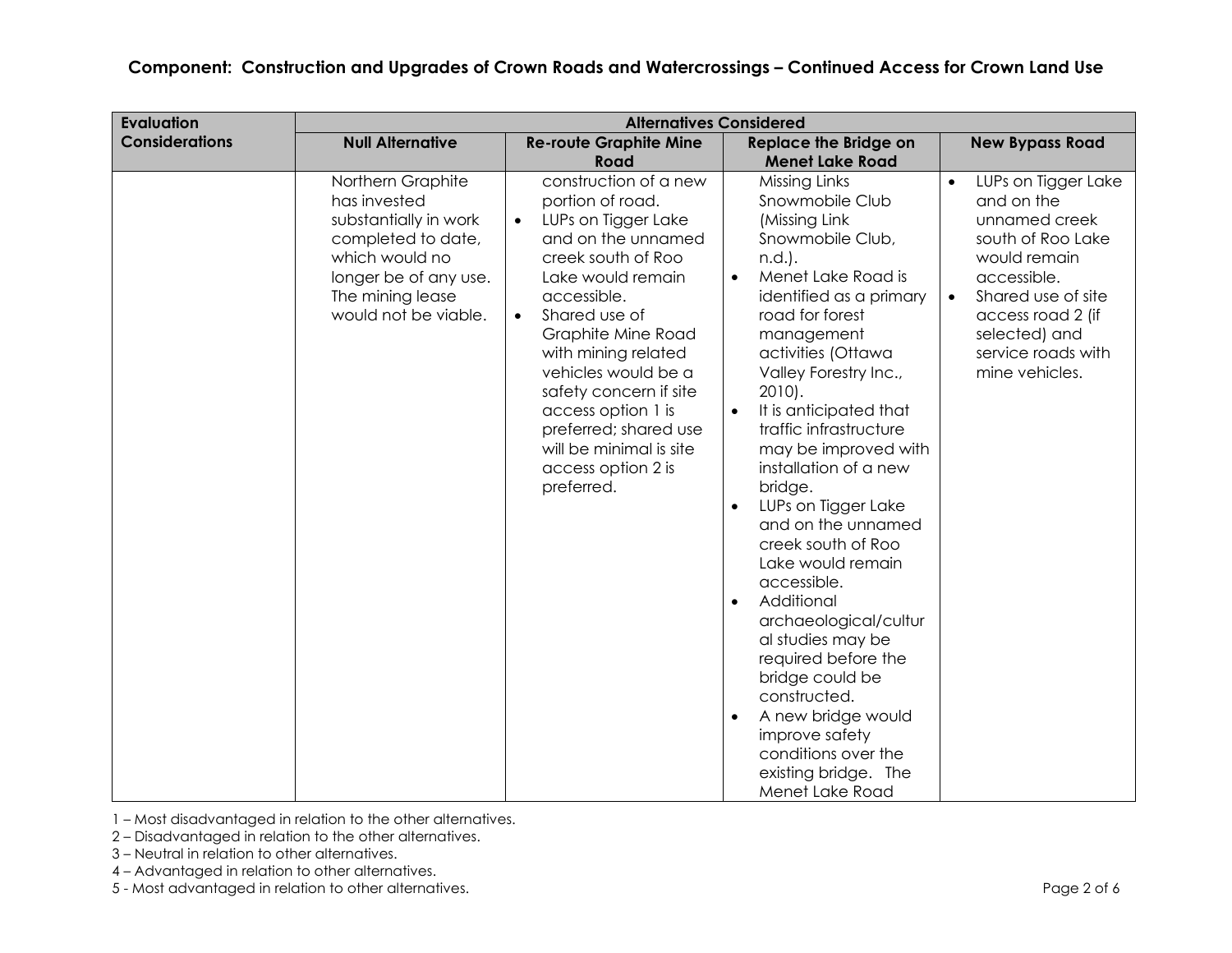| <b>Evaluation</b>                                                                       |                                                                                                                                                                                                                               | <b>Alternatives Considered</b>                                                                                                                                                                                                                                                                                                                                                                        |                                                                                                                                                                                                                                                                                                                           |                                                                                                                                                                                                                                                                                                                                                                         |
|-----------------------------------------------------------------------------------------|-------------------------------------------------------------------------------------------------------------------------------------------------------------------------------------------------------------------------------|-------------------------------------------------------------------------------------------------------------------------------------------------------------------------------------------------------------------------------------------------------------------------------------------------------------------------------------------------------------------------------------------------------|---------------------------------------------------------------------------------------------------------------------------------------------------------------------------------------------------------------------------------------------------------------------------------------------------------------------------|-------------------------------------------------------------------------------------------------------------------------------------------------------------------------------------------------------------------------------------------------------------------------------------------------------------------------------------------------------------------------|
| <b>Considerations</b>                                                                   | <b>Null Alternative</b>                                                                                                                                                                                                       | <b>Re-route Graphite Mine</b><br>Road                                                                                                                                                                                                                                                                                                                                                                 | <b>Replace the Bridge on</b><br><b>Menet Lake Road</b>                                                                                                                                                                                                                                                                    | <b>New Bypass Road</b>                                                                                                                                                                                                                                                                                                                                                  |
|                                                                                         |                                                                                                                                                                                                                               |                                                                                                                                                                                                                                                                                                                                                                                                       | would not be used by<br>Northern Graphite to<br>access the mine site;<br>there would be no<br>shared used of this<br>road with mine<br>vehicles.                                                                                                                                                                          |                                                                                                                                                                                                                                                                                                                                                                         |
| <b>Score</b>                                                                            | If no action is taken to<br>maintain access, then<br><b>Northern Graphite would</b><br>be unable to develop the<br>mine, resulting in<br>negative economic<br>effects to Northern<br><b>Graphite and its</b><br>shareholders. | $\overline{2}$<br>The re-routed Graphite<br>Mine Road would provide<br>similar access to the<br>existing road. There is the<br>potential for safety<br>concerns should site<br>access option 1 be<br>preferred as mine vehicles<br>and other vehicles would<br>be sharing the road. The<br>re-routed road would be<br>in close proximity to Mag<br><b>Creek which supports</b><br><b>Brook Trout.</b> | 4<br>The watercrossing would<br>be an upgrade of an<br>existing bridge.<br><b>Replacing the bridge</b><br>would provide continued<br>access to Crown land<br>within and beyond<br><b>Northern Graphite's</b><br>mining leases and may<br>improve safety as it has<br>been noted the bridge is<br>in a state of disrepair. | 3<br>This alternative is only<br>viable if site access<br>road option 2 is<br>selected as the<br>preferred. The shared<br>route (between mine<br>vehicles and the<br>public) could cause<br>potential safety<br>concerns. A suitable<br>route for the road<br>would need to be<br>determined and would<br>depend on the<br>selection of the final<br><b>TMF</b> option. |
| Indication of the<br>Potential for<br>Mitigation of the<br><b>Environmental Effects</b> | No mitigation<br>$\bullet$<br>measures available<br>to compensate for<br>loss of potential<br>revenue.                                                                                                                        | Mitigation measures<br>$\bullet$<br>including erosion and<br>sedimentation control<br>measures, adherence<br>to timing windows for<br>in-water work, and<br>measures for working                                                                                                                                                                                                                      | Mitigation measures<br>$\bullet$<br>including erosion and<br>sedimentation control<br>measures, adherence<br>to timing windows for<br>in-water work, and<br>measures for working                                                                                                                                          | The Overall Benefit<br>$\bullet$<br>Plan will involve<br>habitat creation or<br>enhancement and<br>management for<br><b>Blanding's Turtle</b><br>and Whip-poor-will                                                                                                                                                                                                     |

1 – Most disadvantaged in relation to the other alternatives.

2 – Disadvantaged in relation to the other alternatives.

- 3 Neutral in relation to other alternatives.
- 4 Advantaged in relation to other alternatives.

5 - Most advantaged in relation to other alternatives. **Page 3 of 6** and 2011 and 2012 and 2013 of 6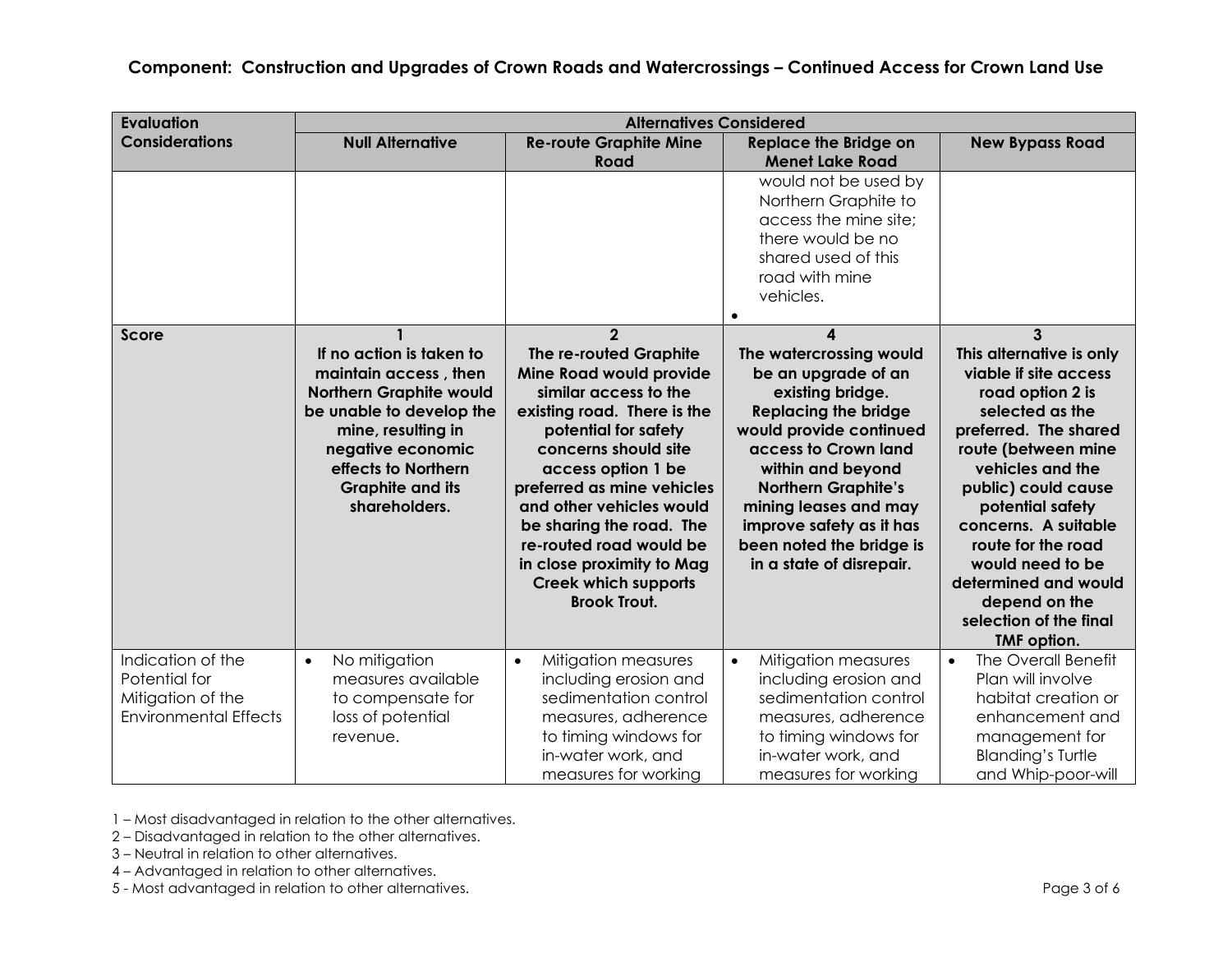| <b>Evaluation</b>                                                                      | <b>Alternatives Considered</b>                                                                                                                        |                                                                                                                                                                                                                                                                                                                                                                                                                                                                                   |                                                                                                                                                                                                                                                                                |                                                                                                                                   |
|----------------------------------------------------------------------------------------|-------------------------------------------------------------------------------------------------------------------------------------------------------|-----------------------------------------------------------------------------------------------------------------------------------------------------------------------------------------------------------------------------------------------------------------------------------------------------------------------------------------------------------------------------------------------------------------------------------------------------------------------------------|--------------------------------------------------------------------------------------------------------------------------------------------------------------------------------------------------------------------------------------------------------------------------------|-----------------------------------------------------------------------------------------------------------------------------------|
| <b>Considerations</b>                                                                  | <b>Null Alternative</b>                                                                                                                               | <b>Re-route Graphite Mine</b>                                                                                                                                                                                                                                                                                                                                                                                                                                                     | <b>Replace the Bridge on</b>                                                                                                                                                                                                                                                   | <b>New Bypass Road</b>                                                                                                            |
|                                                                                        |                                                                                                                                                       | Road<br>around fish habitat<br>would be applied.<br>The Overall Benefit<br>$\bullet$<br>Plan will involve<br>habitat creation or<br>enhancement and<br>management for<br>Blanding's Turtle and<br>Whip-poor-will within<br>the regional<br>landscape.<br>Proper erosion and<br>$\bullet$<br>sediment control<br>methods would be<br>used to mitigate any<br>potential effects from<br>soil erosion.<br>Fencing to prevent<br>$\bullet$<br>unauthorized access<br>to the open pit. | <b>Menet Lake Road</b><br>around fish habitat<br>would be applied.<br>The Overall Benefit<br>$\bullet$<br>Plan will involve<br>habitat creation or<br>enhancement and<br>management for<br><b>Blanding's Turtle and</b><br>Whip-poor-will within<br>the regional<br>landscape. | within the regional<br>landscape.<br>Fencing to prevent<br>unauthorized<br>access to the TMF<br>(if TMF Option 1 is<br>selected). |
| <b>Score</b>                                                                           | $\mathbf{1}$<br>Should development of<br>the mine not proceed,<br>there is no potential<br>financial mitigation<br>available to Northern<br>Graphite. | $\overline{2}$<br><b>Mitigation measures</b><br>available to limit the<br>potential for negative<br>effects.                                                                                                                                                                                                                                                                                                                                                                      | $\overline{2}$<br><b>Mitigation measures</b><br>available to limit the<br>potential for negative<br>effects.                                                                                                                                                                   | $\overline{2}$<br><b>Mitigation measures</b><br>available to limit the<br>potential for negative<br>effects.                      |
| Estimate of the<br>Effectiveness of the<br>Alternative to Meet its<br>Intended Purpose | Does not meet the<br>$\bullet$<br>purpose of allowing<br>the development of<br>the mine.                                                              | The development of<br>$\bullet$<br>the mine could<br>proceed.<br>Allows for continued<br>$\bullet$<br>access to Crown land                                                                                                                                                                                                                                                                                                                                                        | The development of<br>$\bullet$<br>the mine could<br>proceed.<br>Allows for continued<br>access to Crown land                                                                                                                                                                  | The development<br>of the mine could<br>proceed.<br>Allows for<br>$\bullet$<br>continued access                                   |

1 – Most disadvantaged in relation to the other alternatives.

2 – Disadvantaged in relation to the other alternatives.

3 – Neutral in relation to other alternatives.

4 – Advantaged in relation to other alternatives.

5 - Most advantaged in relation to other alternatives. **Page 4 of 6** Apple 1 and 2011 1 and 2012 1 and 2013 1 and 2014 1 and 2014 1 and 2015 1 and 2016 1 and 2016 1 and 2016 1 and 2016 1 and 2016 1 and 2016 1 and 2016 1 an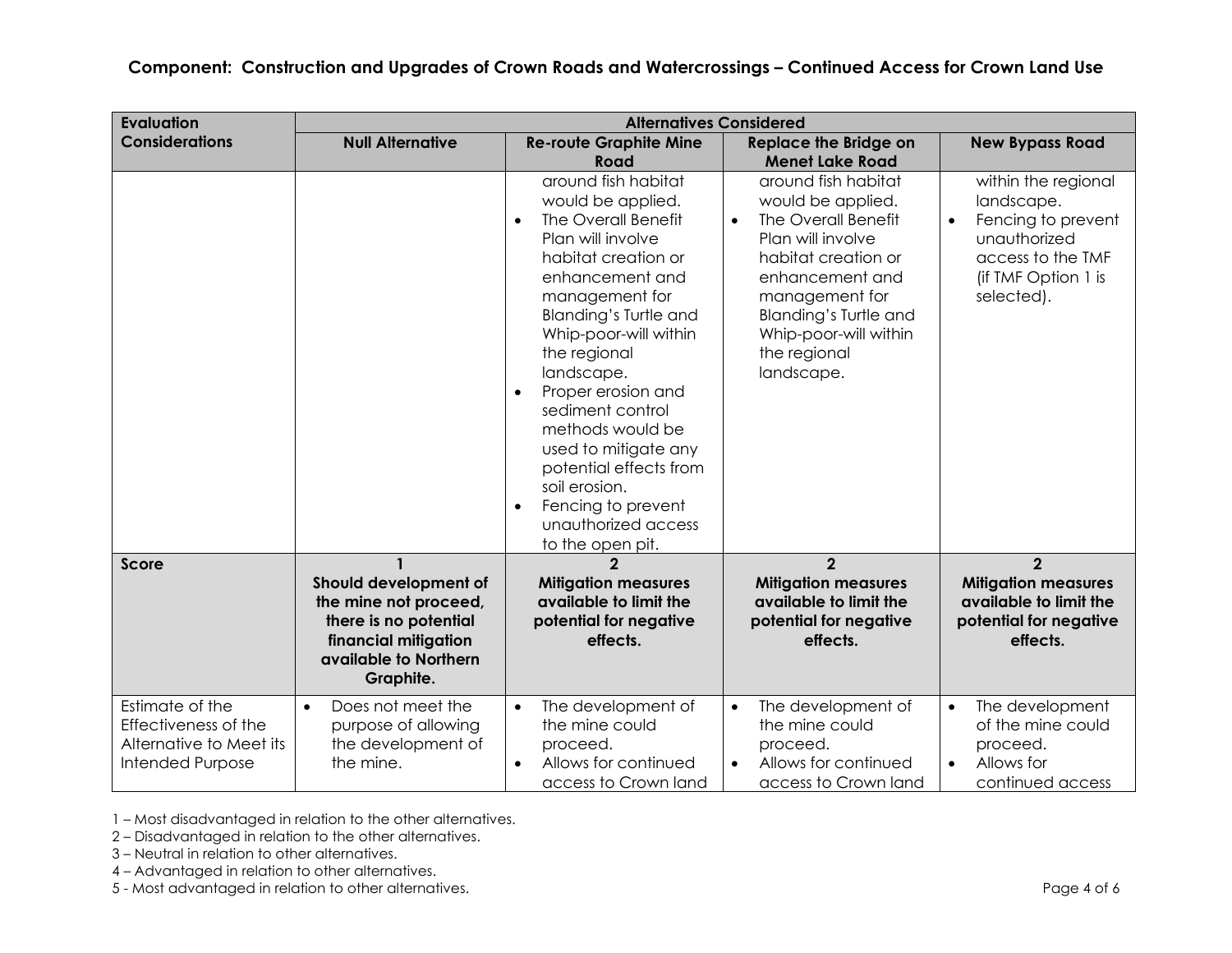| <b>Evaluation</b>                                                             | <b>Alternatives Considered</b>                             |                                                                                                                                                                                                    |                                                                                                                                                                                                    |                                                                                                                                                                                                          |
|-------------------------------------------------------------------------------|------------------------------------------------------------|----------------------------------------------------------------------------------------------------------------------------------------------------------------------------------------------------|----------------------------------------------------------------------------------------------------------------------------------------------------------------------------------------------------|----------------------------------------------------------------------------------------------------------------------------------------------------------------------------------------------------------|
| <b>Considerations</b>                                                         | <b>Null Alternative</b>                                    | <b>Re-route Graphite Mine</b><br>Road                                                                                                                                                              | <b>Replace the Bridge on</b><br><b>Menet Lake Road</b>                                                                                                                                             | <b>New Bypass Road</b>                                                                                                                                                                                   |
|                                                                               |                                                            | within and beyond<br>Northern Graphite's<br>mining leases with<br>limited change to<br>existing access.<br>$\bullet$                                                                               | within and beyond<br>Northern Graphite's<br>mining leases.<br><b>Access from Menet</b><br>$\bullet$<br>Lake Road instead of<br><b>Graphite Mine</b><br>Road/Bissett Creek<br>Road.                 | to Crown land<br>within and beyond<br>Northern Graphite's<br>mining leases.<br><b>Access from Menet</b><br>$\bullet$<br>Lake Road instead<br>of Graphite Mine<br><b>Road/Bissett Creek</b><br>Road.      |
| <b>Score</b>                                                                  |                                                            | 5                                                                                                                                                                                                  | 5                                                                                                                                                                                                  | 5                                                                                                                                                                                                        |
|                                                                               | Development of the mine<br>would potentially need to       | The mine could be<br>developed as currently                                                                                                                                                        | The mine could be<br>developed as currently                                                                                                                                                        | The mine could be<br>developed as currently                                                                                                                                                              |
|                                                                               | be altered.                                                | designed.                                                                                                                                                                                          | designed.                                                                                                                                                                                          | designed.                                                                                                                                                                                                |
| Estimate of the Cost<br>and Feasibility of<br>Carrying out the<br>Alternative | \$0.<br>$\bullet$                                          | Accurate costs for the<br>$\bullet$<br>watercrossings are not<br>currently known.<br>Costs are expected to<br>be similar for all<br>alternatives and would<br>be incurred by<br>Northern Graphite. | Accurate costs for the<br>$\bullet$<br>watercrossings are not<br>currently known.<br>Costs are expected to<br>be similar for all<br>alternatives and would<br>be incurred by<br>Northern Graphite. | Accurate costs for<br>$\bullet$<br>the watercrossings<br>are not currently<br>known. Costs are<br>expected to be<br>similar for all<br>alternatives and<br>would be incurred<br>by Northern<br>Graphite. |
| <b>Score</b>                                                                  | 5                                                          |                                                                                                                                                                                                    |                                                                                                                                                                                                    |                                                                                                                                                                                                          |
|                                                                               | There are no costs<br>associated with this<br>alternative. | <b>Costs for all alternatives</b><br>considered (except the<br>null) are expected to be<br>similar.                                                                                                | <b>Costs for all alternatives</b><br>considered (except the<br>null) are expected to be<br>similar.                                                                                                | <b>Costs for all alternatives</b><br>considered (except the<br>null) are expected to<br>be similar.                                                                                                      |
| Monitoring<br>Requirements                                                    | None required.<br>$\bullet$                                | Monitoring would be<br>$\bullet$<br>required to ensure<br>proper mitigation<br>measures are being<br>implemented.                                                                                  | Monitoring would be<br>$\bullet$<br>required to ensure<br>proper mitigation<br>measures are being<br>implemented.                                                                                  | Monitoring would<br>$\bullet$<br>be required to<br>ensure proper<br>mitigation measures                                                                                                                  |

1 – Most disadvantaged in relation to the other alternatives.

2 – Disadvantaged in relation to the other alternatives.

3 – Neutral in relation to other alternatives.

4 – Advantaged in relation to other alternatives.

5 - Most advantaged in relation to other alternatives. **Page 5 of 6** and  $\overline{a}$  and  $\overline{b}$  and  $\overline{c}$  and  $\overline{d}$  and  $\overline{b}$  and  $\overline{c}$  and  $\overline{d}$  and  $\overline{b}$  and  $\overline{b}$  and  $\overline{c}$  and  $\overline{d}$  and  $\overline{b$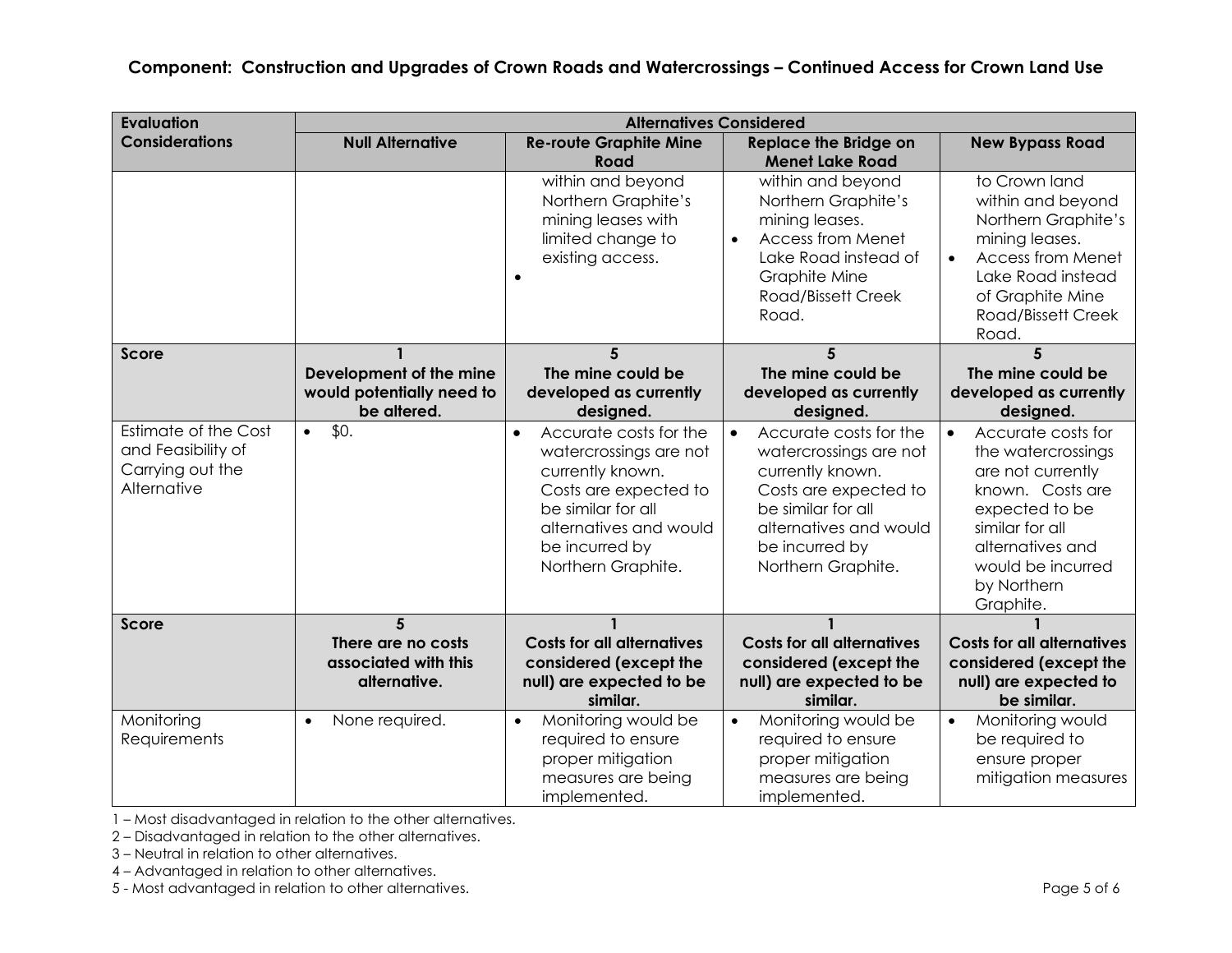| Evaluation            |                                | <b>Alternatives Considered</b>                                   |                                                                  |                                                              |
|-----------------------|--------------------------------|------------------------------------------------------------------|------------------------------------------------------------------|--------------------------------------------------------------|
| <b>Considerations</b> | <b>Null Alternative</b>        | <b>Re-route Graphite Mine</b>                                    | <b>Replace the Bridge on</b>                                     | <b>New Bypass Road</b>                                       |
|                       |                                | Road                                                             | <b>Menet Lake Road</b>                                           |                                                              |
|                       |                                |                                                                  |                                                                  | are being                                                    |
|                       |                                |                                                                  |                                                                  | implemented.                                                 |
| Score                 |                                |                                                                  |                                                                  |                                                              |
|                       | No monitoring<br>requirements. | <b>Monitoring requirements</b><br>are expected to be<br>minimal. | <b>Monitoring requirements</b><br>are expected to be<br>minimal. | Monitoring<br>requirements are<br>expected to be<br>minimal. |
| <b>Total Score</b>    | 13 <sup>1</sup>                | 13 <sup>1</sup>                                                  | 15                                                               | 14                                                           |
|                       | This alternative is not        | This alternative is not                                          | This alternative is                                              | This alternative is not                                      |
|                       | preferred.                     | preferred.                                                       | preferred.                                                       | preferred.                                                   |

- 1 Most disadvantaged in relation to the other alternatives.
- 2 Disadvantaged in relation to the other alternatives.
- 3 Neutral in relation to other alternatives.
- 4 Advantaged in relation to other alternatives.
- 5 Most advantaged in relation to other alternatives. **Page 6 of 6** series and a series of 6 series and a series of 6 series and a series of 6 series and a series of 6 series and a series of 6 series and a series of 6 ser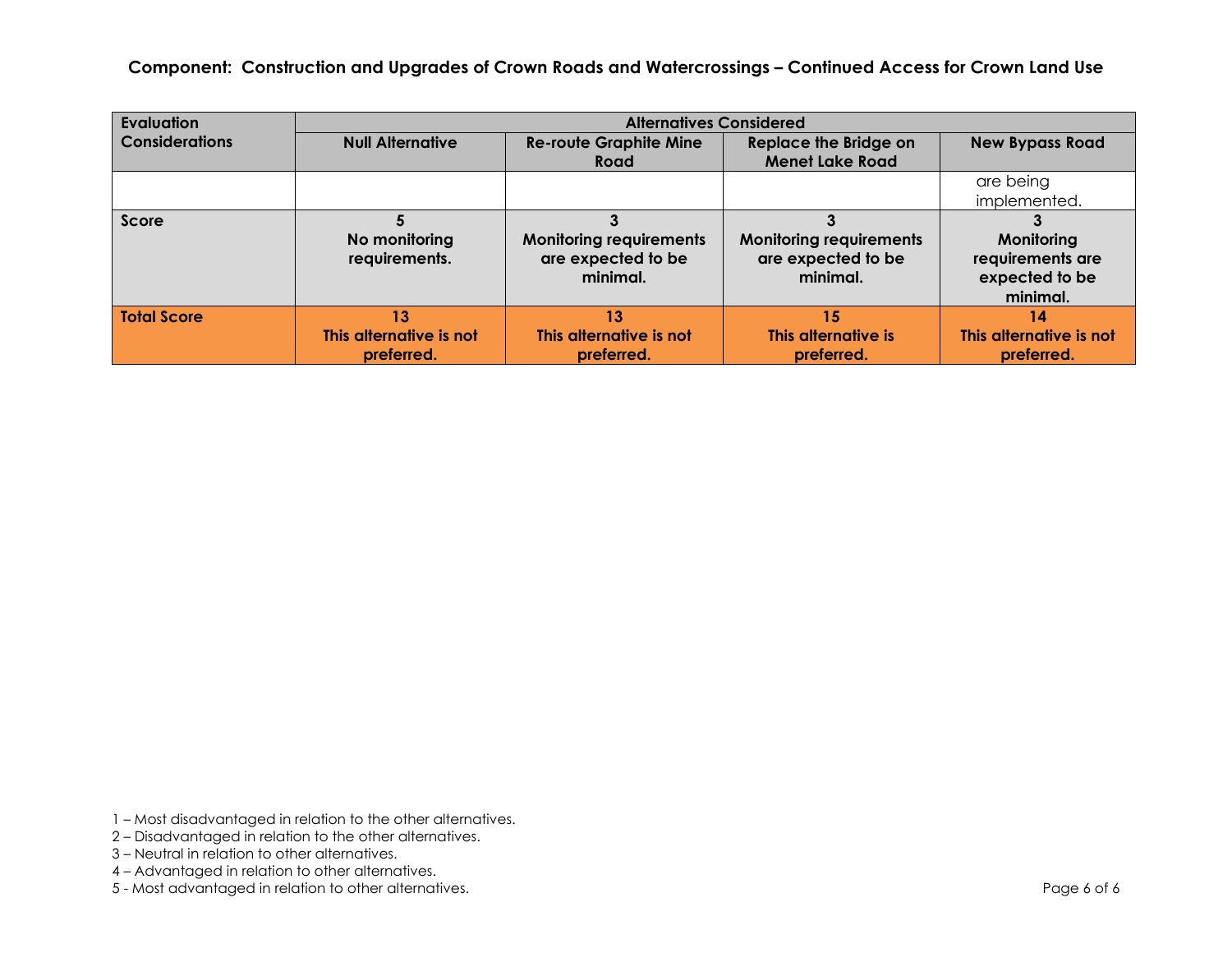### *APPENDIX G2: HARVEST OF CROWN TIMBER*

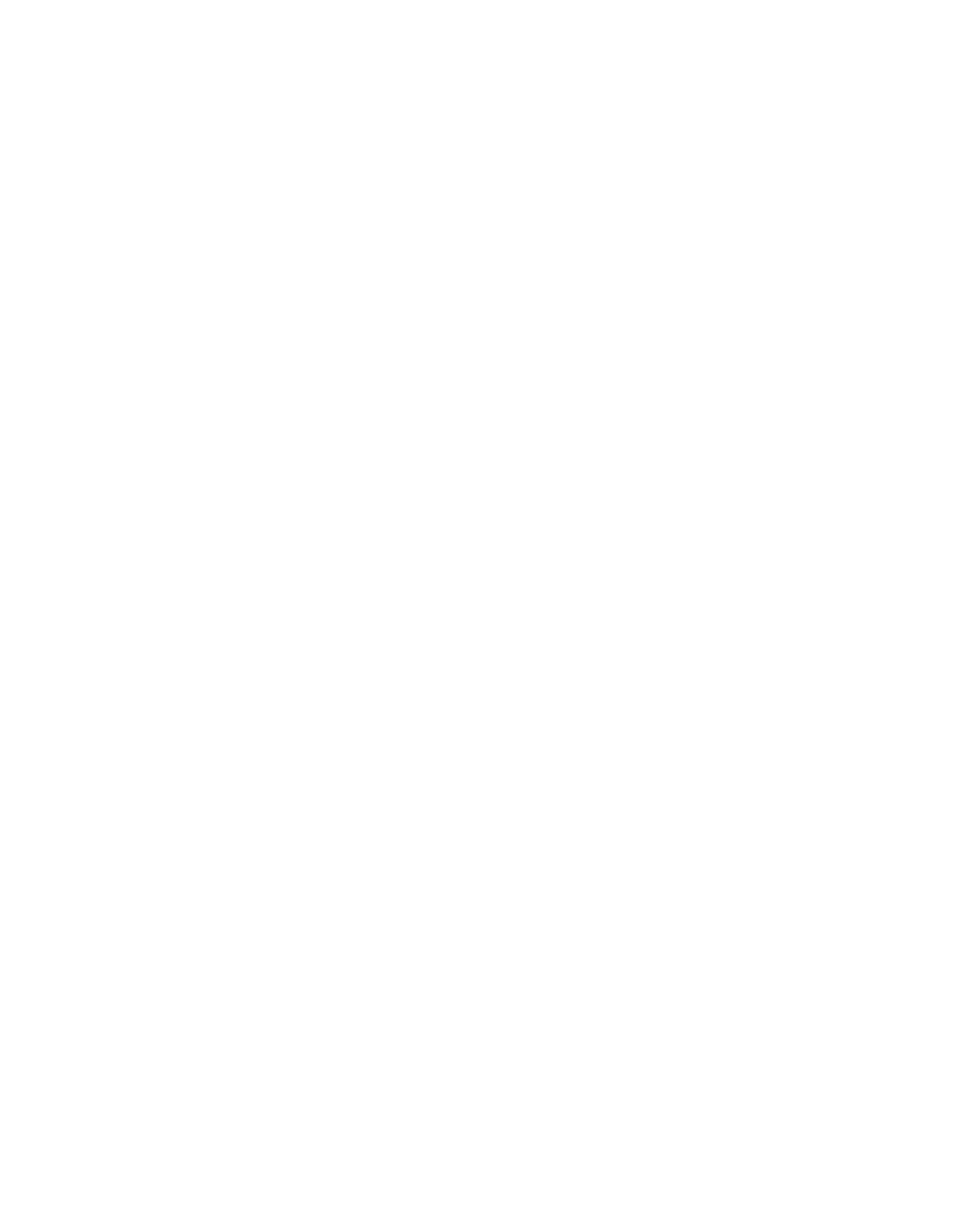| <b>Evaluation Considerations</b>                                                | <b>Alternatives Considered</b>                                                                                                                                                                                                                                                                 |                                                                                                                                                                                                                                                                                                                                                                                                                                                                                                                                                                                                                                                                                                                                                                                                                                |  |
|---------------------------------------------------------------------------------|------------------------------------------------------------------------------------------------------------------------------------------------------------------------------------------------------------------------------------------------------------------------------------------------|--------------------------------------------------------------------------------------------------------------------------------------------------------------------------------------------------------------------------------------------------------------------------------------------------------------------------------------------------------------------------------------------------------------------------------------------------------------------------------------------------------------------------------------------------------------------------------------------------------------------------------------------------------------------------------------------------------------------------------------------------------------------------------------------------------------------------------|--|
|                                                                                 | <b>Null Alternative</b>                                                                                                                                                                                                                                                                        | <b>Harvest of Crown Timber</b>                                                                                                                                                                                                                                                                                                                                                                                                                                                                                                                                                                                                                                                                                                                                                                                                 |  |
| Identification of the Environmental Effects<br>and their Estimated Significance | No change to existing conditions.<br>$\bullet$<br>The mine cannot be developed<br>$\bullet$<br>without the removal of trees.<br>Northern Graphite has invested<br>substantially in work completed to<br>date, which would no longer be of<br>any use. The mining lease would not<br>be viable. | Loss of habitat/SAR habitat.<br>$\bullet$<br>Potential for habitat fragmentation.<br>$\bullet$<br>Removal of wetland communities.<br>$\bullet$<br>Negative effect to aesthetics.<br>$\bullet$<br>Potential for changes in drainage<br>$\bullet$<br>area, runoff, evapotranspiration and<br>infiltration characteristics resulting<br>from an increase in imperviousness of<br>the cleared area and reduction in<br>vegetative cover.<br>Hunting/trapping activities may be<br>negatively affected by removal of<br>trees/habitat.<br>Revenues from eventual operation of<br>the mine to Northern Graphite and its<br>shareholders.<br>Portions of the mine site have been<br>subject to regeneration efforts. It is<br>anticipated that some areas in<br>silviculture will need to be removed in<br>order to develop the mine. |  |
| Score                                                                           | If the trees are not harvested, the mine<br>cannot be developed which would result                                                                                                                                                                                                             | Removal of trees will negatively affect<br>several natural environment components,                                                                                                                                                                                                                                                                                                                                                                                                                                                                                                                                                                                                                                                                                                                                             |  |
|                                                                                 | in substantial economic loss to Northern<br>Graphite and its shareholders.                                                                                                                                                                                                                     | however there will be positive economic<br>effects as a result of timber harvesting and<br>the eventual development of the mine.                                                                                                                                                                                                                                                                                                                                                                                                                                                                                                                                                                                                                                                                                               |  |
| Indication of the Potential for Mitigation of<br>the Environmental Effects      | No mitigation measures available to<br>$\bullet$<br>compensate for loss of potential<br>revenue.                                                                                                                                                                                               | Standard erosion and sediment<br>$\bullet$<br>control measures.<br>Implementations of habitat<br>$\bullet$<br>compensation measures.<br>Minimize the construction footprint to<br>the extent possible.                                                                                                                                                                                                                                                                                                                                                                                                                                                                                                                                                                                                                         |  |

2 – Disadvantaged in relation to the other alternatives.

- 3 Neutral in relation to other alternatives.
- 4 Advantaged in relation to other alternatives.

5 - Most advantaged in relation to other alternatives. Page 1 of 3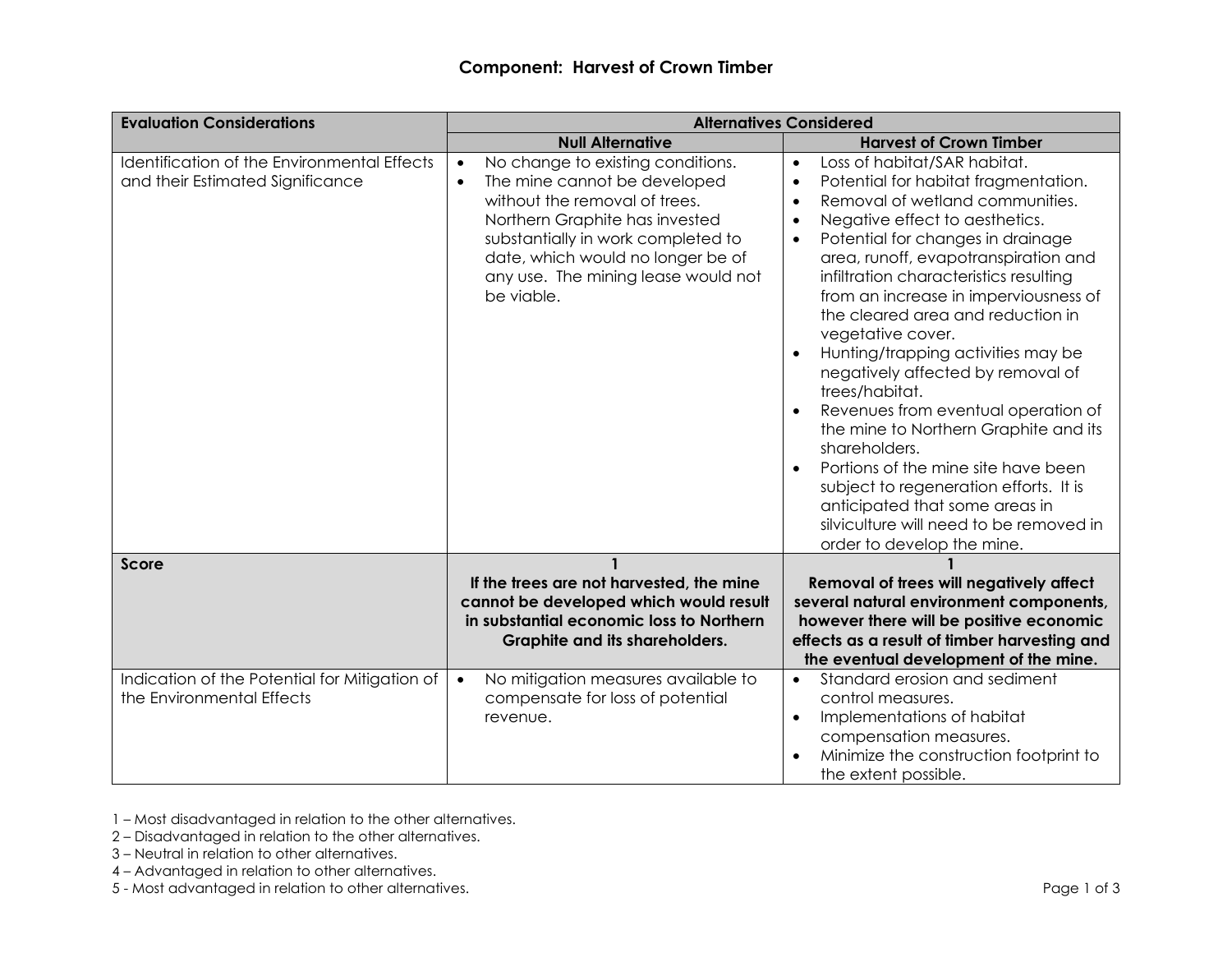| <b>Evaluation Considerations</b>                                                 | <b>Alternatives Considered</b>                                                                                                                               |                                                                                                                                                                                                                                                                                                                                                                                                        |  |  |
|----------------------------------------------------------------------------------|--------------------------------------------------------------------------------------------------------------------------------------------------------------|--------------------------------------------------------------------------------------------------------------------------------------------------------------------------------------------------------------------------------------------------------------------------------------------------------------------------------------------------------------------------------------------------------|--|--|
|                                                                                  | <b>Null Alternative</b>                                                                                                                                      | <b>Harvest of Crown Timber</b>                                                                                                                                                                                                                                                                                                                                                                         |  |  |
|                                                                                  |                                                                                                                                                              | The Overall Benefit Plan will involve<br>$\bullet$<br>habitat creation or enhancement and<br>management for Blanding's Turtle and<br>Whip-poor-will within the regional<br>landscape.<br>Northern Graphite will be responsible<br>to reimburse the costs associated with<br>the regeneration efforts.<br>Ottawa Valley Forest Inc. will have first<br>right of refusal to harvest the Crown<br>timber. |  |  |
| Score                                                                            | Should timber harvest be prohibited, the<br>mine could not be developed and there is<br>no potential financial mitigation available<br>to Northern Graphite. | $\overline{2}$<br>Habitat compensation measures as a<br>result of the Overall Benefit Permit under<br>the Endangered Species Act would<br>provide mitigation for the loss of habitat.                                                                                                                                                                                                                  |  |  |
| Estimate of the Effectiveness of the<br>Alternative to Meet its Intended Purpose | Does not meet the purpose of<br>$\bullet$<br>allowing the development of the<br>mine.                                                                        | A precursor for mine development.                                                                                                                                                                                                                                                                                                                                                                      |  |  |
| Score                                                                            | Development of the mine could not<br>proceed.                                                                                                                | 5<br>The mine could be developed.                                                                                                                                                                                                                                                                                                                                                                      |  |  |
| Estimate of the Cost and Feasibility of<br>Carrying out the Alternative          | \$0.<br>$\bullet$                                                                                                                                            | Financial resources for removal of the<br>$\bullet$<br>timber would be the responsibility of<br>Ottawa Valley Forest Inc.<br>Northern Graphite would reimburse<br>regeneration efforts.                                                                                                                                                                                                                |  |  |
| Score                                                                            | 5<br>There is no cost associated with carrying<br>out the null alternative.                                                                                  | <b>Ottawa Valley Forest Inc. would be</b><br>responsible for the cost of harvesting the<br>timber. Northern Graphite would be<br>responsible for reimbursing regeneration<br>efforts.                                                                                                                                                                                                                  |  |  |

2 – Disadvantaged in relation to the other alternatives.

- 3 Neutral in relation to other alternatives.
- 4 Advantaged in relation to other alternatives.

5 - Most advantaged in relation to other alternatives. **Page 2 of 3** and 2 of 3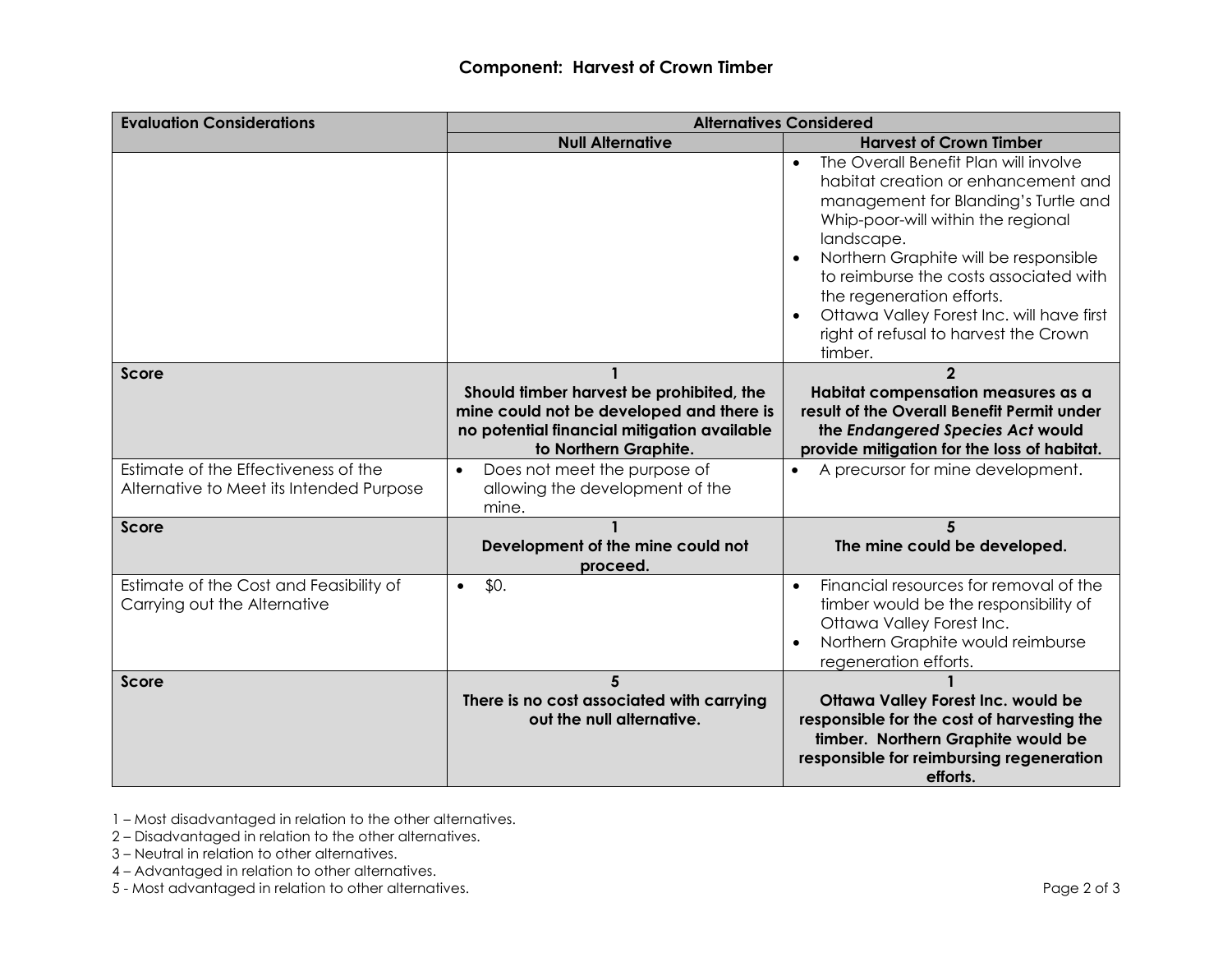#### **Component: Harvest of Crown Timber**

| <b>Evaluation Considerations</b> | <b>Alternatives Considered</b>     |                                       |
|----------------------------------|------------------------------------|---------------------------------------|
|                                  | <b>Null Alternative</b>            | <b>Harvest of Crown Timber</b>        |
| <b>Monitoring Requirements</b>   | None.                              | No monitoring requirements directly   |
|                                  |                                    | associated with the removal of trees. |
| Score                            |                                    |                                       |
|                                  | No monitoring requirements.        | No monitoring requirements.           |
| <b>Total Score</b>               |                                    |                                       |
|                                  | This alternative is not preferred. | This alternative is preferred.        |

- 1 Most disadvantaged in relation to the other alternatives.
- 2 Disadvantaged in relation to the other alternatives.
- 3 Neutral in relation to other alternatives.
- 4 Advantaged in relation to other alternatives.
- 5 Most advantaged in relation to other alternatives. Page 3 of 3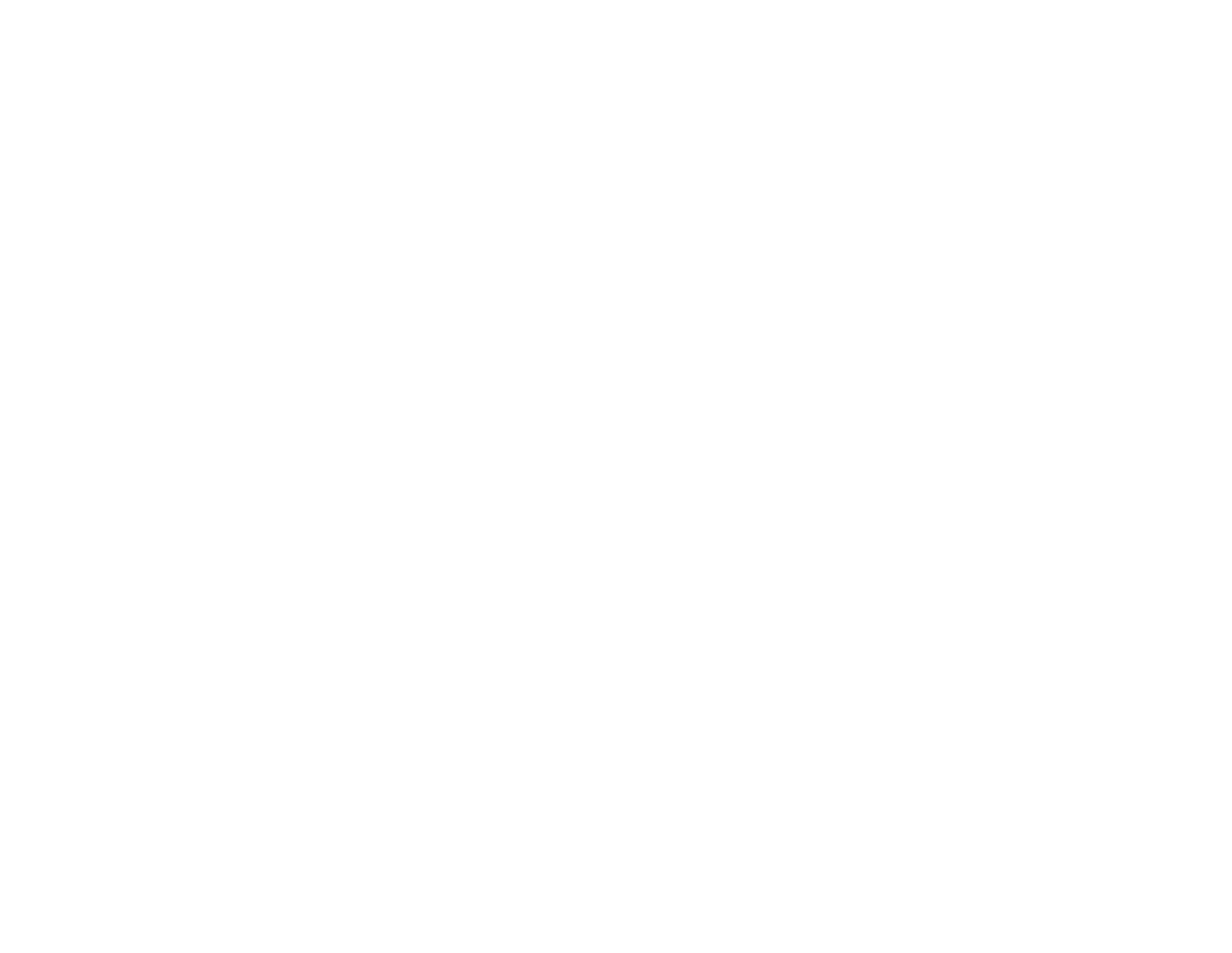# *APPENDIX G3: AUTHORIZATIONS UNDER THE FISH AND WILDLIFE CONSERVATION ACT*

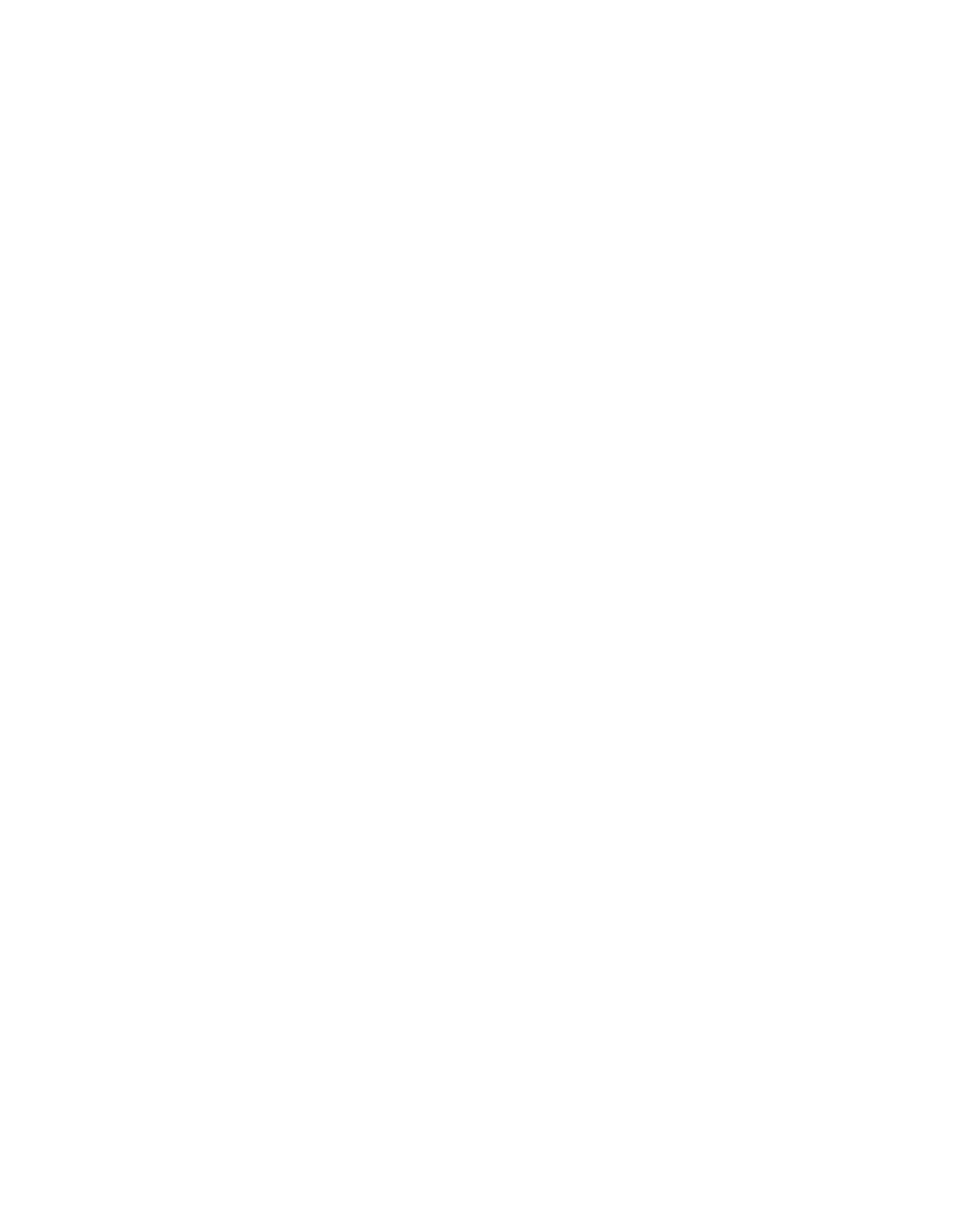| <b>Evaluation Considerations</b>                                                 | <b>Alternatives Considered</b>                                                                                                                                                                                                                                                                                                                                                                                                 |                                                                                                                                                                                                                                                                                                                                                                                                                                                                                                                                                    |  |  |
|----------------------------------------------------------------------------------|--------------------------------------------------------------------------------------------------------------------------------------------------------------------------------------------------------------------------------------------------------------------------------------------------------------------------------------------------------------------------------------------------------------------------------|----------------------------------------------------------------------------------------------------------------------------------------------------------------------------------------------------------------------------------------------------------------------------------------------------------------------------------------------------------------------------------------------------------------------------------------------------------------------------------------------------------------------------------------------------|--|--|
|                                                                                  | <b>Null Alternative</b>                                                                                                                                                                                                                                                                                                                                                                                                        | <b>Issue Authorizations</b>                                                                                                                                                                                                                                                                                                                                                                                                                                                                                                                        |  |  |
| Identification of the Environmental Effects<br>and their Estimated Significance  | No change to existing conditions.<br>$\bullet$<br>The inability to develop the mine as<br>$\bullet$<br>planned could result in delays and<br>design challenges.<br>Substantial effort has been invested in<br>designed the mine to operate in a<br>specific way. Inability to construct the<br>mine as designed (i.e., as a result of<br>having to avoid dams/dens) would<br>negatively impact the development<br>of the mine. | The licensed trapper for the area will<br>$\bullet$<br>be contacted for dam/den removal.<br>Required in order to proceed with<br>$\bullet$<br>construction of the weir and<br>potentially other components of the<br>mine.<br>Removal of dams may revert<br>$\bullet$<br>watercourses back to their natural<br>flow.<br>Northern Graphite and its<br>$\bullet$<br>shareholders will benefit financially<br>from development of the mine.<br>Induced and indirect economic<br>$\bullet$<br>benefits from construction and<br>operation of the mine. |  |  |
| Score                                                                            | 3<br>There is a potential for negative economic<br>effects resulting from the re-design of<br>critical mine components should removal<br>of the dams/dens not be permitted.                                                                                                                                                                                                                                                    | Removal of the dams/dens would be<br>undertaken by a licensed trapper and in<br>accordance with appropriate regulations.<br>Removal of the dams/dens is not<br>expected to negatively affect local<br>populations of beaver/bear.                                                                                                                                                                                                                                                                                                                  |  |  |
| Indication of the Potential for Mitigation of<br>the Environmental Effects       | No mitigation measures available to<br>$\bullet$<br>compensate for loss of potential<br>revenue to Northern Graphite.                                                                                                                                                                                                                                                                                                          | No mitigation measures required.<br>$\bullet$                                                                                                                                                                                                                                                                                                                                                                                                                                                                                                      |  |  |
| <b>Score</b>                                                                     | Should mine components require re-<br>design to avoid dams/dens, there is no<br>potential financial mitigation available to<br>Northern Graphite.                                                                                                                                                                                                                                                                              | 5<br>Mitigation measures would not be<br>required for removal of dams/dens.                                                                                                                                                                                                                                                                                                                                                                                                                                                                        |  |  |
| Estimate of the Effectiveness of the<br>Alternative to Meet its Intended Purpose | Does not meet the purpose of<br>$\bullet$<br>allowing the development of the<br>mine.                                                                                                                                                                                                                                                                                                                                          | A precursor for mine development as<br>$\bullet$<br>currently designed.                                                                                                                                                                                                                                                                                                                                                                                                                                                                            |  |  |
| Score                                                                            |                                                                                                                                                                                                                                                                                                                                                                                                                                | 5                                                                                                                                                                                                                                                                                                                                                                                                                                                                                                                                                  |  |  |

2 – Disadvantaged in relation to the other alternatives.

3 – Neutral in relation to other alternatives.

4 – Advantaged in relation to other alternatives.

5 - Most advantaged in relation to other alternatives. **Page 1 of 2** and 2 and 2 and 2 and 2 and 2 and 2 and 2 and 2 and 2 and 2 and 2 and 2 and 2 and 2 and 2 and 2 and 2 and 2 and 2 and 2 and 2 and 2 and 2 and 2 and 2 and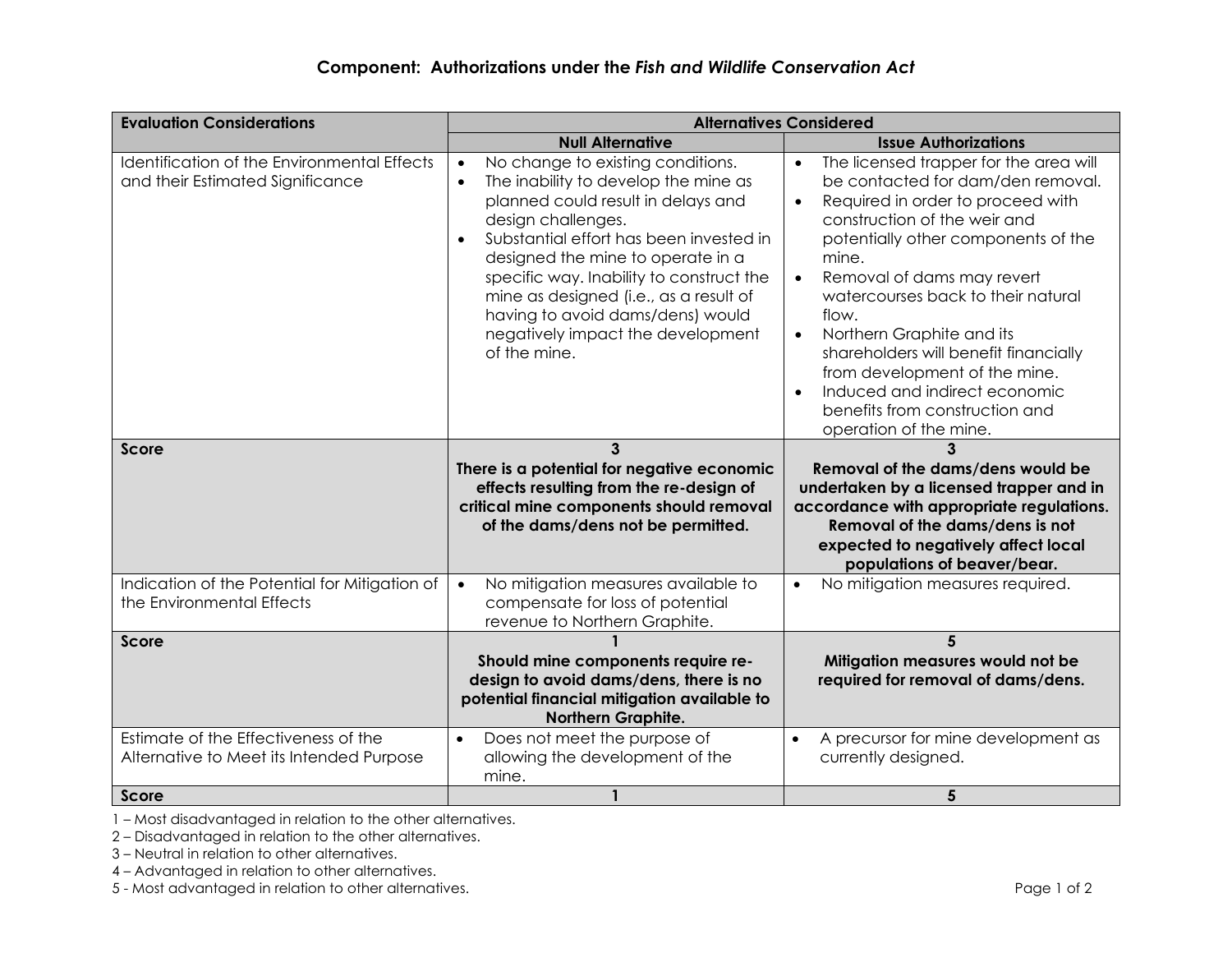| <b>Evaluation Considerations</b>        | <b>Alternatives Considered</b>            |                                          |  |
|-----------------------------------------|-------------------------------------------|------------------------------------------|--|
|                                         | <b>Null Alternative</b>                   | <b>Issue Authorizations</b>              |  |
|                                         | Development of the mine would             | The mine could be developed as currently |  |
|                                         | potentially need to be altered.           | designed.                                |  |
| Estimate of the Cost and Feasibility of | \$0.<br>$\bullet$                         | Minimal – compensation to the            |  |
| Carrying out the Alternative            |                                           | licensed trapper is the only             |  |
|                                         |                                           | anticipated expenditure.                 |  |
| Score                                   |                                           |                                          |  |
|                                         | There is no cost associated with carrying | Northern Graphite would be responsible   |  |
|                                         | out the null alternative.                 | for compensating the trapper.            |  |
| <b>Monitoring Requirements</b>          | None.                                     | None.                                    |  |
| <b>Score</b>                            |                                           |                                          |  |
|                                         | No monitoring requirements.               | No monitoring requirements.              |  |
| <b>Total Score</b>                      | $12^{\circ}$                              | 18                                       |  |
|                                         | This alternative is not preferred.        | This alternative is preferred.           |  |

- 1 Most disadvantaged in relation to the other alternatives.
- 2 Disadvantaged in relation to the other alternatives.
- 3 Neutral in relation to other alternatives.
- 4 Advantaged in relation to other alternatives.
- 5 Most advantaged in relation to other alternatives. Page 2 of 2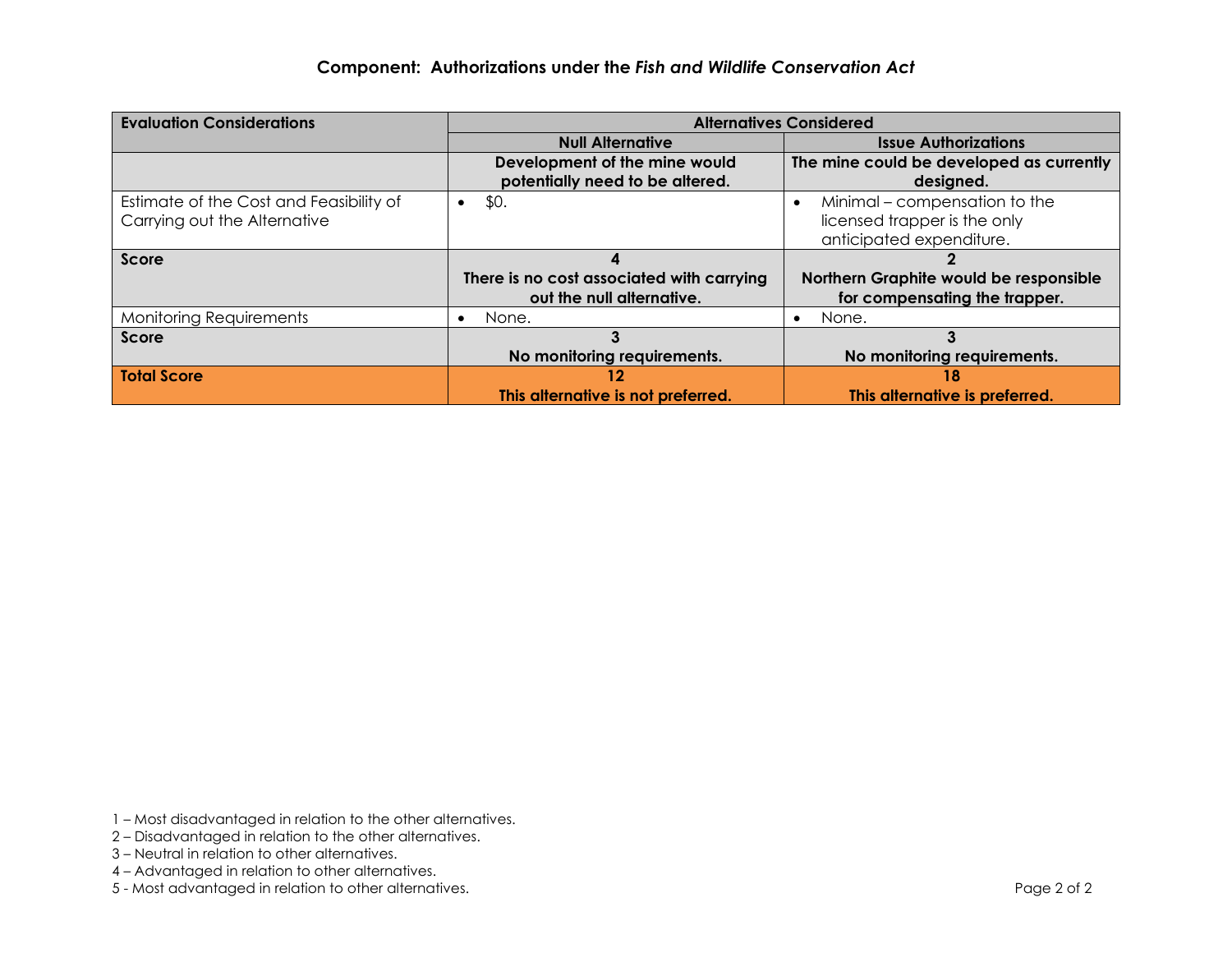## *APPENDIX G4: LOCATION AND DESIGN OF WATER IMPOUNDMENT STRUCTURES AND ASSOCIATED IMPOUNDMENTS*

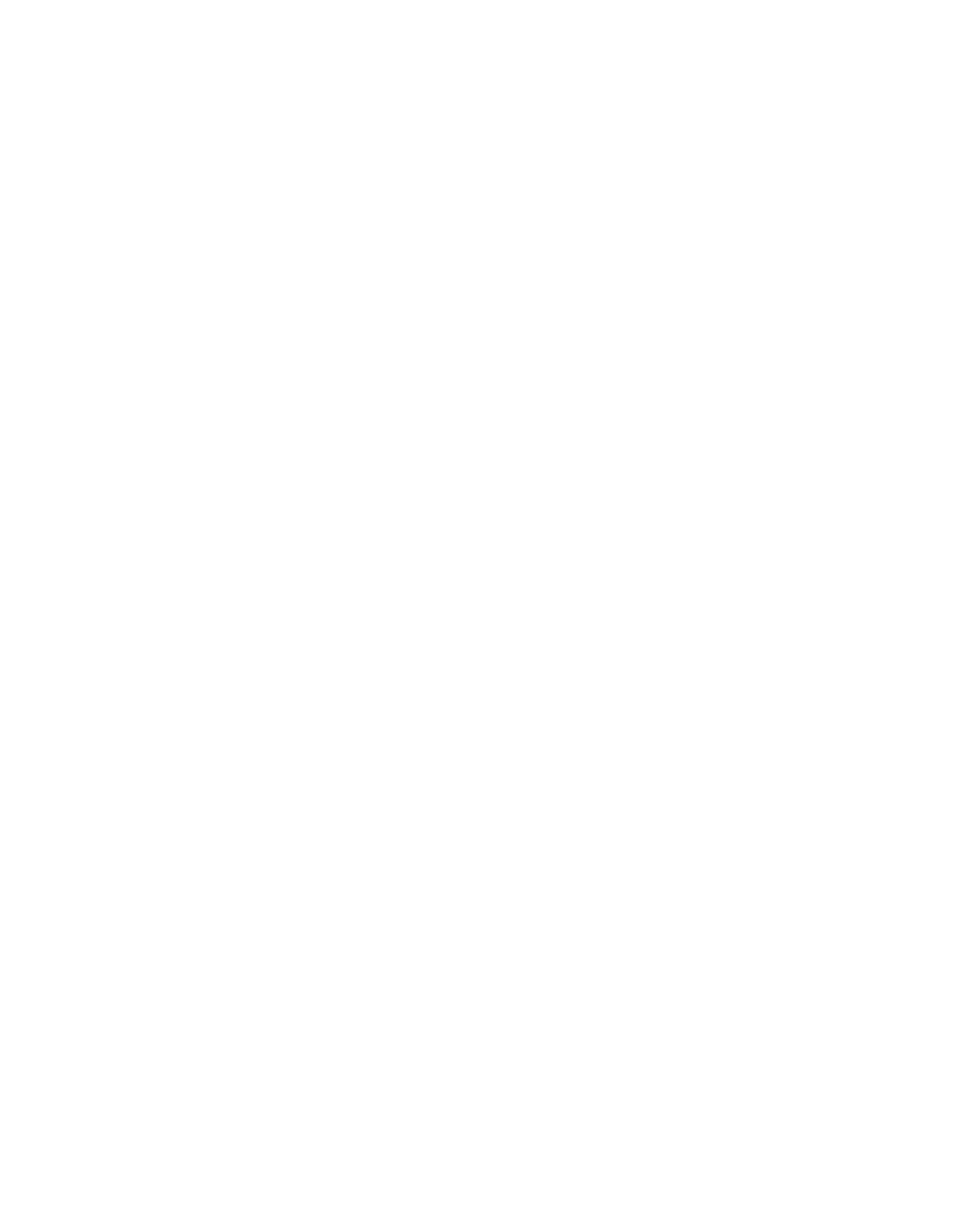| <b>Evaluation Considerations</b>                                                                       | <b>Alternatives Considered</b>                                                                                                                                                                                                                                                                                                                                                                               |                                                                                                                                                                                                                                                                                                                                                                                                                                                                                                                                                                                                                                                                                                                                                                                                                                                                                                                                                                                                                                    |                                                                                                                                                                                                                                                                                                                                                                                                                                                                                                                                                                                                                                                                                                                                                                                                                                                                                                                                                                                                     |
|--------------------------------------------------------------------------------------------------------|--------------------------------------------------------------------------------------------------------------------------------------------------------------------------------------------------------------------------------------------------------------------------------------------------------------------------------------------------------------------------------------------------------------|------------------------------------------------------------------------------------------------------------------------------------------------------------------------------------------------------------------------------------------------------------------------------------------------------------------------------------------------------------------------------------------------------------------------------------------------------------------------------------------------------------------------------------------------------------------------------------------------------------------------------------------------------------------------------------------------------------------------------------------------------------------------------------------------------------------------------------------------------------------------------------------------------------------------------------------------------------------------------------------------------------------------------------|-----------------------------------------------------------------------------------------------------------------------------------------------------------------------------------------------------------------------------------------------------------------------------------------------------------------------------------------------------------------------------------------------------------------------------------------------------------------------------------------------------------------------------------------------------------------------------------------------------------------------------------------------------------------------------------------------------------------------------------------------------------------------------------------------------------------------------------------------------------------------------------------------------------------------------------------------------------------------------------------------------|
|                                                                                                        | <b>Null Alternative</b>                                                                                                                                                                                                                                                                                                                                                                                      | <b>TMF Option1</b>                                                                                                                                                                                                                                                                                                                                                                                                                                                                                                                                                                                                                                                                                                                                                                                                                                                                                                                                                                                                                 | <b>TMF Option 2</b>                                                                                                                                                                                                                                                                                                                                                                                                                                                                                                                                                                                                                                                                                                                                                                                                                                                                                                                                                                                 |
| Identification of the<br>$\bullet$<br><b>Environmental Effects and</b><br>their Estimated Significance | The mine cannot be<br>$\bullet$<br>developed without one<br>of the TMF options.<br>Northern Graphite has<br>$\bullet$<br>invested substantially in<br>work completed to<br>date, which would no<br>longer be of any use.<br>The mining lease would<br>$\bullet$<br>not be viable.<br>Potential negative<br>$\bullet$<br>effects to indirect and<br>induced economies<br>should the mine not be<br>developed. | Overprinting of Unnamed<br>$\bullet$<br>Lake #2, Unnamed Lake #3<br>and a portion of Blimkie<br>Lake.<br>All effluent from the TMF will<br>$\bullet$<br>meet provincial standards.<br>Displacement of two SAR<br>(Blandings Turtles and Whip-<br>poor-will) and their habitat,<br>including potential nesting<br>habitat, potential<br>overwintering habitat, and<br>core wetland habitat.<br>Creation of a new potential<br>$\bullet$<br>human-made hazard.<br>Overall footprint of<br>$\bullet$<br>approximately 900,000 m <sup>2</sup><br>will overprint existing natural<br>vegetation.<br>Design of the TMF adheres<br>to applicable regulations<br>and guidelines.<br>Removal of wetland<br>communities.<br>Navigation on the western<br>$\bullet$<br>portion of Blimkie Lake will<br>no longer be possible once<br>the TMF is constructed.<br>The baitfish license holder<br>$\bullet$<br>will no longer be able to use<br>the western end of Blimkie<br>Lake.<br>Hunting in the vicinity of the<br>TMF would be negatively | Potential indirect impact to<br>$\bullet$<br>surface water from TMF<br>runoff.<br>Potential for long term<br>$\bullet$<br>phreatic surface to not<br>completely submerge<br>ARD/ML materials creating<br>potential groundwater<br>quality concerns.<br>Potential issues with<br>$\bullet$<br>locating a discharge point<br>of sufficient assimilative<br>capacity to meet<br>regulatory requirements.<br>Displacement of two SAR<br>$\bullet$<br>(Blandings Turtles and Whip-<br>poor-will) and their habitat,<br>including potential nesting<br>habitat, potential<br>overwintering habitat, and<br>core wetland habitat.<br>Does not infill any lakes or<br>$\bullet$<br>significant water bodies.<br>Hunting in the vicinity of the<br>$\bullet$<br>TMF would be negatively<br>affected<br>Overall footprint of<br>$\bullet$<br>approximately 960,000 m <sup>2</sup><br>will overprint existing natural<br>vegetation.<br>Removal of topsoil and<br>$\bullet$<br>overburden for<br>construction. |

1 – Most disadvantaged in relation to the other alternatives.

2 – Disadvantaged in relation to the other alternatives.

- 3 Neutral in relation to other alternatives.
- 4 Advantaged in relation to other alternatives.

5 - Most advantaged in relation to other alternatives. **Page 1 of 8** Page 1 of 8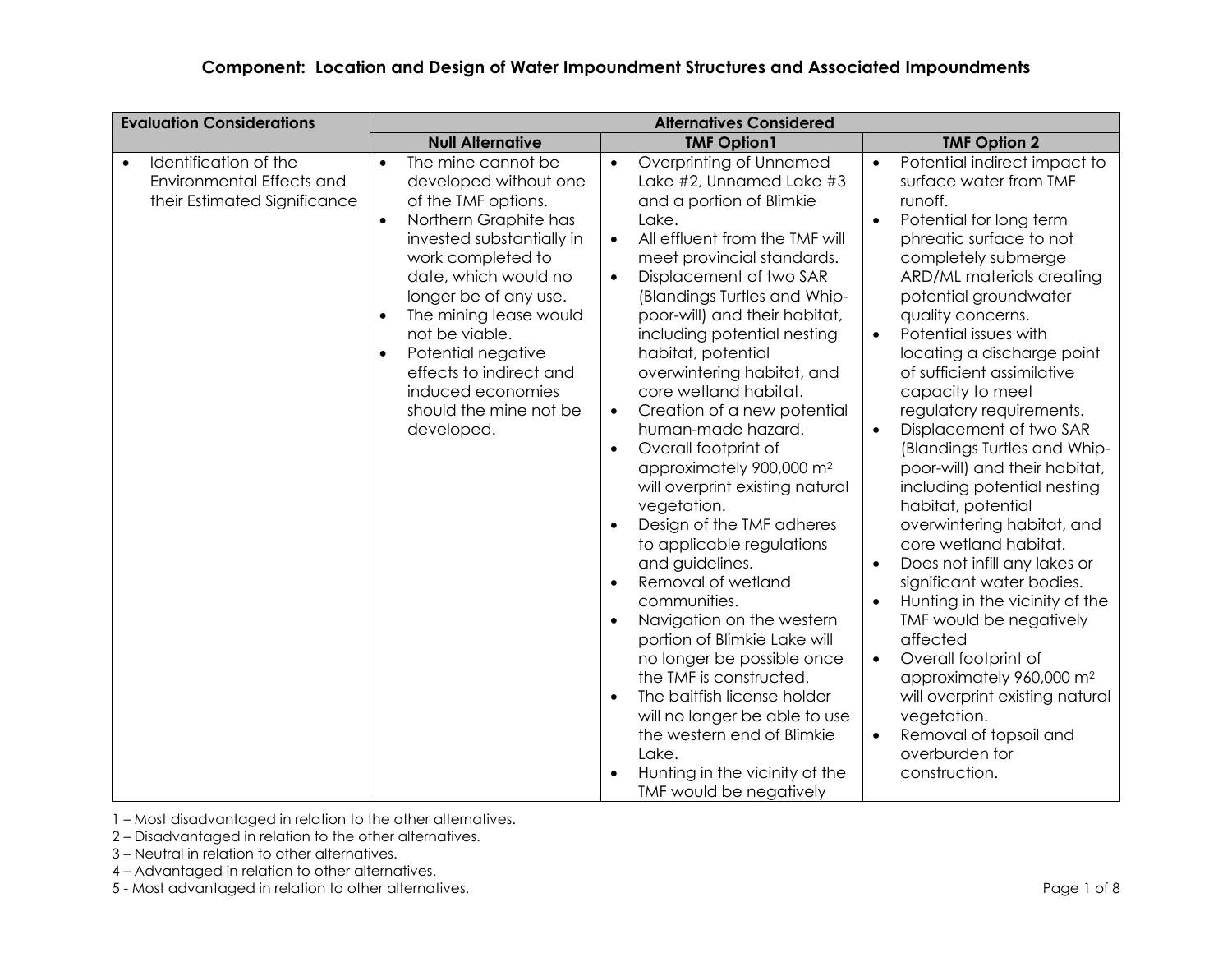| <b>Evaluation Considerations</b> | <b>Alternatives Considered</b> |                                                                                                                                                                                                                                                                                                                                                                                                                                                                                                                                                                                                                                                                                                                                                                                                                                                                                                                                                                                                          |                                                                                                                                                                                                                                                                                                                                                                                                                                                                                                                                                                                                                                                                                                                                                                                                                                                                                                                                                                                               |
|----------------------------------|--------------------------------|----------------------------------------------------------------------------------------------------------------------------------------------------------------------------------------------------------------------------------------------------------------------------------------------------------------------------------------------------------------------------------------------------------------------------------------------------------------------------------------------------------------------------------------------------------------------------------------------------------------------------------------------------------------------------------------------------------------------------------------------------------------------------------------------------------------------------------------------------------------------------------------------------------------------------------------------------------------------------------------------------------|-----------------------------------------------------------------------------------------------------------------------------------------------------------------------------------------------------------------------------------------------------------------------------------------------------------------------------------------------------------------------------------------------------------------------------------------------------------------------------------------------------------------------------------------------------------------------------------------------------------------------------------------------------------------------------------------------------------------------------------------------------------------------------------------------------------------------------------------------------------------------------------------------------------------------------------------------------------------------------------------------|
|                                  | <b>Null Alternative</b>        | <b>TMF Option1</b>                                                                                                                                                                                                                                                                                                                                                                                                                                                                                                                                                                                                                                                                                                                                                                                                                                                                                                                                                                                       | <b>TMF Option 2</b>                                                                                                                                                                                                                                                                                                                                                                                                                                                                                                                                                                                                                                                                                                                                                                                                                                                                                                                                                                           |
|                                  |                                | affected and fishing in the<br>western end of Blimkie Lake<br>would no longer be viable.<br>Harvest activities (i.e., to<br>remove and harvestable<br>timber) will be undertaken<br>by Ottawa Valley Forest Inc.<br>Required in order to<br>$\bullet$<br>proceed with mine<br>construction and operation.<br>With implementation of<br>$\bullet$<br>appropriate safety protocols<br>(i.e., signage), there will be<br>no effects to public health<br>and/or safety.<br>Northern Graphite and its<br>shareholders will benefit<br>financially from<br>development of the mine.<br>The mine is expected to<br>employ 108 people.<br>Induced and indirect<br>spinoffs from construction<br>and operation of the mine.<br>TMF overprints a portion of<br>an existing road.<br>Hunting/trapping in the<br>vicinity of the TMF would be<br>negatively affected with the<br>removal of wildlife habitat.<br>The TMF will negatively<br>$\bullet$<br>affect aesthetics, however<br>tourism is not anticipated to | 97% of tailings are non-<br>$\bullet$<br>potentially acid generating<br>(PAG). A small portion (3%)<br>of tailings are PAG.<br>TMF overprints an existing<br>$\bullet$<br>access road.<br>The TMF will negatively<br>$\bullet$<br>affect aesthetics, however<br>tourism is not anticipated to<br>be effected.<br>Required in order to<br>$\bullet$<br>proceed with mine<br>construction and<br>operation.<br>Harvest activities (i.e., to<br>$\bullet$<br>remove and harvestable<br>timber) will be undertaken<br>by Ottawa Valley Forest<br>Inc.<br>Archaeological studies<br>$\bullet$<br>have not been completed<br>in the area proposed for<br>the TMF.<br>Northern Graphite and its<br>$\bullet$<br>shareholders will benefit<br>financially from<br>development of the mine.<br>The mine is expected to<br>$\bullet$<br>employ 108 people.<br>Induced and indirect<br>$\bullet$<br>spinoffs from construction<br>and operation of the mine.<br>TMF overprints a portion of<br>$\bullet$ |
|                                  |                                | be effected.                                                                                                                                                                                                                                                                                                                                                                                                                                                                                                                                                                                                                                                                                                                                                                                                                                                                                                                                                                                             | an existing road.                                                                                                                                                                                                                                                                                                                                                                                                                                                                                                                                                                                                                                                                                                                                                                                                                                                                                                                                                                             |

1 – Most disadvantaged in relation to the other alternatives.

2 – Disadvantaged in relation to the other alternatives.

- 3 Neutral in relation to other alternatives.
- 4 Advantaged in relation to other alternatives.

5 - Most advantaged in relation to other alternatives. **Page 2 of 8** Page 2 of 8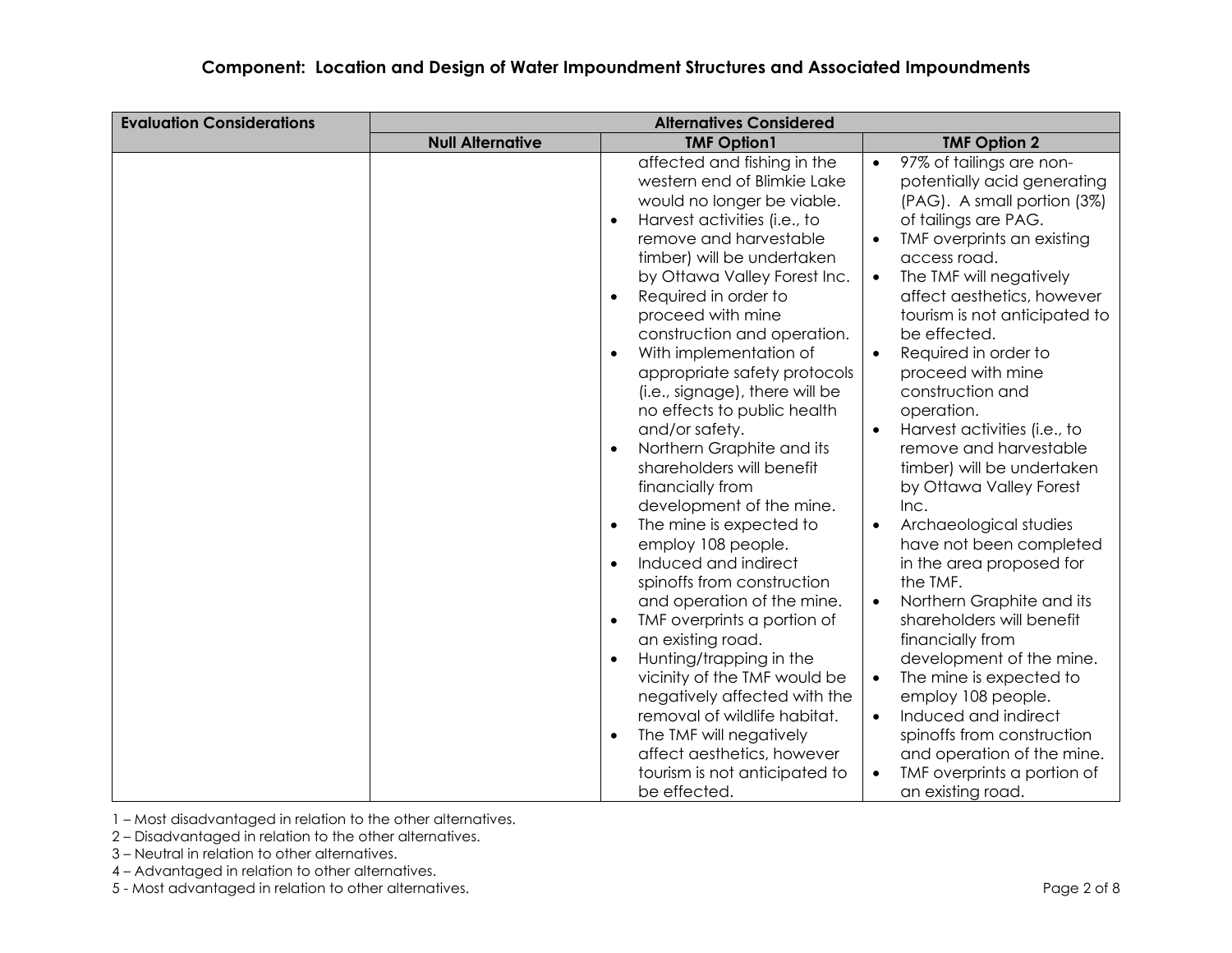| <b>Evaluation Considerations</b>                                                     | <b>Alternatives Considered</b>                                                                                                                                                                |                                                                                                                                                                                                                                                                                                                                                                                                                |                                                                                                                                                                                                                                                                                                                                                            |
|--------------------------------------------------------------------------------------|-----------------------------------------------------------------------------------------------------------------------------------------------------------------------------------------------|----------------------------------------------------------------------------------------------------------------------------------------------------------------------------------------------------------------------------------------------------------------------------------------------------------------------------------------------------------------------------------------------------------------|------------------------------------------------------------------------------------------------------------------------------------------------------------------------------------------------------------------------------------------------------------------------------------------------------------------------------------------------------------|
|                                                                                      | <b>Null Alternative</b>                                                                                                                                                                       | <b>TMF Option1</b>                                                                                                                                                                                                                                                                                                                                                                                             | <b>TMF Option 2</b>                                                                                                                                                                                                                                                                                                                                        |
|                                                                                      |                                                                                                                                                                                               | Removal of topsoil and<br>$\bullet$<br>overburden during<br>construction.<br>97% of tailings are non-<br>potentially acid generating<br>(PAG). A small portion (3%)<br>of tailings are PAG.<br>Removal of area with<br>$\bullet$<br>traditional and current use<br>for harvesting of large and<br>small game, fishing and<br>possibly other types of<br>gathering (e.g., medicinal<br>plants and blueberries). | Hunting/trapping in the<br>$\bullet$<br>vicinity of the TMF would be<br>negatively affected with<br>the removal of wildlife<br>habitat.<br>Removal of area with<br>$\bullet$<br>traditional and current use<br>for harvesting of large and<br>small game, fishing and<br>possibly other types of<br>gathering (e.g., medicinal<br>plants and blueberries). |
| <b>Score</b>                                                                         | $\mathbf{3}$<br>If a TMF is not constructed,<br>the mine cannot be<br>developed which would<br>result in substantial<br>economic loss to Northern<br><b>Graphite and its</b><br>shareholders. | $\mathbf{c}$<br><b>Development of TMF Option 1</b><br>will negatively affect several<br>natural environment and social<br>components; however there will<br>be positive economic effects as<br>a result of the eventual<br>development of the mine.                                                                                                                                                            | $\mathbf{1}$<br>Similar to TMF Option 1,<br>however the lack of a receiving<br>waterbody of sufficient<br>capacity to assimilate<br>discharge is of significant<br>concern. To dote, no<br>archaeological studies have<br>been completed in the area of<br><b>TMF Option 2.</b>                                                                            |
| Indication of the Potential for<br>Mitigation of the Environmental<br><b>Effects</b> | No mitigation measures<br>$\bullet$<br>available.                                                                                                                                             | The Overall Benefit Plan will<br>$\bullet$<br>involve habitat creation or<br>enhancement and<br>management for Blanding's<br>Turtle and Whip-poor-will<br>within the regional<br>landscape.<br>Topsoil and overburden<br>would be stockpiled for<br>closure purposes.                                                                                                                                          | The Overall Benefit Plan will<br>$\bullet$<br>involve habitat creation or<br>enhancement and<br>management for<br>Blanding's Turtle and Whip-<br>poor-will within the regional<br>landscape.<br>Installation of a water<br>$\bullet$<br>treatment plant to maintain                                                                                        |

1 – Most disadvantaged in relation to the other alternatives.

2 – Disadvantaged in relation to the other alternatives.

3 – Neutral in relation to other alternatives.

4 – Advantaged in relation to other alternatives.

5 - Most advantaged in relation to other alternatives. Page 3 of 8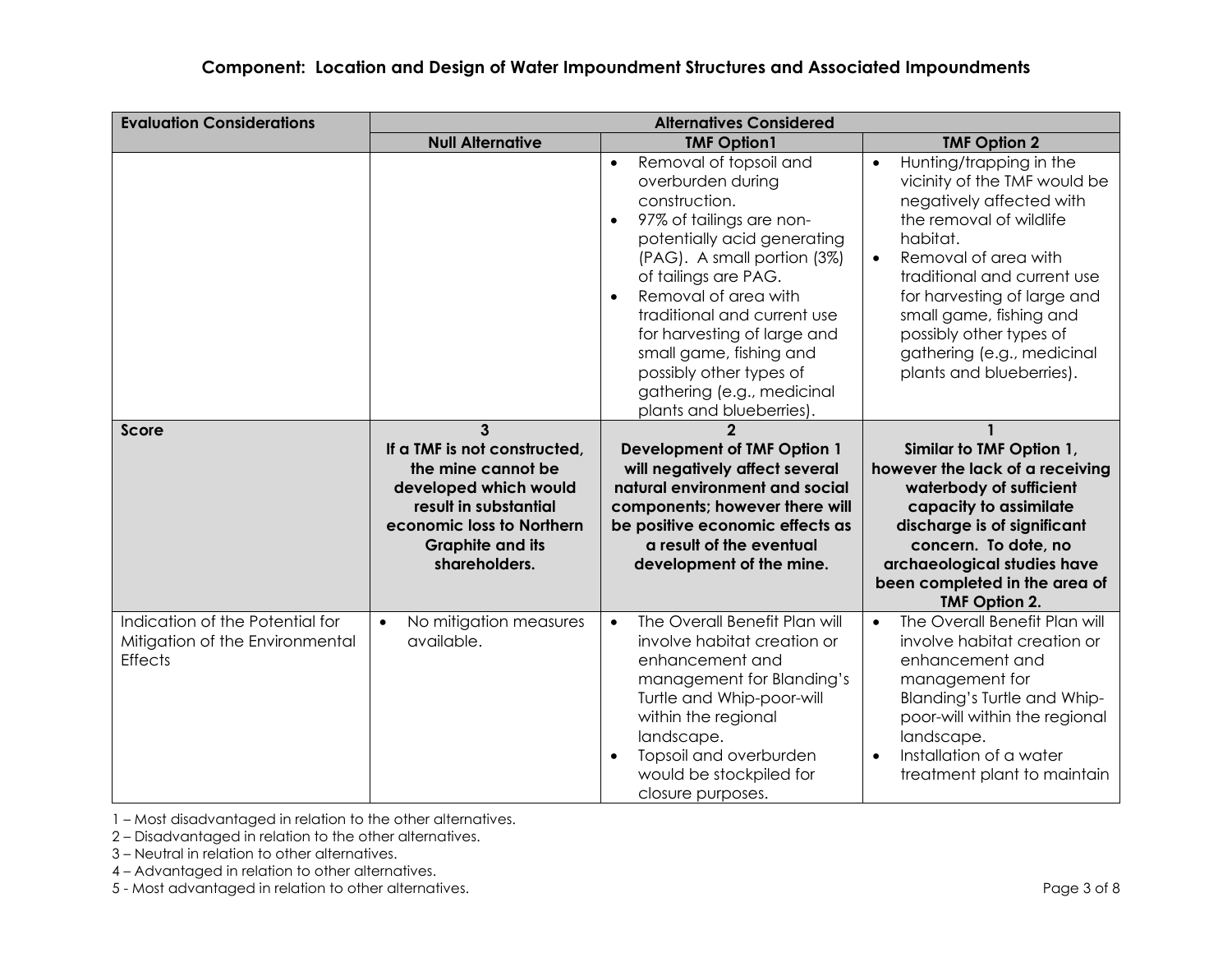| <b>Evaluation Considerations</b> |                                                                                                                                                                                              | <b>Alternatives Considered</b>                                                                                                                                                                                                                                                                                                                                                                                                     |                                                                                                                                                                                                                                                                                                                                                                                                                                                                                                                                                                                                                          |
|----------------------------------|----------------------------------------------------------------------------------------------------------------------------------------------------------------------------------------------|------------------------------------------------------------------------------------------------------------------------------------------------------------------------------------------------------------------------------------------------------------------------------------------------------------------------------------------------------------------------------------------------------------------------------------|--------------------------------------------------------------------------------------------------------------------------------------------------------------------------------------------------------------------------------------------------------------------------------------------------------------------------------------------------------------------------------------------------------------------------------------------------------------------------------------------------------------------------------------------------------------------------------------------------------------------------|
|                                  | <b>Null Alternative</b>                                                                                                                                                                      | <b>TMF Option1</b>                                                                                                                                                                                                                                                                                                                                                                                                                 | <b>TMF Option 2</b>                                                                                                                                                                                                                                                                                                                                                                                                                                                                                                                                                                                                      |
|                                  |                                                                                                                                                                                              | Appropriate application of<br>$\bullet$<br>design measures will not<br>result in any negative<br>effects to drainage or cause<br>flooding.<br>With implementation of<br>appropriate safety protocols<br>(i.e., signage), there will be<br>no effects to public health<br>and/or safety.<br>Proper erosion and<br>$\bullet$<br>sediment control methods<br>would be used to mitigate<br>any potential effects from<br>soil erosion. | discharge at regulated<br>levels.<br>Topsoil and overburden<br>$\bullet$<br>would be stockpiled for<br>closure purposes.<br>Appropriate application of<br>design measures will not<br>result in any negative<br>effects to drainage or<br>cause flooding.<br>With implementation of<br>$\bullet$<br>appropriate safety<br>protocols (i.e., signage),<br>there will be no effects to<br>public health and/or safety.<br>Proper erosion and<br>$\bullet$<br>sediment control methods<br>would be used to mitigate<br>any potential effects from<br>soil erosion.<br>An alternative road would<br>$\bullet$<br>be required. |
| <b>Score</b>                     |                                                                                                                                                                                              | $\overline{2}$                                                                                                                                                                                                                                                                                                                                                                                                                     |                                                                                                                                                                                                                                                                                                                                                                                                                                                                                                                                                                                                                          |
|                                  | Should approval for a TMF<br>not be issued by the MNRF,<br>the mine could not be<br>developed and there is no<br>potential financial<br>mitigation available to<br><b>Northern Graphite.</b> | <b>Habitat compensation measures</b><br>as a result of the Overall Benefit<br>Permit under the Endangered<br><b>Species Act would provide</b><br>mitigation for the loss of habitat.<br>Other mitigation measures are<br>standard for mine construction.                                                                                                                                                                           | Similar to TMF Option 1,<br>however this option would<br>require consideration of<br>continued access with the<br>overprinting of an access road<br>and installation of a water<br>treatment plant to ensure<br>effluent levels are within<br>regulated limits.                                                                                                                                                                                                                                                                                                                                                          |

1 – Most disadvantaged in relation to the other alternatives.

- 2 Disadvantaged in relation to the other alternatives.
- 3 Neutral in relation to other alternatives.
- 4 Advantaged in relation to other alternatives.

5 - Most advantaged in relation to other alternatives. **Page 4 of 8** Page 4 of 8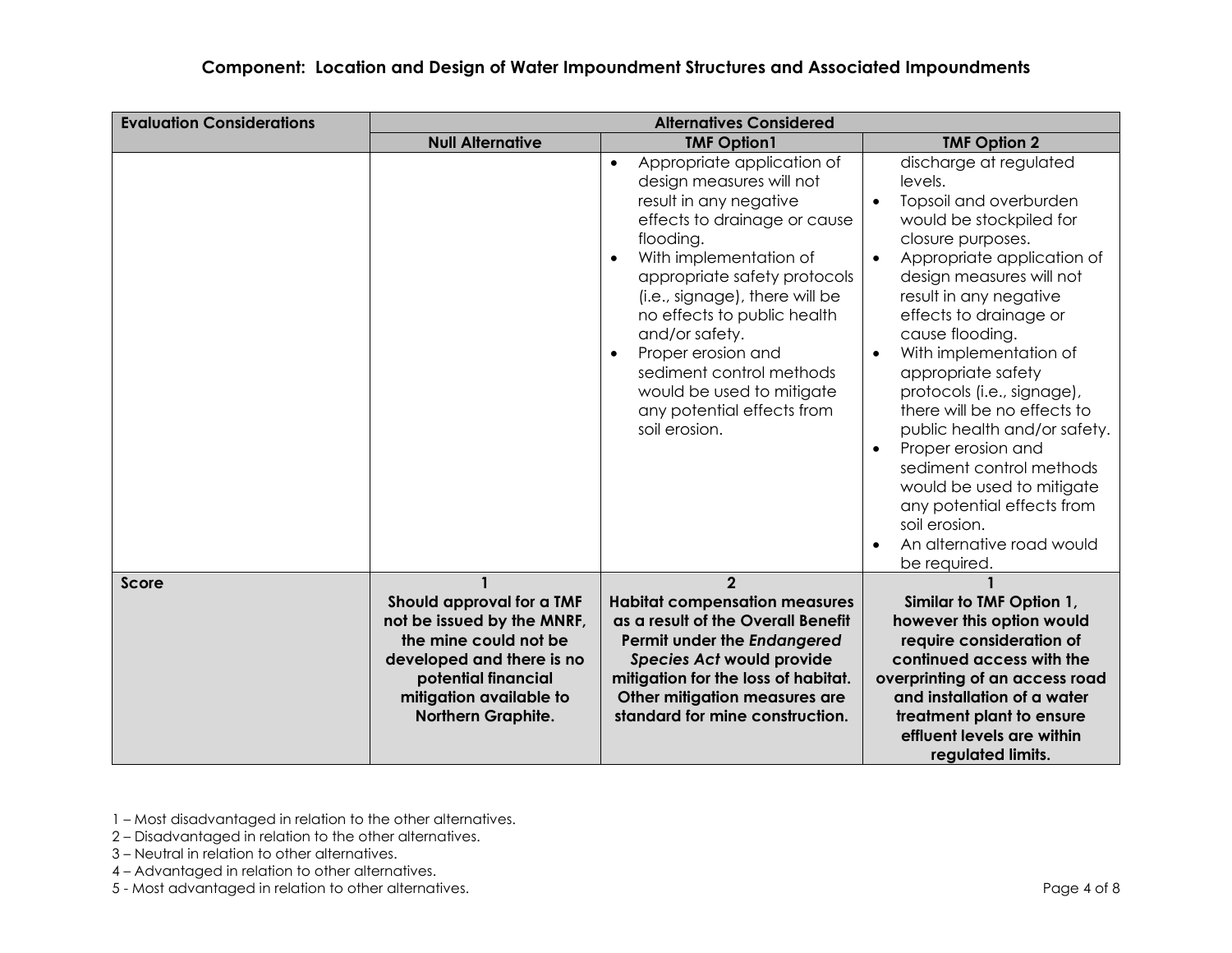| <b>Evaluation Considerations</b>                                                    | <b>Alternatives Considered</b>                                                           |                                                                                                                                                                                                                                                                                                                                                                                                                                                                                                                                                |                                                                                                                                                                                                                                                                                                                                                                                                                                                                                                                                           |
|-------------------------------------------------------------------------------------|------------------------------------------------------------------------------------------|------------------------------------------------------------------------------------------------------------------------------------------------------------------------------------------------------------------------------------------------------------------------------------------------------------------------------------------------------------------------------------------------------------------------------------------------------------------------------------------------------------------------------------------------|-------------------------------------------------------------------------------------------------------------------------------------------------------------------------------------------------------------------------------------------------------------------------------------------------------------------------------------------------------------------------------------------------------------------------------------------------------------------------------------------------------------------------------------------|
|                                                                                     | <b>Null Alternative</b>                                                                  | <b>TMF Option1</b>                                                                                                                                                                                                                                                                                                                                                                                                                                                                                                                             | <b>TMF Option 2</b>                                                                                                                                                                                                                                                                                                                                                                                                                                                                                                                       |
| Estimate of the Effectiveness of<br>the Alternative to Meet its<br>Intended Purpose | Does not meet the<br>$\bullet$<br>purpose of allowing the<br>development of the<br>mine. | A precursor for mine<br>$\bullet$<br>development.                                                                                                                                                                                                                                                                                                                                                                                                                                                                                              | A precursor for mine<br>$\bullet$<br>development.                                                                                                                                                                                                                                                                                                                                                                                                                                                                                         |
| <b>Score</b>                                                                        | Development of the mine<br>could not proceed.                                            | The mine could be developed.                                                                                                                                                                                                                                                                                                                                                                                                                                                                                                                   | 5<br>The mine could be developed.                                                                                                                                                                                                                                                                                                                                                                                                                                                                                                         |
| Estimate of the Cost and<br>Feasibility of Carrying out the<br>Alternative          | \$0.<br>$\bullet$                                                                        | Initial construction cost of<br>$\bullet$<br>\$3.8 million (GMining, 2012).                                                                                                                                                                                                                                                                                                                                                                                                                                                                    | Initial construction cost of<br>$\bullet$<br>\$12.8 million (Stantec,<br>2014e).                                                                                                                                                                                                                                                                                                                                                                                                                                                          |
| Score                                                                               | 5<br>There is no cost associated<br>with carrying out the null<br>alternative.           | 3<br><b>TMF Option 1 has the lowest</b><br>construction cost of the two TMF<br>Options.                                                                                                                                                                                                                                                                                                                                                                                                                                                        | <b>TMF Option 2 has the highest</b><br>construction cost of the two TMF<br>Options.                                                                                                                                                                                                                                                                                                                                                                                                                                                       |
| <b>Monitoring Requirements</b>                                                      | None.<br>$\bullet$                                                                       | Monitoring of the TMF will<br>$\bullet$<br>provide important input for<br>performance evaluation<br>and refinement of<br>operating practices.<br>Monitoring data that will be<br>collected includes:<br>daily recording of the<br>pond water levels;<br>daily production records<br>for deposited tailings;<br>daily pumping records<br>for all water transferred<br>within the facilities;<br>site specific<br>$\bullet$<br>meteorological data<br>and flow levels within the<br>project area;<br>periodic survey checks<br>of the embankment | Monitoring of the TMF will<br>$\bullet$<br>provide important input for<br>performance evaluation<br>and refinement of<br>operating practices.<br>Monitoring data that will be<br>collected includes:<br>daily recording of the<br>$\bullet$<br>pond water levels;<br>daily production<br>$\bullet$<br>records for deposited<br>tailings;<br>daily pumping records<br>$\bullet$<br>for all water transferred<br>within the facilities;<br>site specific<br>$\bullet$<br>meteorological data<br>and flow levels within<br>the project area; |

1 – Most disadvantaged in relation to the other alternatives.

2 – Disadvantaged in relation to the other alternatives.

- 3 Neutral in relation to other alternatives.
- 4 Advantaged in relation to other alternatives.

5 - Most advantaged in relation to other alternatives. **Page 5 of 8** Page 5 of 8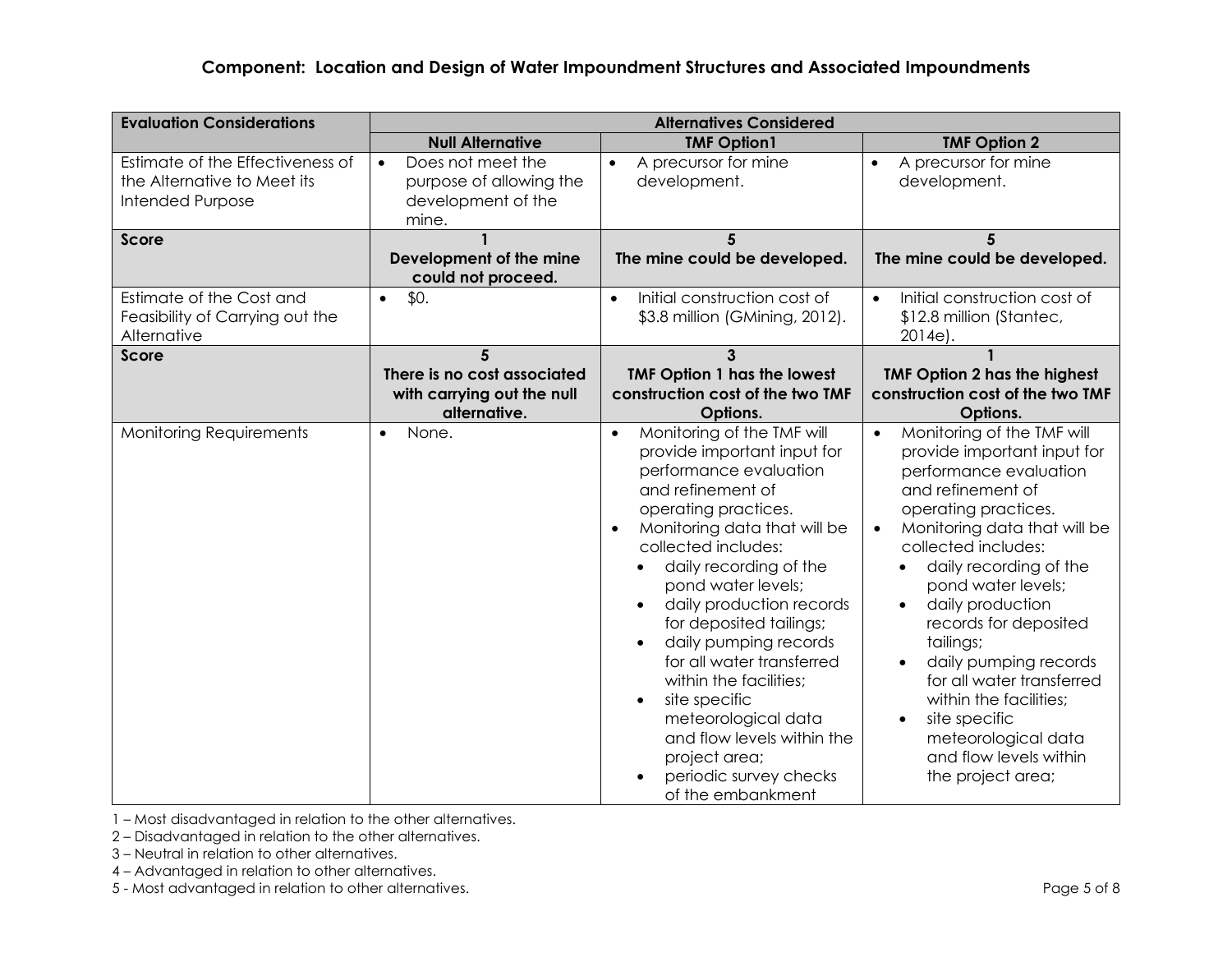| <b>Evaluation Considerations</b> | <b>Alternatives Considered</b> |                                                                                                                                                                                                                                                                                                                                                                                                                                                                                                                                                                                                                                                                                                                                                             |                                                                                                                                                                                                                                                                                                                                                                                                                                                                                                                                                                                                                                                                                                                                                                                                                                      |
|----------------------------------|--------------------------------|-------------------------------------------------------------------------------------------------------------------------------------------------------------------------------------------------------------------------------------------------------------------------------------------------------------------------------------------------------------------------------------------------------------------------------------------------------------------------------------------------------------------------------------------------------------------------------------------------------------------------------------------------------------------------------------------------------------------------------------------------------------|--------------------------------------------------------------------------------------------------------------------------------------------------------------------------------------------------------------------------------------------------------------------------------------------------------------------------------------------------------------------------------------------------------------------------------------------------------------------------------------------------------------------------------------------------------------------------------------------------------------------------------------------------------------------------------------------------------------------------------------------------------------------------------------------------------------------------------------|
|                                  | <b>Null Alternative</b>        | <b>TMF Option1</b>                                                                                                                                                                                                                                                                                                                                                                                                                                                                                                                                                                                                                                                                                                                                          | <b>TMF Option 2</b>                                                                                                                                                                                                                                                                                                                                                                                                                                                                                                                                                                                                                                                                                                                                                                                                                  |
|                                  |                                | crests to verify that no<br>localized settlement has<br>occurred;<br>measurement of the<br>tailings filling rates for the<br>TMF;<br>regular water quality<br>samples collection to<br>monitor water quality<br>downstream of the TMF<br>(as per Environmental<br>Compliance Approval<br>requirements);<br>monitoring of the<br>vibrating wire<br>piezometers installed in<br>the embankments of the<br>TMF;<br>monitoring of erosion of<br>downstream slopes of<br>the Neutral and Sulphide<br>TMFs.<br>In addition to the data<br>collection, regular<br>inspections of the TMF and<br>associated structures will be<br>completed.<br>Surface water and<br>$\bullet$<br>groundwater sampling at<br>during operations and the<br>various states of closure | periodic survey checks<br>$\bullet$<br>of the embankment<br>crests to verify that no<br>localized settlement has<br>occurred;<br>measurement of the<br>$\bullet$<br>tailings filling rates for<br>the TMF;<br>regular water quality<br>$\bullet$<br>samples collection to<br>monitor water quality<br>downstream of the TMF<br>(as per Environmental<br>Compliance Approval<br>requirements);<br>monitoring of the<br>$\bullet$<br>vibrating wire<br>piezometers installed in<br>the embankments of<br>the TMF;<br>monitoring of erosion of<br>downstream slopes.<br>In addition to the data<br>$\bullet$<br>collection, regular<br>inspections of the TMF and<br>associated structures will be<br>completed.<br>Surface water and<br>$\bullet$<br>groundwater sampling at<br>during operations and the<br>various states of closure |
|                                  |                                | would follow the<br>requirements of Ontario<br>Regulation 561/94, the                                                                                                                                                                                                                                                                                                                                                                                                                                                                                                                                                                                                                                                                                       | would follow the<br>requirements of Ontario<br>Regulation 561/94, the                                                                                                                                                                                                                                                                                                                                                                                                                                                                                                                                                                                                                                                                                                                                                                |

2 – Disadvantaged in relation to the other alternatives.

- 3 Neutral in relation to other alternatives.
- 4 Advantaged in relation to other alternatives.

5 - Most advantaged in relation to other alternatives. **Page 6 of 8** Page 6 of 8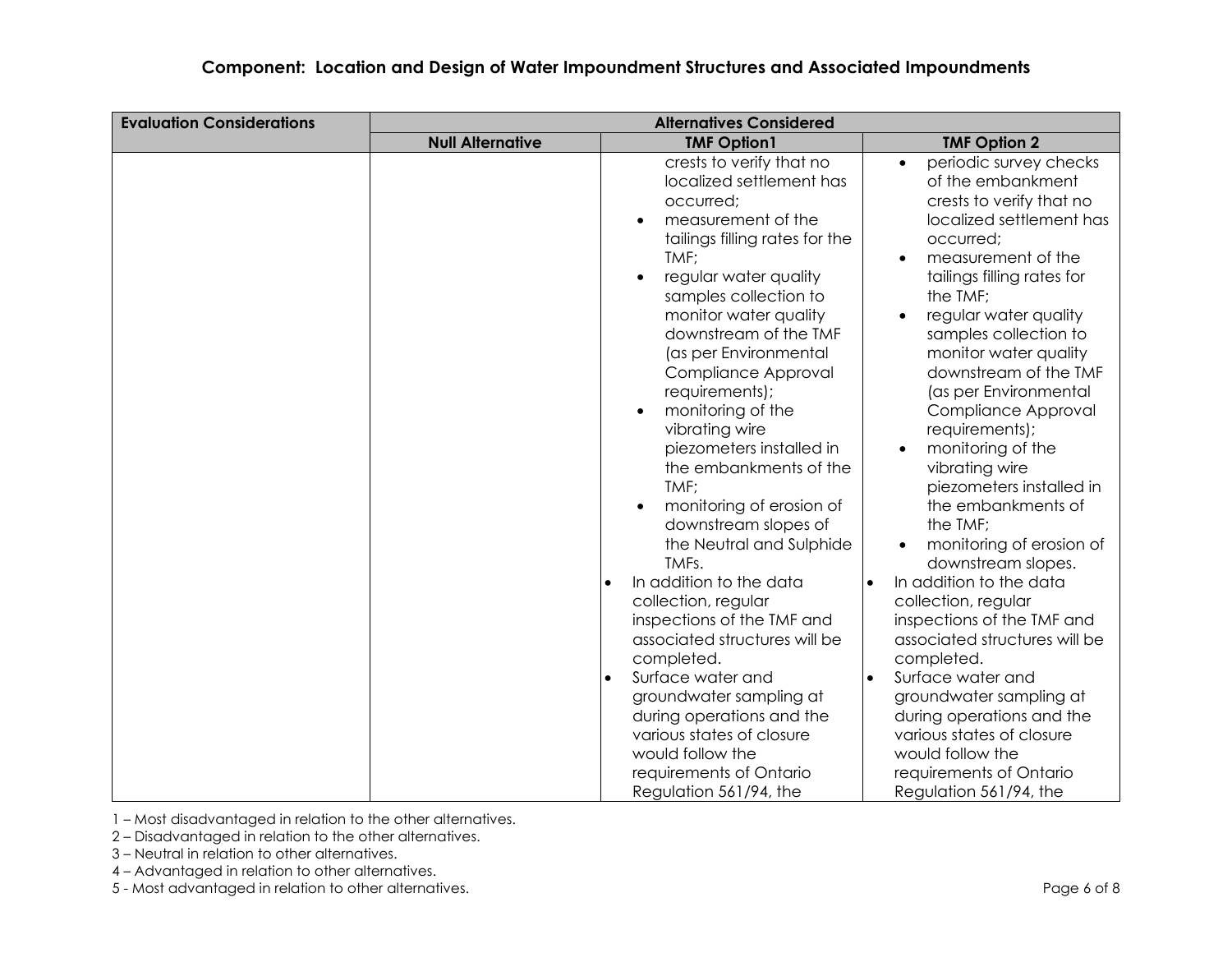| <b>Evaluation Considerations</b> | <b>Alternatives Considered</b> |                                                                                                                                                                                                                                                                                                                                                                                                                                                                                                                                                                                                                                                                                                                                                                    |                                                                                                                                                                                                                                                                                                                                                                                                                                                                                                                                                                                                                                                                                                                                                                                                                                                                                                                   |
|----------------------------------|--------------------------------|--------------------------------------------------------------------------------------------------------------------------------------------------------------------------------------------------------------------------------------------------------------------------------------------------------------------------------------------------------------------------------------------------------------------------------------------------------------------------------------------------------------------------------------------------------------------------------------------------------------------------------------------------------------------------------------------------------------------------------------------------------------------|-------------------------------------------------------------------------------------------------------------------------------------------------------------------------------------------------------------------------------------------------------------------------------------------------------------------------------------------------------------------------------------------------------------------------------------------------------------------------------------------------------------------------------------------------------------------------------------------------------------------------------------------------------------------------------------------------------------------------------------------------------------------------------------------------------------------------------------------------------------------------------------------------------------------|
|                                  | <b>Null Alternative</b>        | <b>TMF Option1</b>                                                                                                                                                                                                                                                                                                                                                                                                                                                                                                                                                                                                                                                                                                                                                 | <b>TMF Option 2</b>                                                                                                                                                                                                                                                                                                                                                                                                                                                                                                                                                                                                                                                                                                                                                                                                                                                                                               |
|                                  |                                | <b>Environmental Compliance</b><br>Approval and the Mine<br>Rehabilitation Code.<br>At closure, the physical<br>stability of the tailings<br>management facilities and<br>dams will be monitored for at<br>least the following:<br>vegetation cover<br>growth;<br>surface erosion,<br>including gully and/or<br>wind erosion;<br>tension cracks at the<br>crest of any slopes;<br>signs of new or ongoing<br>failure;<br>seepage stains;<br>pipeline failure;<br>bulging of slopes;<br>sloughing of crests;<br>drainage for suspended<br>solids;<br>settlement, seepage<br>increases or internal<br>deformation which may<br>require surveying or<br>instrumentation; and,<br>water discharge by<br>measuring discharge<br>rates and comparing to<br>design flows. | <b>Environmental Compliance</b><br>Approval and the Mine<br>Rehabilitation Code.<br>At closure, the physical<br>$\bullet$<br>stability of the tailings<br>management facilities and<br>dams will be monitored for<br>at least the following:<br>vegetation cover<br>$\bullet$<br>growth;<br>surface erosion,<br>$\bullet$<br>including gully and/or<br>wind erosion;<br>tension cracks at the<br>$\bullet$<br>crest of any slopes;<br>signs of new or ongoing<br>$\bullet$<br>failure;<br>seepage stains;<br>$\bullet$<br>pipeline failure;<br>$\bullet$<br>bulging of slopes;<br>$\bullet$<br>sloughing of crests;<br>$\bullet$<br>drainage for suspended<br>solids;<br>settlement, seepage<br>$\bullet$<br>increases or internal<br>deformation which may<br>require surveying or<br>instrumentation; and,<br>water discharge by<br>$\bullet$<br>measuring discharge<br>rates and comparing to<br>design flows. |
| <b>Score</b>                     | No monitoring requirements.    |                                                                                                                                                                                                                                                                                                                                                                                                                                                                                                                                                                                                                                                                                                                                                                    |                                                                                                                                                                                                                                                                                                                                                                                                                                                                                                                                                                                                                                                                                                                                                                                                                                                                                                                   |

2 – Disadvantaged in relation to the other alternatives.

3 – Neutral in relation to other alternatives.

4 – Advantaged in relation to other alternatives.

5 - Most advantaged in relation to other alternatives. Page 7 of 8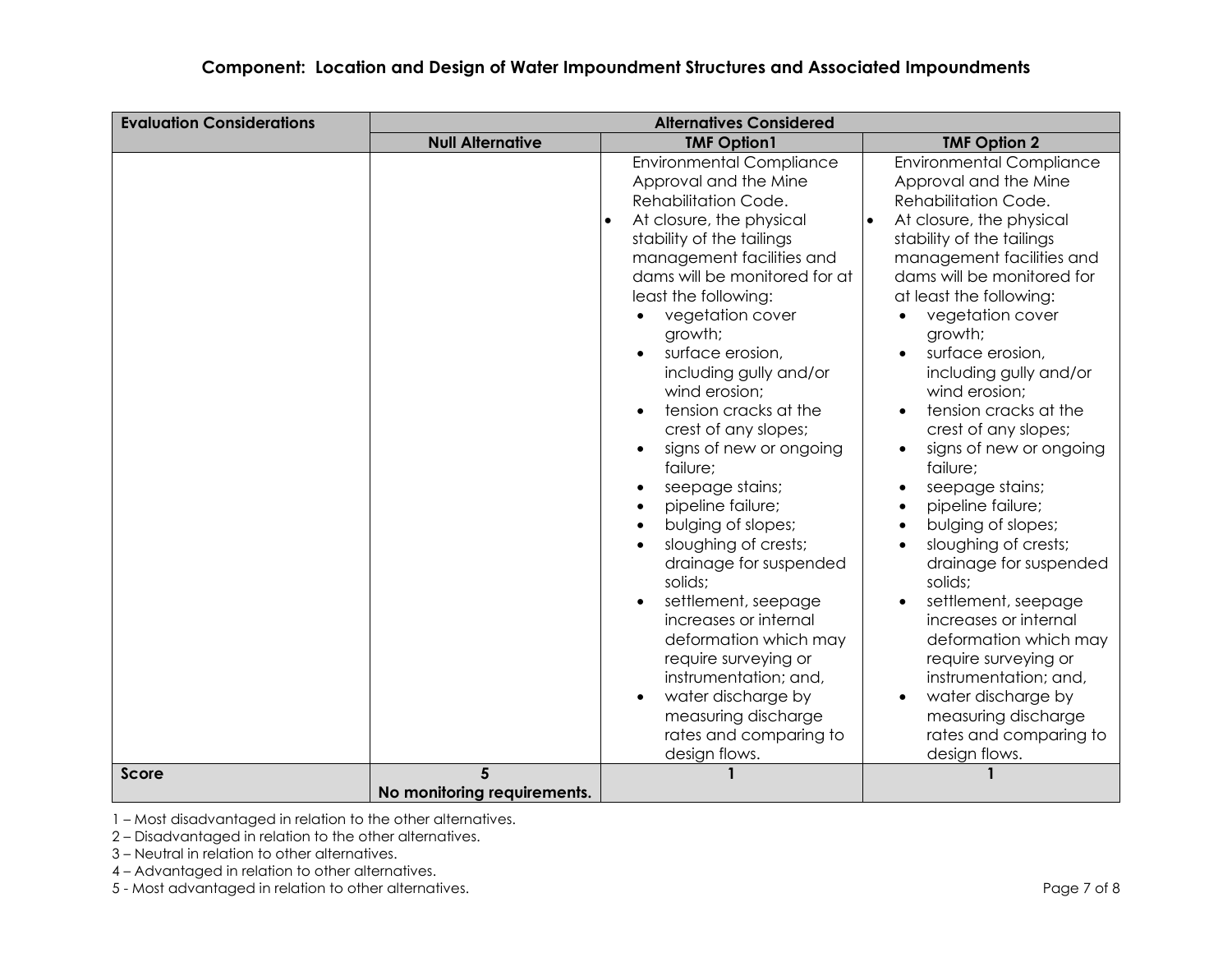| <b>Evaluation Considerations</b> | <b>Alternatives Considered</b>                                                                                                                                                                                                                       |                                                                                                                                                                                                         |                                                                                                                                                                                                         |
|----------------------------------|------------------------------------------------------------------------------------------------------------------------------------------------------------------------------------------------------------------------------------------------------|---------------------------------------------------------------------------------------------------------------------------------------------------------------------------------------------------------|---------------------------------------------------------------------------------------------------------------------------------------------------------------------------------------------------------|
|                                  | <b>Null Alternative</b>                                                                                                                                                                                                                              | <b>TMF Option1</b>                                                                                                                                                                                      | <b>TMF Option 2</b>                                                                                                                                                                                     |
|                                  |                                                                                                                                                                                                                                                      | There are numerous monitoring<br>requirements for TMFs as set out<br>in Ontario Regulation 561/94,<br>the Mine Rehabiltiation Code,<br>and as will be set out in the<br><b>Environmental Compliance</b> | There are numerous monitoring<br>requirements for TMFs as set out<br>in Ontario Regulation 561/94,<br>the Mine Rehabiltiation Code,<br>and as will be set out in the<br><b>Environmental Compliance</b> |
|                                  |                                                                                                                                                                                                                                                      | Approval.                                                                                                                                                                                               | Approval.                                                                                                                                                                                               |
| <b>Total Score</b>               | 15<br>This alternative is not<br>preferred. Although the null<br>alternative ranked the<br>highest in this evaluation,<br>the "do nothing" approach<br>would not fulfill the purpose<br>the Project and therefore it<br>is not a viable alternative. | 13<br>This alternative is preferred.                                                                                                                                                                    | This alternative is not preferred.                                                                                                                                                                      |

1 – Most disadvantaged in relation to the other alternatives.

- 2 Disadvantaged in relation to the other alternatives.
- 3 Neutral in relation to other alternatives.
- 4 Advantaged in relation to other alternatives.
- 5 Most advantaged in relation to other alternatives. **Page 8 of 8** and 20 and 20 and 20 and 20 and 20 and 20 and 20 and 20 and 20 and 20 and 20 and 20 and 20 and 20 and 20 and 20 and 20 and 20 and 20 and 20 and 20 and 20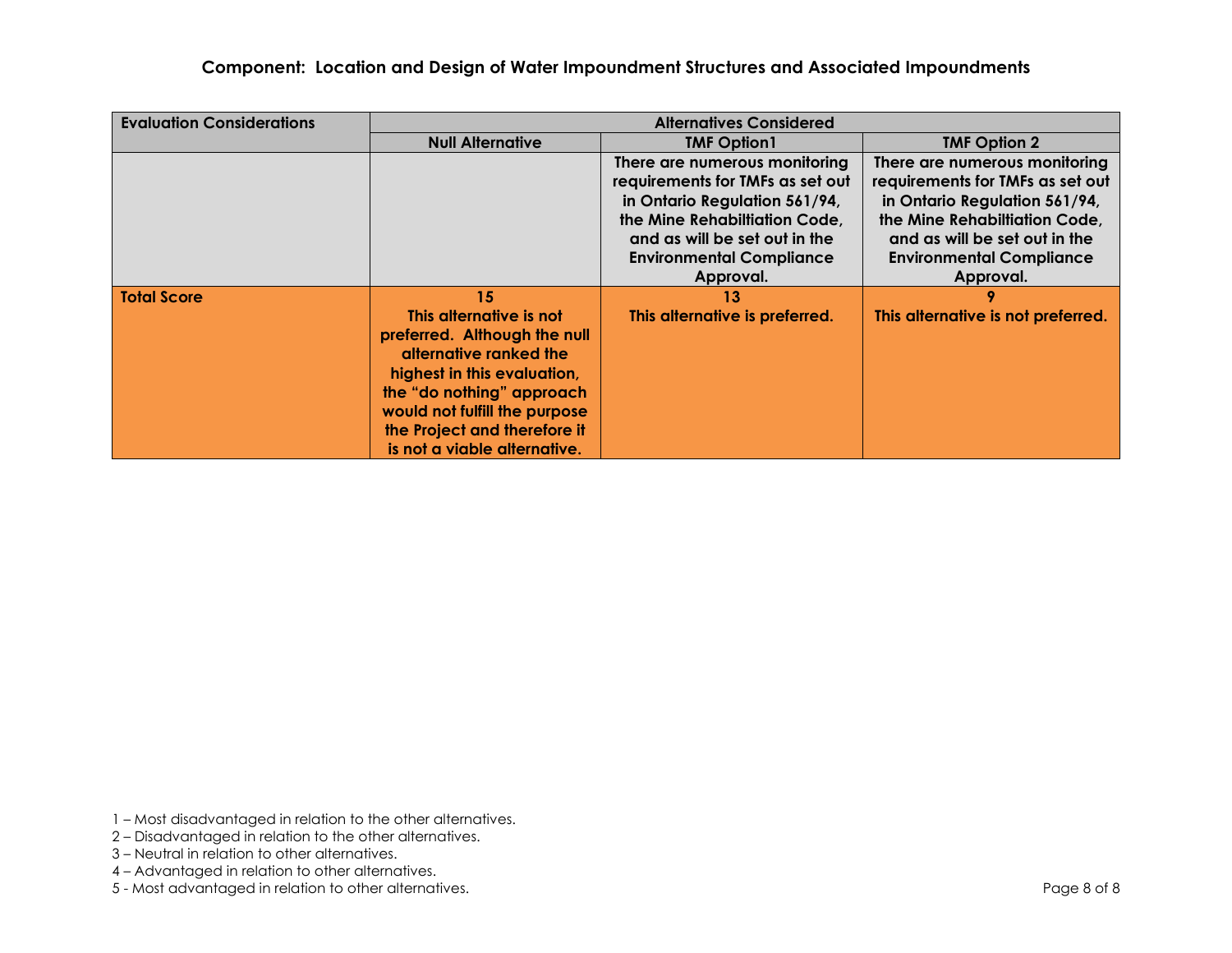### *APPENDIX G5: ACTIVITIES REQUIRING AUTHORIZATION UNDER THE ESA, INCLUDING CONDITIONS TO ACHIEVE OVERALL BENEFIT TO SPECIES*

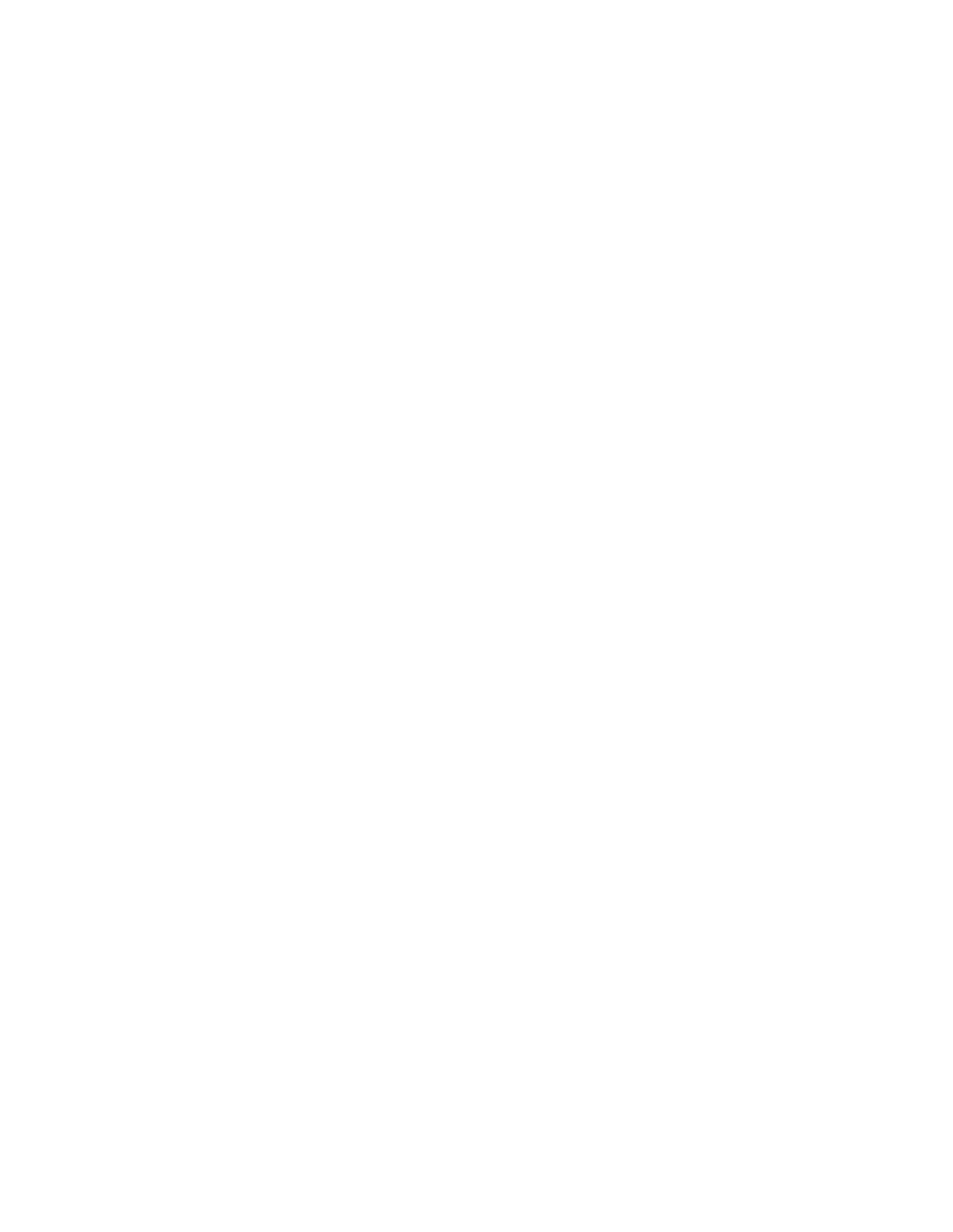| <b>Evaluation Considerations</b>                                                                       | <b>Alternatives Considered</b>                                                                                                                                                                                                                                                                                                                                                                                                                                             |                                                                                                                                                                                                                                                                                                                                                                                                                                                                                                                                                                                                                                                                                                                                                                                                              |  |  |
|--------------------------------------------------------------------------------------------------------|----------------------------------------------------------------------------------------------------------------------------------------------------------------------------------------------------------------------------------------------------------------------------------------------------------------------------------------------------------------------------------------------------------------------------------------------------------------------------|--------------------------------------------------------------------------------------------------------------------------------------------------------------------------------------------------------------------------------------------------------------------------------------------------------------------------------------------------------------------------------------------------------------------------------------------------------------------------------------------------------------------------------------------------------------------------------------------------------------------------------------------------------------------------------------------------------------------------------------------------------------------------------------------------------------|--|--|
|                                                                                                        | <b>Null Alternative</b>                                                                                                                                                                                                                                                                                                                                                                                                                                                    | <b>Authorization Issued</b>                                                                                                                                                                                                                                                                                                                                                                                                                                                                                                                                                                                                                                                                                                                                                                                  |  |  |
| Identification of the<br>$\bullet$<br>Environmental Effects and their<br><b>Estimated Significance</b> | The mine cannot be developed without<br>effecting Blanding's Turtle, Eastern Whip-<br>poor-will and their habitat, which<br>requires approval under the ESA.<br>Northern Graphite has invested<br>$\bullet$<br>substantially in work completed to date,<br>which would no longer be of any use.<br>The mining lease would not be viable.<br>$\bullet$<br>Potential negative effects to indirect<br>$\bullet$<br>and induced economies should the<br>mine not be developed. | The mine will impact Blanding's<br>$\bullet$<br>Turtle, Eastern Whip-poor-will and<br>their habitat.<br>Potential impacts to Blanding's Turtle<br>$\bullet$<br>resulting from mine development and<br>operation may include alteration or loss<br>of habitat, accidental injury or mortality<br>of turtles, or avoidance of habitat in<br>proximity to project components.<br>Construction of the mine will result in loss<br>of overwintering, core wetland and<br>nesting habitat for Blanding's Turtle.<br>Potential impacts of construction and<br>operation of the mine to Whip-poor-will<br>may be both direct (i.e. habitat loss or<br>mortality) and indirect (e.g., sensory<br>disturbance).<br>Construction of the mine will result in the<br>direct removal of Eastern Whip-poor-will<br>habitat. |  |  |
| Score                                                                                                  | The mine cannot be developed which<br>would result in substantial economic loss to<br>Northern Graphite and its shareholders.                                                                                                                                                                                                                                                                                                                                              | 5<br>There will be damage or destruction of<br><b>Eastern Whip-poor-will and Blanding's Turtle</b><br>habitat, however as part of the permit<br>conditions, actions will be undertaken to<br>improve the relative standing of both                                                                                                                                                                                                                                                                                                                                                                                                                                                                                                                                                                           |  |  |
| Indication of the Potential for<br>Mitigation of the Environmental<br><b>Effects</b>                   | No mitigation measures available.<br>$\bullet$                                                                                                                                                                                                                                                                                                                                                                                                                             | species within a reasonable amount of time.<br>Mitigation measures will be<br>$\bullet$<br>implemented to minimize impacts to the<br>Species will be implemented as part of<br>the requirements of the ESA permit.<br>Measures that achieve an overall<br>$\bullet$<br>benefit to the Species will be                                                                                                                                                                                                                                                                                                                                                                                                                                                                                                        |  |  |

2 – Disadvantaged in relation to the other alternatives.

- 3 Neutral in relation to other alternatives.
- 4 Advantaged in relation to other alternatives.

5 - Most advantaged in relation to other alternatives. **Page 1 of 3** Page 1 of 3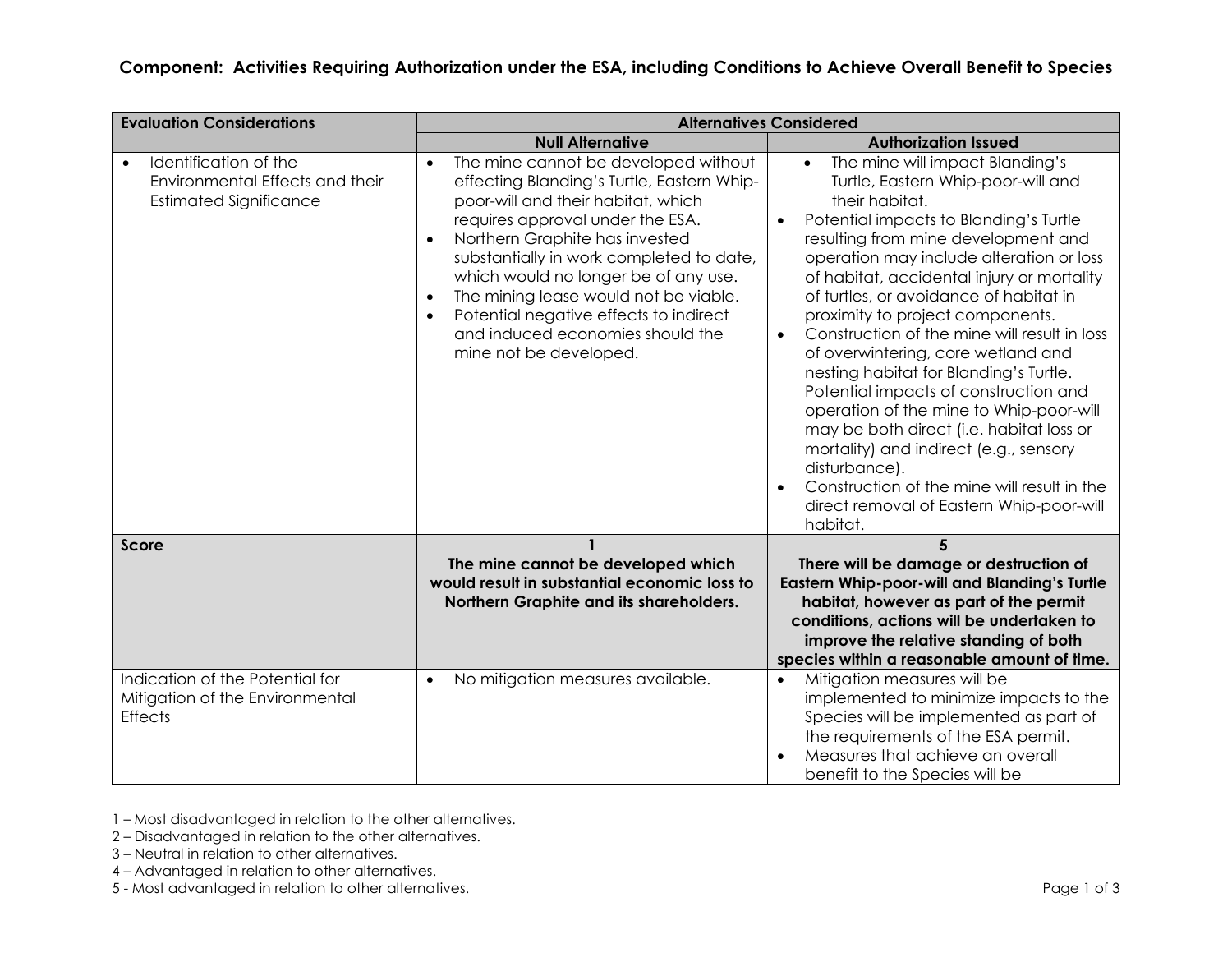**Component: Activities Requiring Authorization under the ESA, including Conditions to Achieve Overall Benefit to Species**

| <b>Evaluation Considerations</b>                                                    | <b>Alternatives Considered</b>                                                                                 |                                                                                                                                                                                                                                                                                                                                 |  |
|-------------------------------------------------------------------------------------|----------------------------------------------------------------------------------------------------------------|---------------------------------------------------------------------------------------------------------------------------------------------------------------------------------------------------------------------------------------------------------------------------------------------------------------------------------|--|
|                                                                                     | <b>Null Alternative</b>                                                                                        | <b>Authorization Issued</b>                                                                                                                                                                                                                                                                                                     |  |
|                                                                                     |                                                                                                                | implemented as part of the<br>requirements of the permit<br>Mitigation measures (i.e. timing<br>$\bullet$<br>windows, education and training,<br>installation of speed limits and signage,<br>staking the limits of vegetation clearing),<br>can be implemented to avoid and<br>minimize effects.                               |  |
| <b>Score</b>                                                                        | Should mine not be developed, there is no<br>potential financial mitigation available to<br>Northern Graphite. | $\overline{\mathbf{3}}$<br>A number of mitigation measures are well<br>known and are effective at limiting the<br>potential for negative effects.                                                                                                                                                                               |  |
| Estimate of the Effectiveness of the<br>Alternative to Meet its Intended<br>Purpose | Does not meet the purpose of allowing<br>$\bullet$<br>the development of the mine.                             | A precursor for mine development.<br>$\bullet$                                                                                                                                                                                                                                                                                  |  |
| <b>Score</b>                                                                        | Development of the mine could not<br>proceed.                                                                  | The mine could be developed.                                                                                                                                                                                                                                                                                                    |  |
| Estimate of the Cost and Feasibility of<br>Carrying out the Alternative             | \$0.<br>$\bullet$                                                                                              | There will be costs associated with the<br>$\bullet$<br>implementation of the required<br>mitigation measures and the overall<br>benefit actions. The total amount will<br>depend on the final actions that<br>comprise the Overall Benefit Plan. The<br>overall benefit actions are determined<br>by outcome rather than cost. |  |
| <b>Score</b>                                                                        | $\boldsymbol{\Lambda}$<br>There is no cost associated with carrying out<br>the null alternative.               | $\mathbf{v}$<br>Northern Graphite will be responsible for the<br>costs associated with carrying out the<br>overall benefit actions.                                                                                                                                                                                             |  |
| <b>Monitoring Requirements</b>                                                      | None.                                                                                                          | Monitoring would be required to ensure<br>$\bullet$<br>proper mitigation measures are being<br>implemented and to inform adaptive                                                                                                                                                                                               |  |

1 – Most disadvantaged in relation to the other alternatives.

2 – Disadvantaged in relation to the other alternatives.

- 3 Neutral in relation to other alternatives.
- 4 Advantaged in relation to other alternatives.

5 - Most advantaged in relation to other alternatives. **Page 2 of 3** and 2 of 3